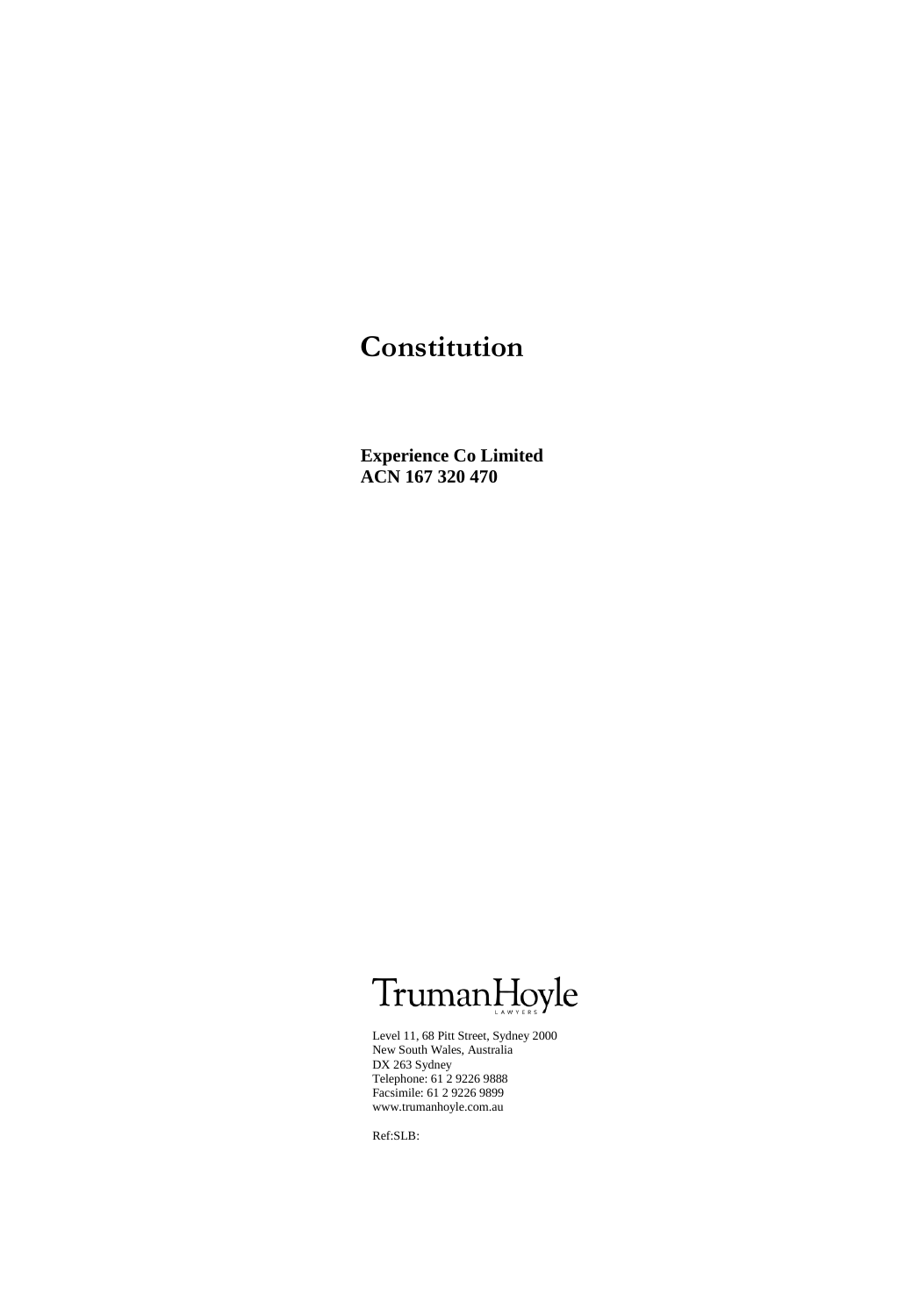# **Corporations Act 2001 (Cth)**

# **A Public Company Limited by Shares**

#### **1. PRELIMINARY**

#### 1.1 **Name of Company**

The name of the Company is Experience Co Limited ACN. 167 320 470.

### 1.2 **Liability of Members**

The liability of a Member is limited.

### 1.3 **Replaceable Rules**

On and from the date that this Constitution is approved by the members, the replaceable rules set out in the Corporations Act, and any previous constitution of the Company, are displaced by this Constitution in their entirety and do not apply to the Company.

### 1.4 **Defined terms**

In this Constitution, except where the context otherwise requires:

- (a) an expression in a clause of this Constitution has the same meaning as in the Corporations Act. Where the expression has more than one meaning in the Corporations Act and a provision of the Corporations Act deals with the same matter as a clause of this Constitution, that expression has the same meaning as in that provision; and
- (b) the following expressions in this Constitution have the meaning below:

**Alternate Director** means a person appointed as an alternate director under clause 14.4.

**Approving Resolution** means a resolution passed in accordance with clause [5.2.](#page-15-0)

**Approving Resolution Deadline** in relation to a proportional takeover bid means the day that is the 14th day before the last day of the bid period.

**ASX Settlement** means ASX Settlement Pty Limited ABN 49 008 504 532.

**ASX Settlement Rules** means the operating rules of ASX Settlement.

**ASX** means ASX Limited ABN 98 008 624 691.

**ASX Listing Rules** means the listing rules of ASX and any other rules of ASX applicable to the Company or the Shares while the Company is admitted to the Official List, each as amended or replaced from time to time, except to the extent of any express written waiver by ASX.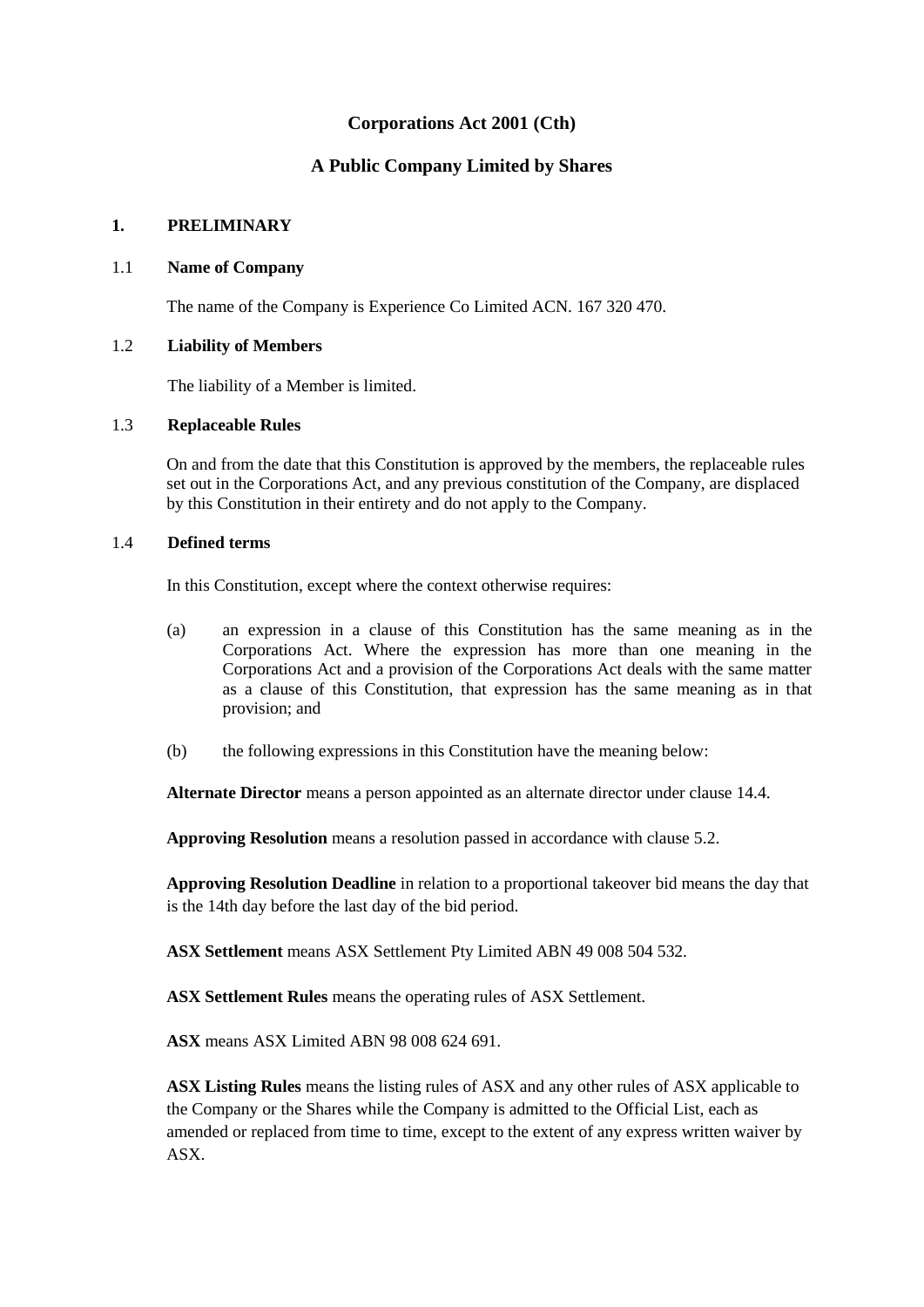**Auditor** means the Company's auditor.

**Business Day** has the same meaning as in the ASX Listing Rules.

**CHESS Holding** has the same meaning as in the ASX Settlement Rules.

**Company** means Experience Co Limited ACN 167 320 470.

**Constitution** means the constitution of the Company as amended from time to time.

**Corporations Act** means the *Corporations Act 2001* (Cth) as amended or replaced from time to time and includes any regulations made under that Act and any exemption or modification to that Act applying to the Company.

**CS Facility Rules** means the operating rules of an applicable clearing and settlement (CS) facility licensee.

**Director** means a person appointed to the position of a director of the Company and where appropriate, includes an Alternate Director.

**Directors** means all or some of the Directors acting as a board.

**Dividend** includes bonus.

**Executive Director** has the meaning given by clause 15.

**Issuer Sponsored Holding** has the same meaning as in the ASX Settlement Rules.

**Managing Director** means a Director appointed as managing director under clause  $15.1(a)15.1(a)$ .

**Marketable Parcel** has the same meaning as in the business rules of ASX in force from time to time.

**Member** means a person who is a member of the Company under the Corporations Act.

**Non-Executive Director** means a Director who is not an Executive Director.

**Non-Marketable Parcel** means a parcel of securities that is less than a Marketable Parcel. Register means the register of Members of the Company.

**Representative** means a person appointed by a Member to act as its representative under clause 10.10(a).

**Restricted Securities** has the same meaning as in the ASX Listing Rules.

**Seal** means the Company's common seal.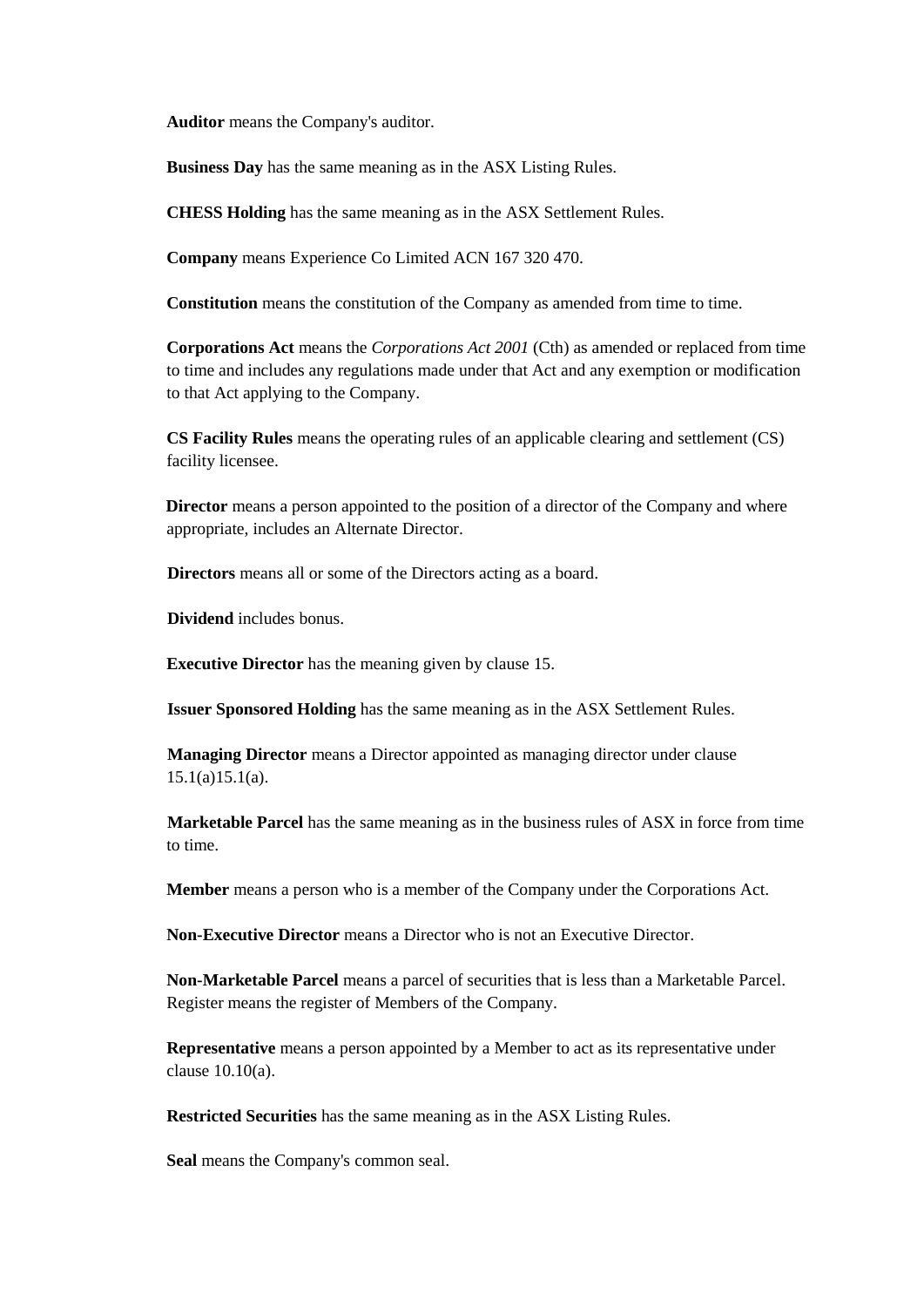**Secretary** means any person appointed by the Directors to perform any of the duties of a secretary of the Company and if more than one person is appointed, any one or more of such persons.

**Shares** means shares in the share capital of the Company.

#### 1.5 **Interpretation**

- (a) In this Constitution, except where the context otherwise requires:
	- (i) the singular includes the plural and vice versa, and a gender includes other genders;
	- (ii) another grammatical form of a defined word or expression has a corresponding meaning;
	- (iii) a reference to a clause, paragraph, schedule or annexure is to a clause or paragraph of, or schedule or annexure to, this Constitution, and a reference to this Constitution includes any schedule or annexure;
	- (iv) a reference to a document or instrument includes the document or instrument as novated, altered, supplemented or replaced from time to time;
	- (v) a reference to A\$, SA, dollar or\$ is to Australian currency; and
	- (vi) the meaning of general words is not limited by specific examples introduced by including, for example or similar expressions.
- (b) Headings are for ease of reference only and do not affect interpretation.
- (c) The Corporations Act prevails over any inconsistency with:
	- (i) this Constitution;
	- (ii) the ASX Listing Rules; and
	- (iii) the CS Facility Rules.
- (d) Notwithstanding any other provision of this constitution, before the Company is admitted to the Official List of the ASX, a provision of this Constitution subject to or in any way restricted by the ASX Listing Rules or the CS Facility Rules is construed as if it were not subject to or restricted by the ASX Listing Rules or the CS Facility Rules.
- (e) For as long as the Company is admitted to the Official List of ASX, the following clauses apply:
	- (i) Notwithstanding anything contained in this Constitution, if the ASX Listing Rules prohibit an act being done, the act shall not be done.
	- (ii) Nothing contained in this Constitution prevents an act being done that the ASX Listing Rules require to be done.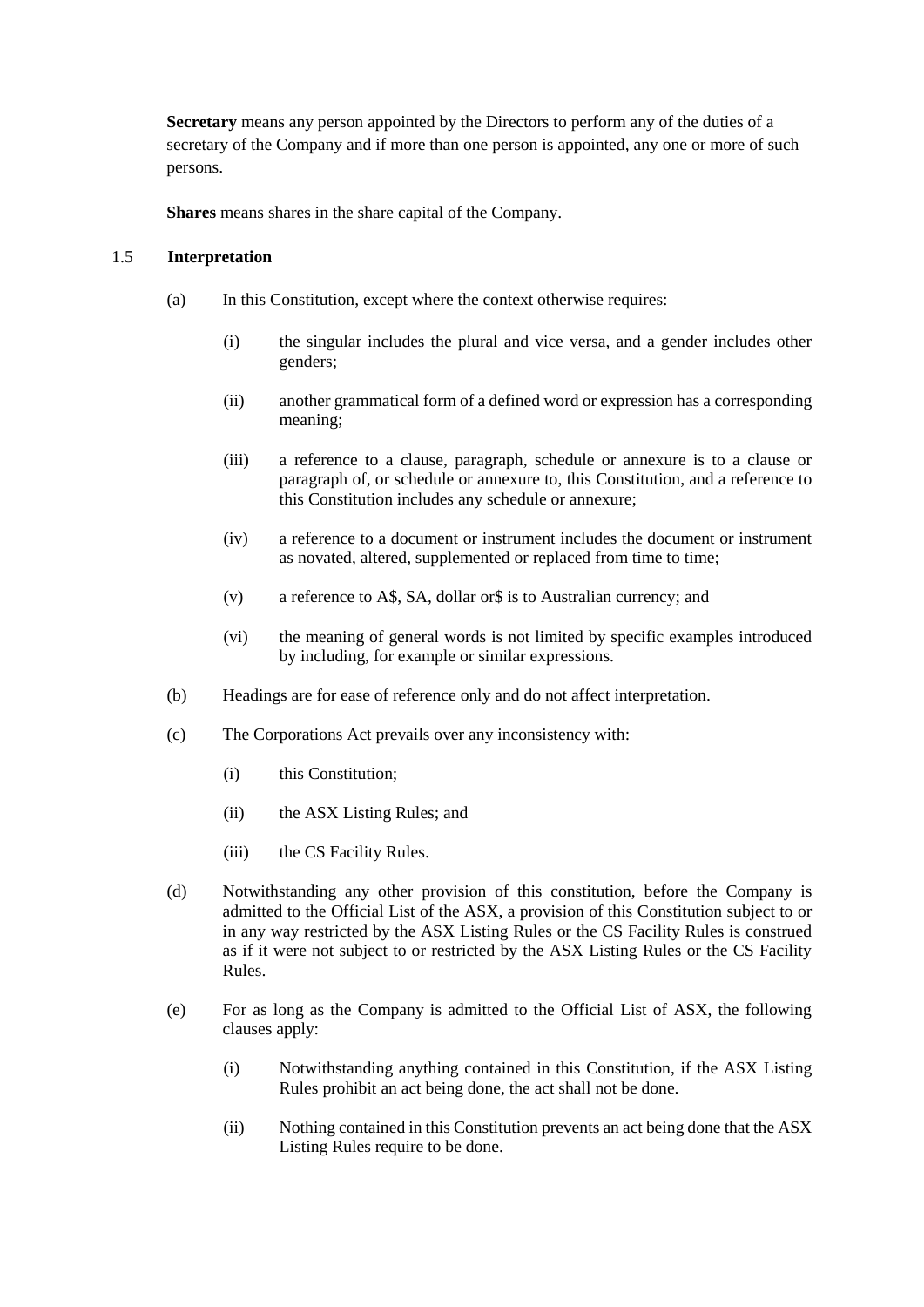- (iii) If the ASX Listing Rules require an act to be done or not to be done, authority is given for that act to be done or not to be done (as the case may be).
- (f) If the ASX Listing Rules require this Constitution to contain a provision and it does not contain such a provision, this Constitution is deemed to contain that provision.
- (g) If the ASX Listing Rules require this Constitution not to contain a provision and it contains such a provision, this Constitution is deemed not to contain that provision.
- (h) If any provision of this Constitution is or becomes inconsistent with the ASX Listing Rules, this Constitution is deemed not to contain that provision to the extent of the inconsistency.

#### **2. SHARES**

#### <span id="page-4-0"></span>2.1 **Issue of Shares**

- (a) Subject to the Corporations Act, the ASX Listing Rules and this Constitution, the Directors may issue and allot, or dispose of, Shares:
	- (i) on terms determined by the Directors;
	- (ii) at the issue price that the Directors determine; and
	- (iii) to Members whether in proportion to their existing shareholdings or otherwise, and to such other persons as the Directors may determine.
- <span id="page-4-3"></span><span id="page-4-2"></span><span id="page-4-1"></span>(b) The Directors' power under clause [2.1\(a\)](#page-4-0)[2.8\(a\)](#page-7-0) includes the power to:
	- (i) grant options over unissued Shares;
	- (ii) issue and allot Shares:
		- (A) with any preferential, deferred or special rights, privileges or conditions;
		- (B) with any restrictions in regard to dividend, voting, return of capital or otherwise;
		- (C) which are liable to be redeemed;
		- (D) which are bonus Shares for whose issue no consideration is payable to the Company; or
		- (E) which have any combination of the characteristics described in clauses  $2.1(b)(ii)(A)$  $2.1(b)(ii)(A)$  to  $2.1(b)(ii)(E)$  $2.1(b)(ii)(E)$  inclusive.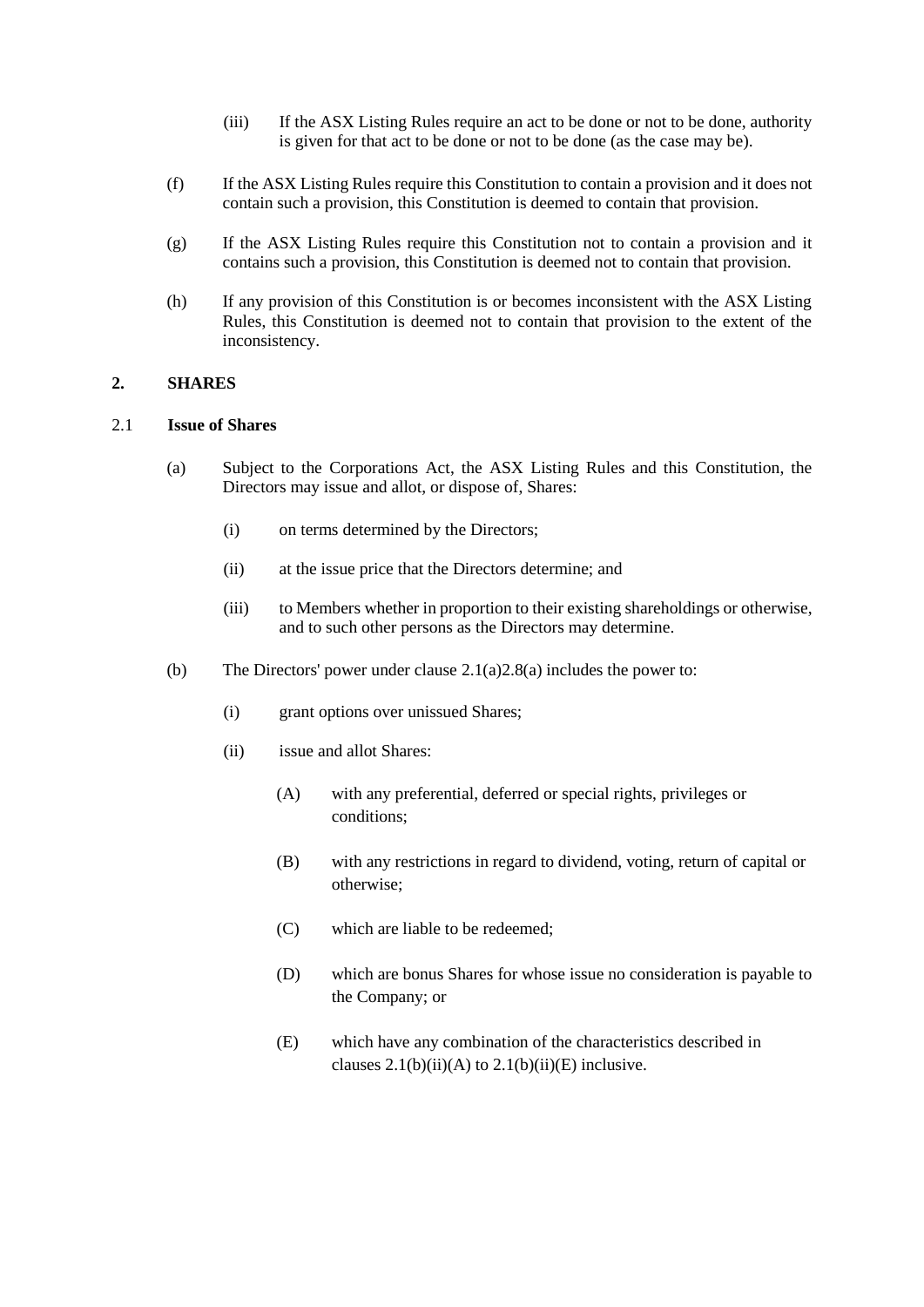#### 2.2 **Rights**

Subject to this Constitution and to the terms of issue of Shares, all Shares attract the following rights:

- (a) the right to receive notice of and to attend and vote at all general meetings of the Company;
- (b) the right to receive dividends; and
- (c) in a winding up or a reduction of capital, the right to participate equally in the distribution of the assets of the Company (both capital and surplus), subject to any amounts unpaid on the Share and, in the case of a reduction, to the terms of the reduction.

### 2.3 **Commission and brokerage**

Any brokerage or commission which may be paid by the Company may be made in cash, by the issue and allotment of Shares, or the issue of debentures, or by a combination of any of those methods.

### 2.4 **Joint holders**

- (a) If two or more persons are registered as the holders of a Share, they are taken to hold the Share as joint tenants with benefit of survivorship subject to the following provisions:
	- (i) the person whose name stands first on the Register is the only joint holder entitled to receive notices from the Company and any notice given to that person is deemed notice to all the joint holders;
	- (ii) only the person whose name stands first on the Register as one of the joint holders of the Shares is entitled (if the Company is required by the Corporations Act or the Listing Rules) to issue certificates for Shares or to delivery of a certificate relating to the Shares; and
	- (iii) the joint holders of the Shares are liable severally as well as jointly in respect of all payments which ought to be made in respect of the Shares.
- (b) Any one of the joint holders of a Share may give an effective receipt for any dividend or return of capital payable to the joint holders.
- (c) The Company is entitled to and in respect of CHESS Holdings, must:
	- (i) record the names of only the first three joint holders of a Share on the Register;
	- (ii) regard the three joint holders of a Share appearing first on the Register as the registered holders of that Share to the exclusion of any other holders; and
	- (iii) disregard the entitlement of any person to be registered on the Register as a holder if the name of the person would appear on the Register after the first three holders for that Share.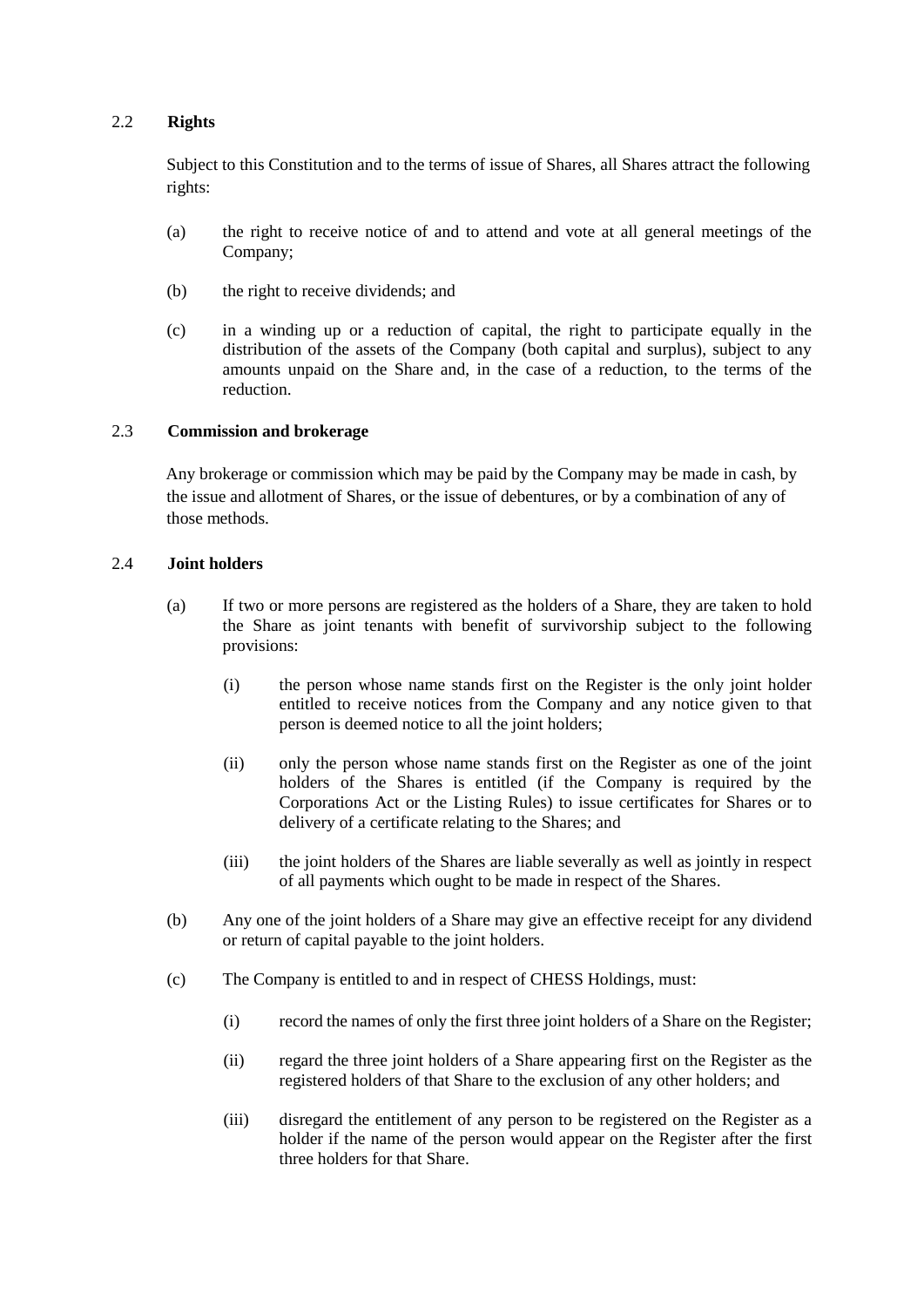### 2.5 **Equitable interests not recognised**

- (a) Except as required by law, the CS Facility Rules or as otherwise provided by this Constitution, the Company is entitled to treat the registered holder of any Shares as the absolute owner of the Share and is not, except as ordered by a Court or as required by statute, bound to recognise (even when having notice thereof) any equitable or other claim to or interest in the share or the part of any other person.
- (b) This clause applies even if the Company has notice of the relevant trust, interest or right.

### 2.6 **Share certificates**

- (a) The Directors will not, unless they determine otherwise or the ASX Listing Rules require, issue a certificate to a Member for any Shares registered in the Member's name or record any holding as held on a certificated subregister.
- (b) Any certificate for Shares must be issued and despatched in accordance with the Corporations Act, the ASX Listing Rules and the CS Facility Rules.
- (c) Subject to the ASX Listing Rules, the Directors may in their absolute discretion elect whether to maintain a certificated subregister for any class of Shares.
- (d) Subject to the ASX Listing Rules and the CS Facility Rules, Shares may be held on any subregister maintained by or on behalf of the Company or on any branch register kept by the Company.
- (e) The Directors may order worn out or defaced certificates to be cancelled and, if necessary, replaced by new certificates.

#### 2.7 **Class meetings**

- (a) The rights attached to any class of Shares may be varied in accordance with the Corporations Act.
- (b) The provisions of this Constitution relating to general meetings apply, with necessary changes, to a meeting of a class of Members holding Shares in that class as if it was a general meeting except that:
	- (i) a quorum is two persons holding or representing by proxy, attorney or Representative not less than 5% of the Shares of the class or, if there is one holder of Shares in the class, that holder or a proxy, attorney or representative of that holder; and
	- (ii) any five holders, or holders of Shares of the class present in person or by proxy, attorney or Representative who can vote not less than 5% of all votes held by Members of that class, may demand a poll.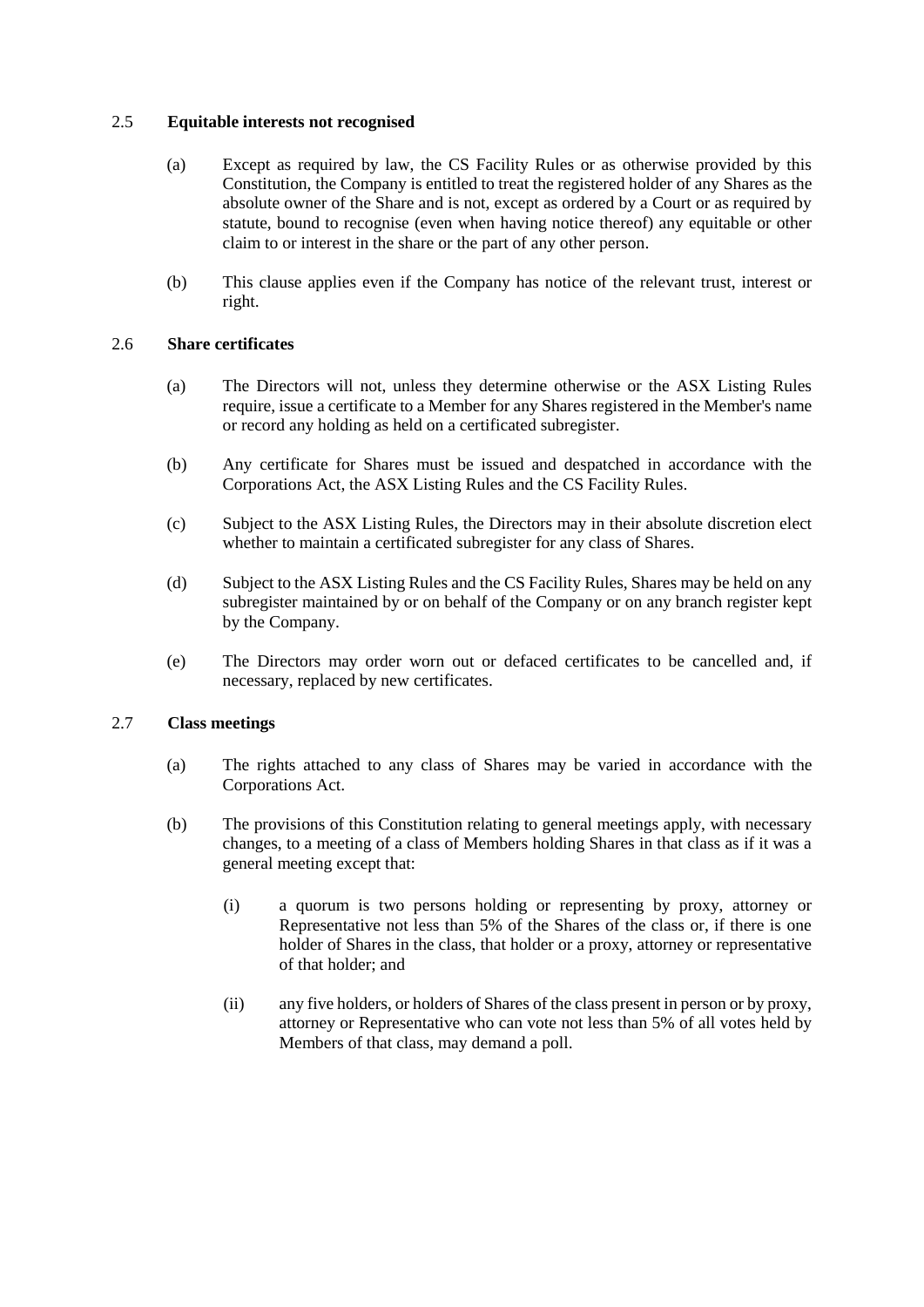#### <span id="page-7-1"></span><span id="page-7-0"></span>2.8 **Non-marketable parcels**

- (a) If one or more Members hold less than a Marketable Parcel of Shares, the Directors may invoke the procedure for the sale of Shares under this clause [2.8](#page-7-1) (**Procedure**).
- (b) To invoke the Procedure, the Directors must give each Member (or each Member whose Shares are not held in a CHESS Holding) who holds less than a Marketable Parcel of Shares (**Eligible Member**) written notice (**Divestment Notice**) that complies with this claus[e 2.8.](#page-7-1)
- (c) A Divestment Notice given to a Member must:
	- (i) state that the Shares referred to in the Divestment Notice are liable to be sold in accordance with the Procedure if the Member docs not advise the Company before a specified date (**Relevant Date**) that the Member wishes to keep those Shares; and
	- (ii) if the Member holds Shares in a CHESS Holding, contain a statement to the effect that if those Shares remain in a CHESS Holding after the Relevant Date, the Company may, without further notice, move those Shares from the CHESS Holding to an Issuer Sponsored Holding for the purposes of divestment by the Company in accordance with the Procedure.
- (d) The Relevant Date must be six weeks or more after the date that the Divestment Notice is sent.
- (e) A copy of a Divestment Notice must be given to any other person required by the CS Facility Rules.
- (f) If an Eligible Member on whom a Divestment Notice has been served, wants to keep the Shares referred to in the Divestment Notice, the Eligible Member must give the Company written notice before the Relevant Dale, advising the Company that the Member wants to keep those Shares in which event the Company will not sell the Shares.
- (g) If an Eligible Member on whom a Divestment Notice has been served does not give the Company written notice before the Relevant Date advising the Company that the Eligible Member wants to keep the Shares referred in the Divestment Notice, the Company may:
	- (i) if the Member holds those Shares in a CHESS Holding, move those Shares from the CHESS Holding to an Issuer Sponsored Holding; and
	- (ii) in any case, sell those Shares in accordance with the Procedure,

but only if the Shares held by the Eligible Member on the Relevant Date is less than a Marketable Parcel.

(h) Any Shares which may be sold under this clause [2.8](#page-7-1) may be sold on the terms, in the manner (whether on-market, by private treaty, through a share sale facility established by, on behalf or, or at the request of the Company, or otherwise) and at the time or times determined by the Directors and, for the purposes of a sale under this clause [2.8,](#page-7-1) each Eligible Member: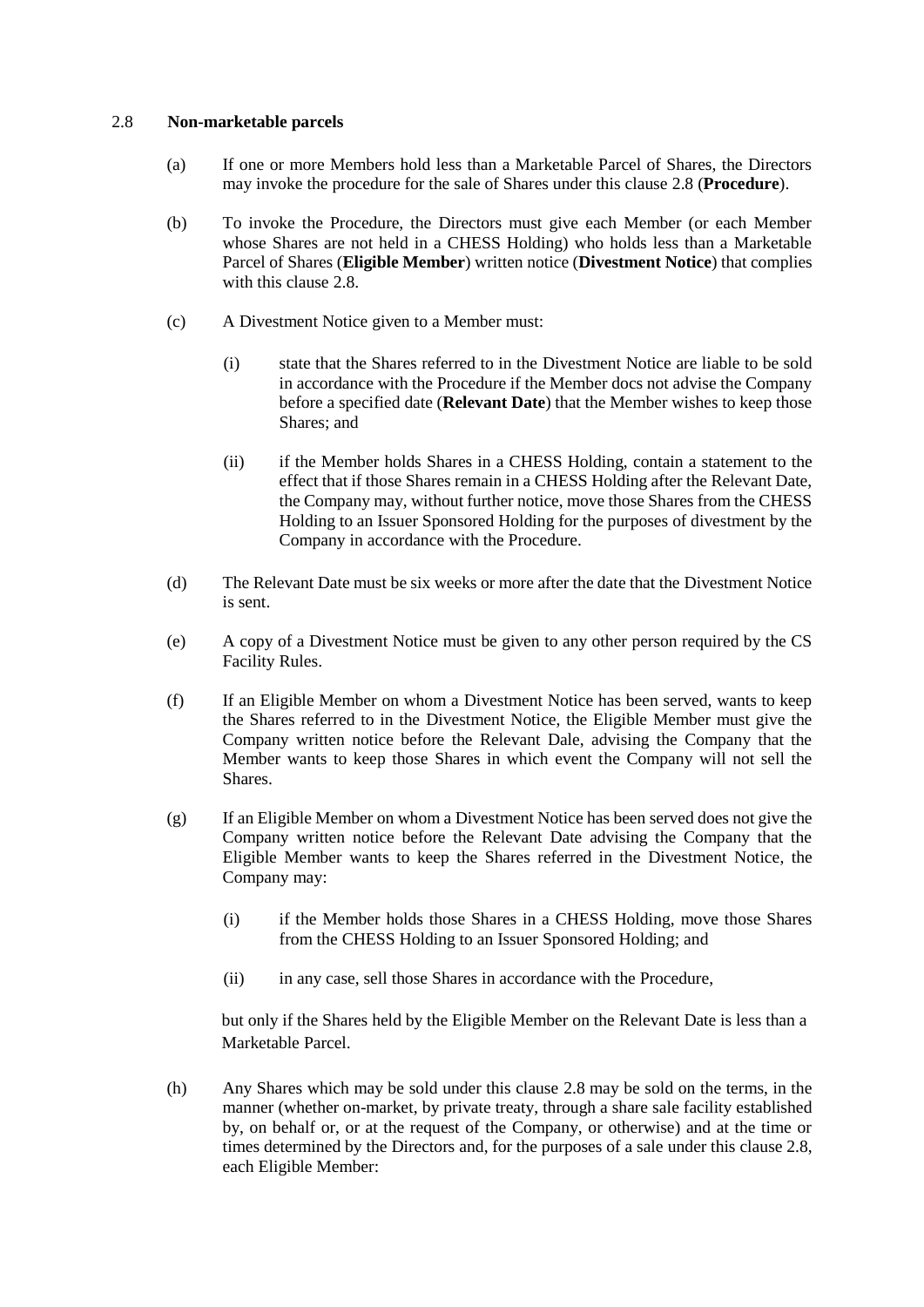- (i) appoints the Company as the Eligible Member's agent for sale;
- (ii) authorises the Company to effect on the Eligible Member's behalf a transfer of the Shares sold and to deal with the proceeds of the sale of the Shares in accordance with clause [2.8\(j\);](#page-8-0)
- <span id="page-8-1"></span>(iii) appoints the Company, it's Directors and the Secretary jointly and severally as the Eligible Member's attorneys to execute an instrument or take other steps, in the Eligible Member's name and on the Eligible Member's behalf, as they or any of them may consider appropriate to transfer the Shares sold; and
- (iv) authorises each of the attorneys appointed under clause [2.8\(h\)\(iii\)](#page-8-1) to appoint an agent to do a thing referred to in clause [2.8\(h\)\(iii\).](#page-8-1)
- (i) The title of the transferee to Shares acquired under this clause is not affected by an irregularity or invalidity in connection with the sale of Shares to the Transferee.
- <span id="page-8-0"></span>(j) The proceeds of any sale of Shares under this clause [2.8](#page-7-1) less any unpaid calls and interest (**Sale Consideration**) will be paid to the relevant Member or as that Member may direct.
- (k) The Company will hold the Sale Consideration in trust for the Member whose Shares are sold under this clause and will forthwith notify the Member in writing that the Sale Consideration in respect of the Member's Shares has been received by the Company and is being held by the Company pending instructions from the Member as to how it is to be dealt with. If the Member has been issued with a share certificate or certificates, the Member's instructions, to be effective, must be accompanied by the share certificate or certificates to which the Sale Consideration relates or, if the certificate or certificates has or have been lost or destroyed, by a statement and undertaking under subsection 1070D(5) of the Corporations Act.
- (l) Subject to the Corporations Act, the Company or the purchaser will bear all costs, including brokerage and stamp duty, associated with the sale of any Shares under this clause.
- (m) The Procedure may only be invoked once in any 12 month period after its adoption or renewal.
- (n) If the Procedure has been invoked and there is an announcement of a takeover bid for Shares, no more sales of Shares may be made under this claus[e 2.8](#page-7-1) until after the close of the offers made under the takeover. The Procedure may then be invoked again.

# **3. CALLS**

#### <span id="page-8-2"></span>3.1 **General**

- (a) Subject to the Corporations Act and the terms on which partly paid Shares are issued, the Directors may make calls on the holders of the Shares from time to time for any money unpaid on them.
- (b) A call is deemed to have been made at the time when the resolution of the Board authorising the call was passed. Subject to the Listing Rules, the call may be revoked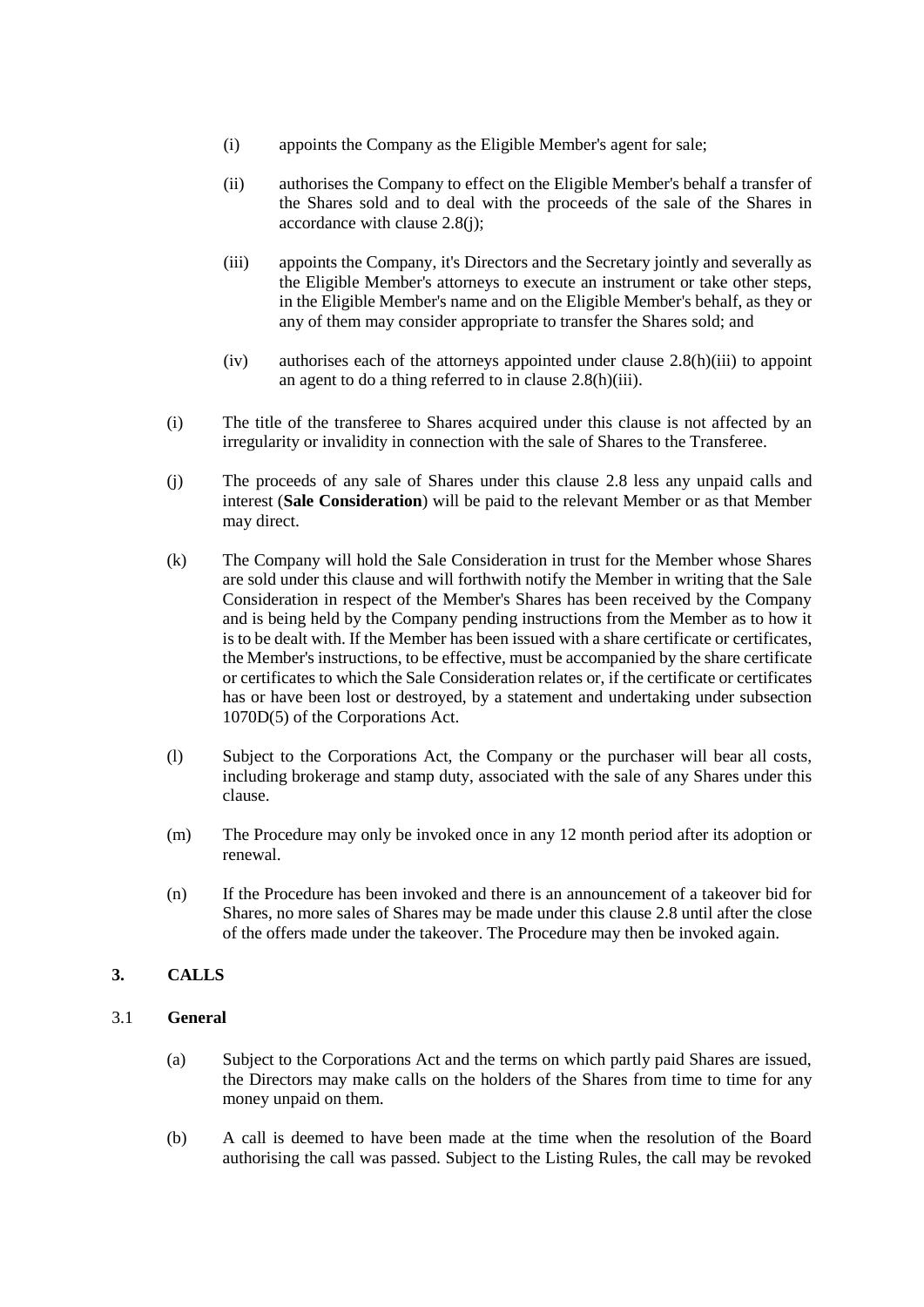or postponed at the discretion of the Board at any time prior to the date on which the payment in respect of the call is due.

- (c) The Directors may require a call to be paid by instalments.
- (d) The Company must comply with the Corporations Act and the ASX Listing Rules in relation to the dispatch and content of notices to Members on whom a call is made.
- (e) A Member to whom notice of a call is given in accordance with this clause [3.1](#page-8-2) must pay to the Company the amount called in accordance with the notice.
- (f) Failure to send a notice of a call to any Member or the non-receipt of a notice by any Member does not invalidate the call.
- (g) Joint holders of Shares are jointly and severally liable to pay all calls in respect of their Shares.

#### 3.2 **Instalments and amounts which become payable**

If:

- (a) the Directors require a call to be paid by instalments; or
- (b) an amount becomes payable by the terms of issue of Shares on allotment, or at a time or in circumstances specified in the terms of issue,

then:

- (c) every instalment or the amount payable under the terms of issue is payable as if it were a call made by the Directors and as if they had given notice of it; and
- (d) the consequences of late payment or non-payment of an instalment or the amount payable under the terms of issue are the same as the consequences of late payment or non-payment of a call.

### 3.3 **Interest and expenses**

If an amount called is not paid on or before the due date, the person liable to pay the amount must also pay:

- (a) interest on the amount from the due date to the time of actual payment at a rate determined by the Directors (not exceeding 20% per annum); and
- (b) all expenses incurred by the Company as a consequence of the non-payment,

but the Directors may waive payment of the interest and expenses in whole or in part.

#### 3.4 **Recovery of amounts due**

On the hearing of any action for the recovery of money due for any call, proof that: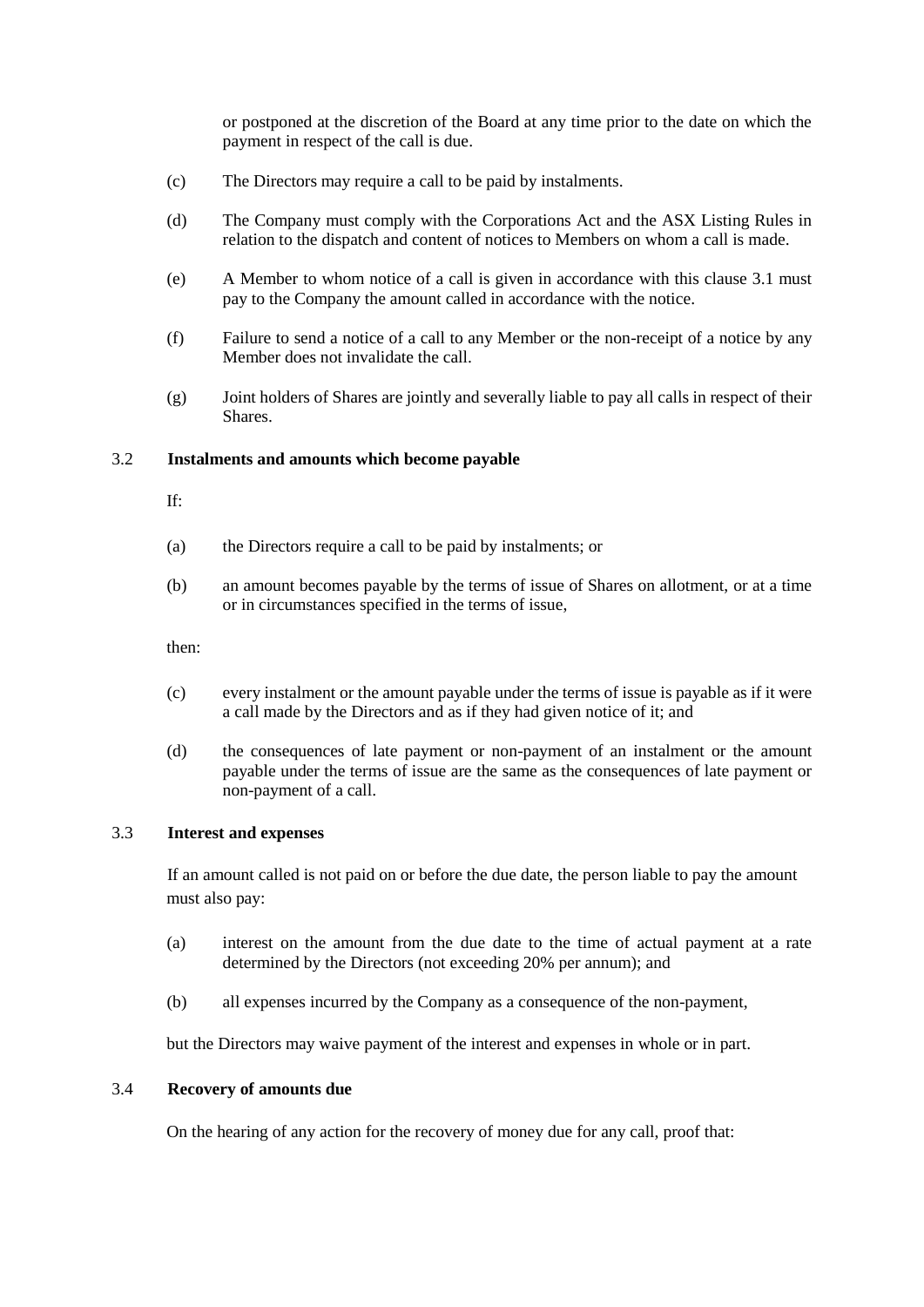- (a) the name of the person sued was, when the call was made, entered in the Register as a holder or the holder of Shares in respect of which the call was made;
- (b) the resolution making the call is duly recorded in the Directors' minute book; and
- (c) notice of the call was given to the person sued,

will be conclusive evidence of the debt.

#### 3.5 **Differentiation**

The Directors may, on the issue of Shares, differentiate between the holders as to the amount of calls to be paid and the times of payment.

#### <span id="page-10-0"></span>3.6 **Payment of calls in advance**

- (a) The Directors may accept from a Member the whole or part of the amount unpaid on a Share before the amount accepted has been called.
- (b) The Company may:
	- (i) pay interest on any amount accepted, until the amount is payable under a call and at a rate (not exceeding 20% per annum) agreed between the Member and the Directors; and
	- (ii) subject to any contract between the Company and the Member, repay all or any of the amount accepted in excess of the amount called on the Share.
- <span id="page-10-1"></span>(c) Payment of an amount in advance of a call does not entitle the paying Member to any:
	- (i) dividend, benefit or advantage, other than the payment of interest under this clause [3.6;](#page-10-0) or
	- (ii) voting right,

to which the Member would not have been entitled if it had paid the amount when it became due.

#### **4. LIEN AND FORFEITURE**

#### 4.1 **Lien**

- (a) To the extent permitted by the ASX Listing Rules, the Company has lien on every partly paid Share and dividends payable in respect of the Share for all money:
	- (i) due and unpaid to the Company at a fixed time, in respect of the Share;
	- (ii) presently payable by a holder or the holder of the Share, or the holder's estate, to the Company in respect of the Share; or
	- (iii) which the Company is required by law to pay (and has paid) in respect of the Share.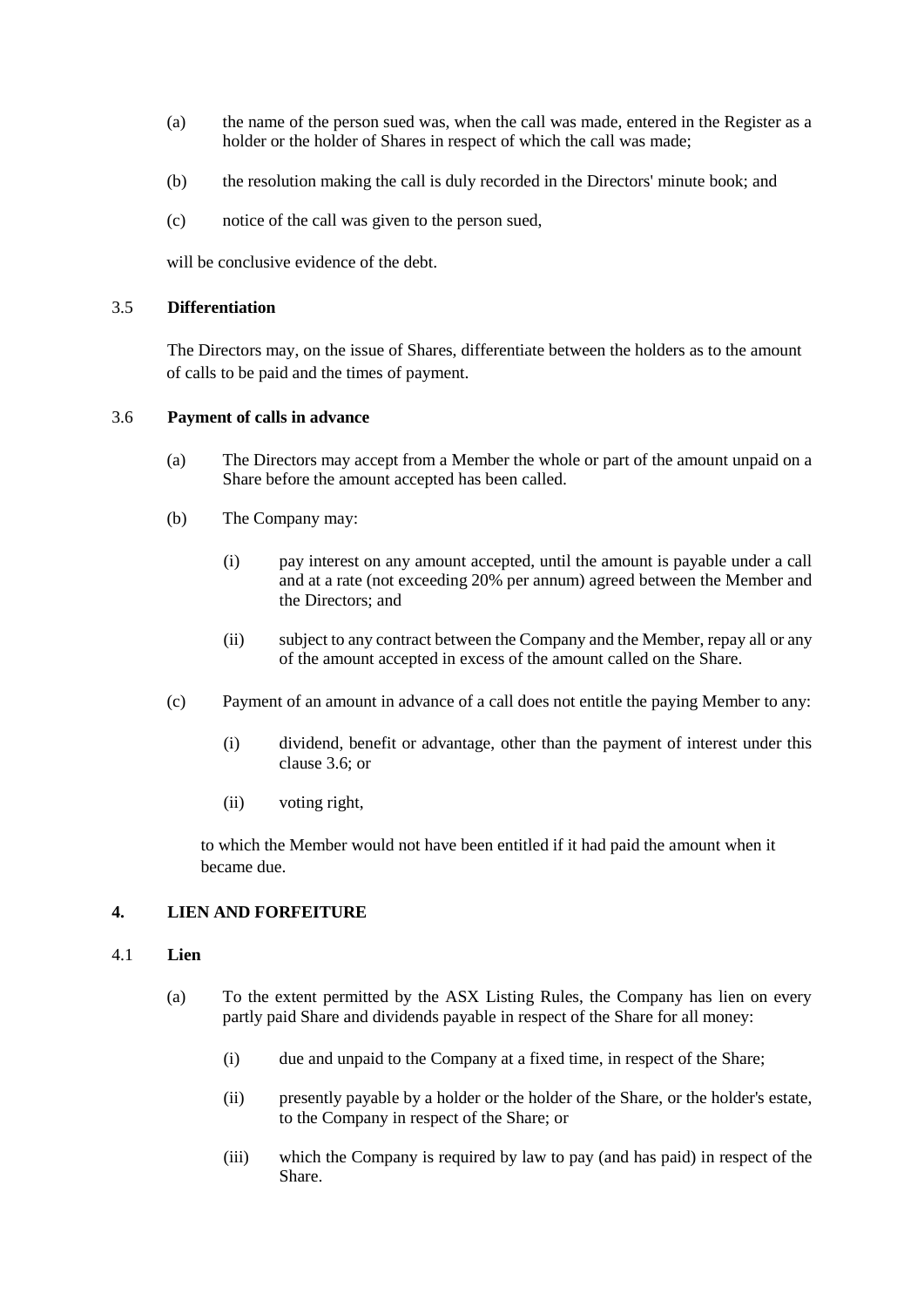- (b) The lien extends to reasonable interest and expenses incurred because the amount is not paid.
- <span id="page-11-1"></span><span id="page-11-0"></span>(c) If any law for the time being of any country, state or place imposes or purports to impose an immediate or contingent liability on the Company to make any payment or authorises a taxing authority or Government official to require the Company to make payment in respect of Shares or dividends or other moneys accruing due to the Member who holds the Shares:
	- (i) the Member or, if the Member is deceased, the Member's legal personal representative, indemnifies the Company in respect of any such payment or liability; and
	- (ii) subject to the Corporations Act and the ASX Listing Rules, the Company:
		- (A) has a lien on the Shares and dividends and other moneys payable in respect of the Shares, whether the Shares are held by the Member solely or jointly with another person in respect of any payment made or liability incurred by the Company, together with reasonable expenses and interest on any payment made by the Company at a rate to be fixed by the Directors not exceeding 20% per annum from the date of payment by the Company to the date of repayment by the Member;
		- (B) may set off amounts so paid by the Company against amounts payable by the Company to the Member as dividends or otherwise; and
		- (C) may recover as a debt due from the Member or its legal personal representative the amount of all payments made by the Company together with reasonable expenses and interest at the rate and for the period referred to in clause  $4.1(c)(ii)(A)$ .
- (d) The Company may do all things which the Directors think necessary or appropriate to do under the ASX Listing Rules and the CS Facility Rules to enforce or protect the Company's lien.
- (e) Unless the Directors determine otherwise, the registration of a transfer of a Share operates as a waiver of the Company's lien on the Share.
- (f) The Directors may declare a Share to be wholly or partly exempt from a lien.

#### 4.2 **Lien sale**

If:

(a) the Company has a lien on a Share for money presently payable;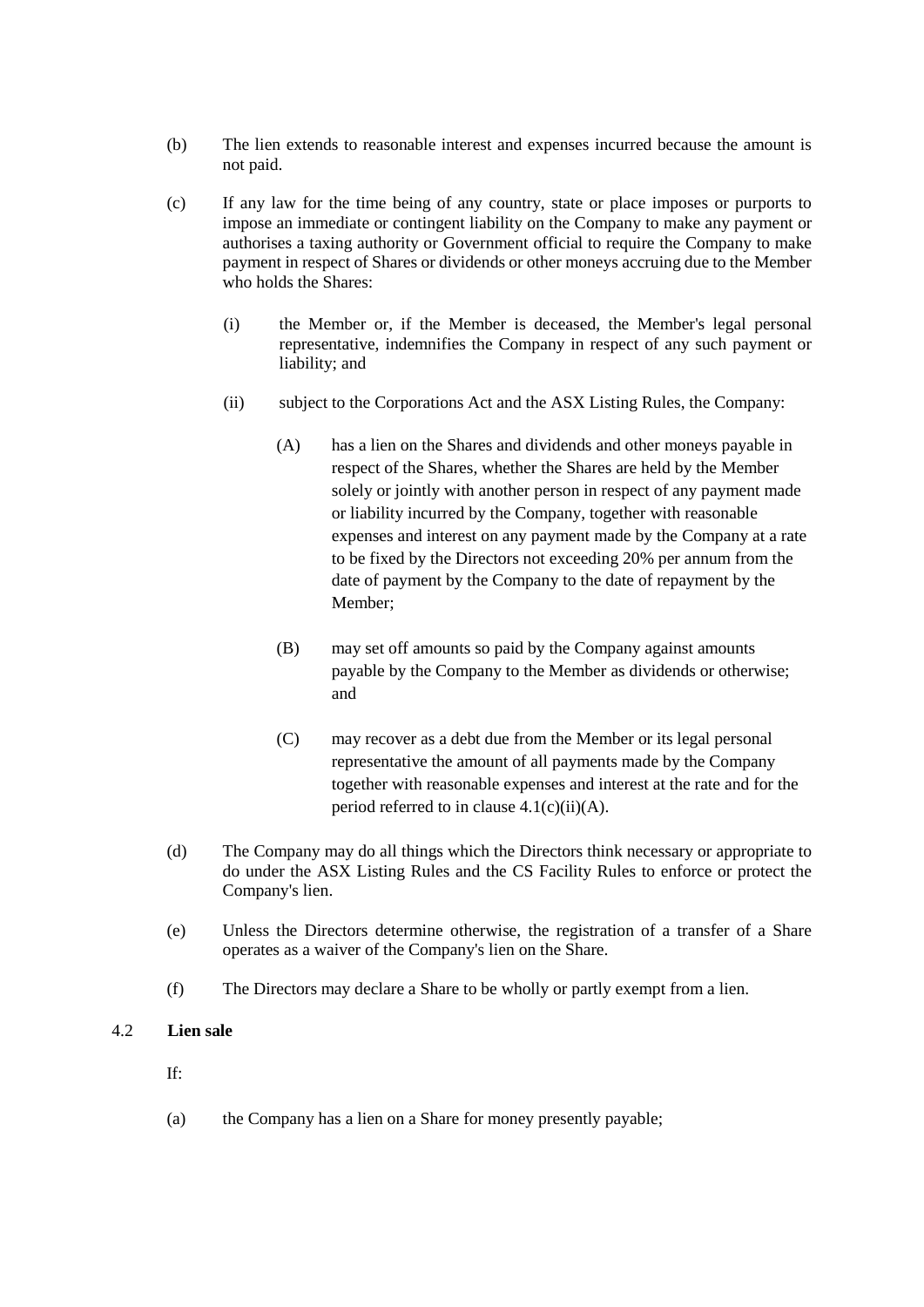- (b) the Company has given the Member or the Member's executors or administrators (as the case may be) holding the Share written notice demanding payment of the money; and
- (c) that Member fails to pay all of the money demanded,

then 14 or more days after giving the notice, the Directors may, if the ASX Listing Rules permit, sell the Share in any manner determined by them.

#### <span id="page-12-1"></span><span id="page-12-0"></span>4.3 **Forfeiture notice**

- (a) The Directors may at any time after a call or instalment becomes payable and remains unpaid by a Member, serve a notice on the Member requiring the Member to pay all or any of the following:
	- (i) the unpaid amount;
	- (ii) any interest that has accrued; and
	- (iii) all expenses incurred by the Company as a consequence of the non-payment.
- (b) The notice under clause [4.3\(a\)](#page-12-0) must:
	- (i) specify a day (not earlier than 14 days after the date of the notice) on or before which the payment required by the notice must be made; and
	- (ii) state that if a Member does not comply with the notice, the Shares in respect of which the call was made or instalment is payable will be liable to be forfeited.

#### 4.4 **Forfeiture**

- (a) If a Member does not comply with a notice served under clause [4.3,](#page-12-1) then any or all of the Shares in respect of which the notice was given may be forfeited under a resolution of the Directors.
- (b) Unpaid dividends in respect of forfeited Shares will also be forfeited.
- (c) On forfeiture, Shares become the property of the Company and forfeited Shares must be:
	- (i) if the ASX Listing Rules permit, sold, disposed of, or cancelled on terms determined by the Directors; or
	- (ii) offered by public auction in accordance with any requirements of the ASX Listing Rules.
- (d) The Directors may, at any time before a forfeited Share is sold, disposed of or cancelled, annul the forfeiture of the Share on conditions determined by them.
- <span id="page-12-2"></span>(e) Promptly after a Share has been forfeited: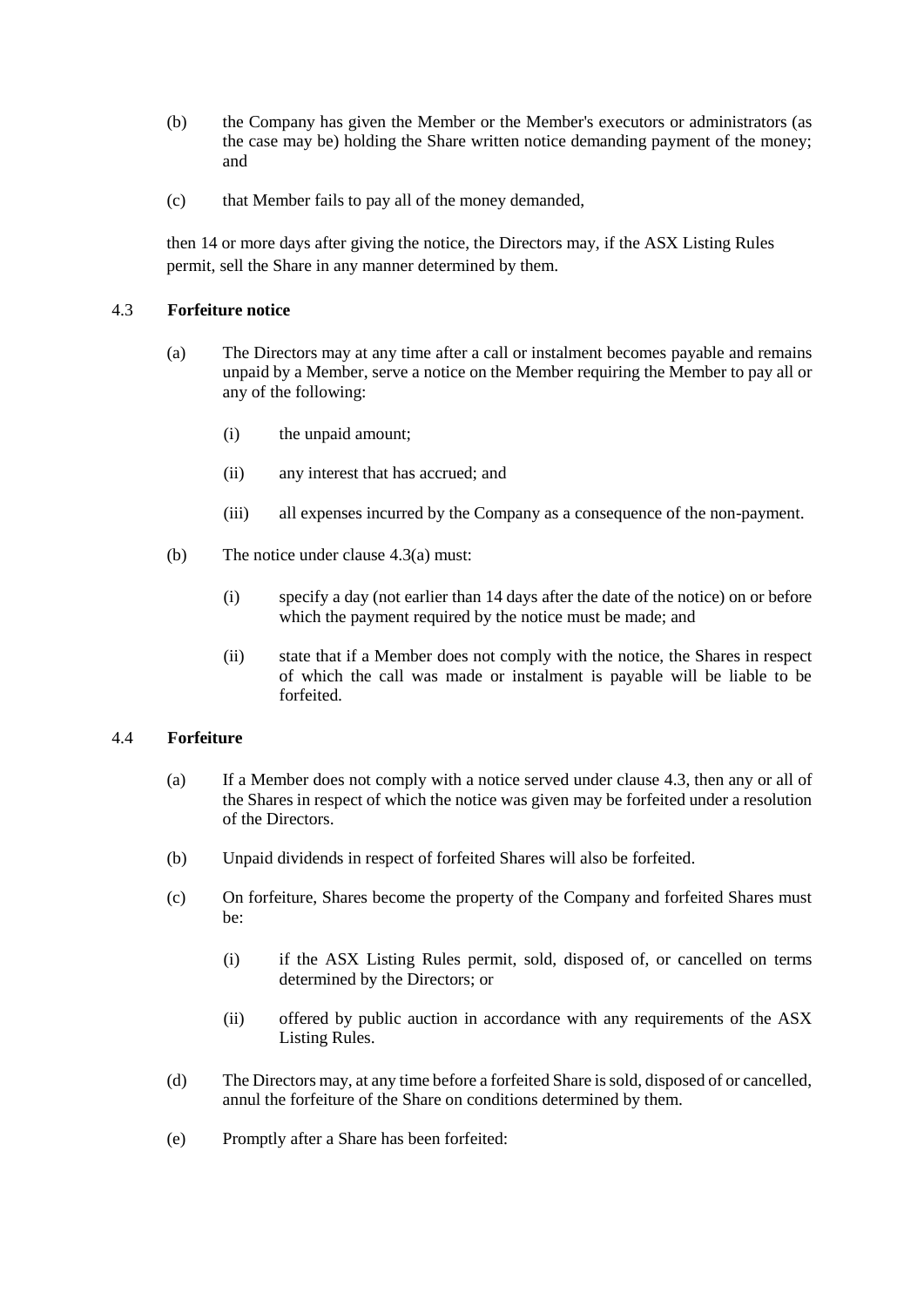- (i) notice of the forfeiture must be given to the Member in whose name the Share was registered immediately before its forfeiture; and
- (ii) the forfeiture and its date must be noted in the Register.
- (f) Omission or neglect to give notice of or to note the forfeiture as specified in clause [4.4\(e\)](#page-12-2) will not invalidate a forfeiture.

#### <span id="page-13-1"></span>4.5 **Liability of former Member**

- <span id="page-13-0"></span>(a) The interest of a person who held Shares which are forfeited is extinguished but subject to the ASX Listing Rules, the former Member remains liable to pay:
	- (i) all money (including interest and expenses) that was payable by the Member to the Company at the date of forfeiture in respect of the forfeited Shares; and
	- (ii) interest from the date of forfeiture until payment of the money referred to in clause  $4.5(a)(i)$ , of this clause at a rate determined by the Directors (not exceeding 20% per annum).
- (b) A former Member's liability to the Company ceases if and when the Company receives payment in full of all money (including interest and expenses) payable by the former Member in respect of the Shares. The liability may only be released or waived in accordance with the ASX Listing Rules.

#### 4.6 **Disposal of Shares**

- (a) The Company may:
	- (i) receive the consideration (if any) given for a forfeited Share on any sale or disposition of the Share, or a Share sold under a lien sale: and
	- (ii) effect a transfer of the Share in favour of a person to whom the Share is sold or disposed of.
- (b) The purchaser of the Share:
	- (i) is not bound to check the regularity of the sale or the application of the purchase price;
	- (ii) obtains title to the Share despite any irregularity in the sale; and
	- (iii) will not be subject to complaint or remedy by the former holder of the Share in respect of the purchase.
- (c) A statement signed by a Director and the Secretary that the Share has been regularly forfeited and sold or reissued or regularly sold without forfeiture to enforce a lien, is conclusive evidence of the matters stated as against all persons claiming to be entitled to the Share.
- (d) Subject to the terms on which a Share is on issue, the net proceeds of any sale made to enforce a lien or on forfeiture must be applied by the Company in the following order: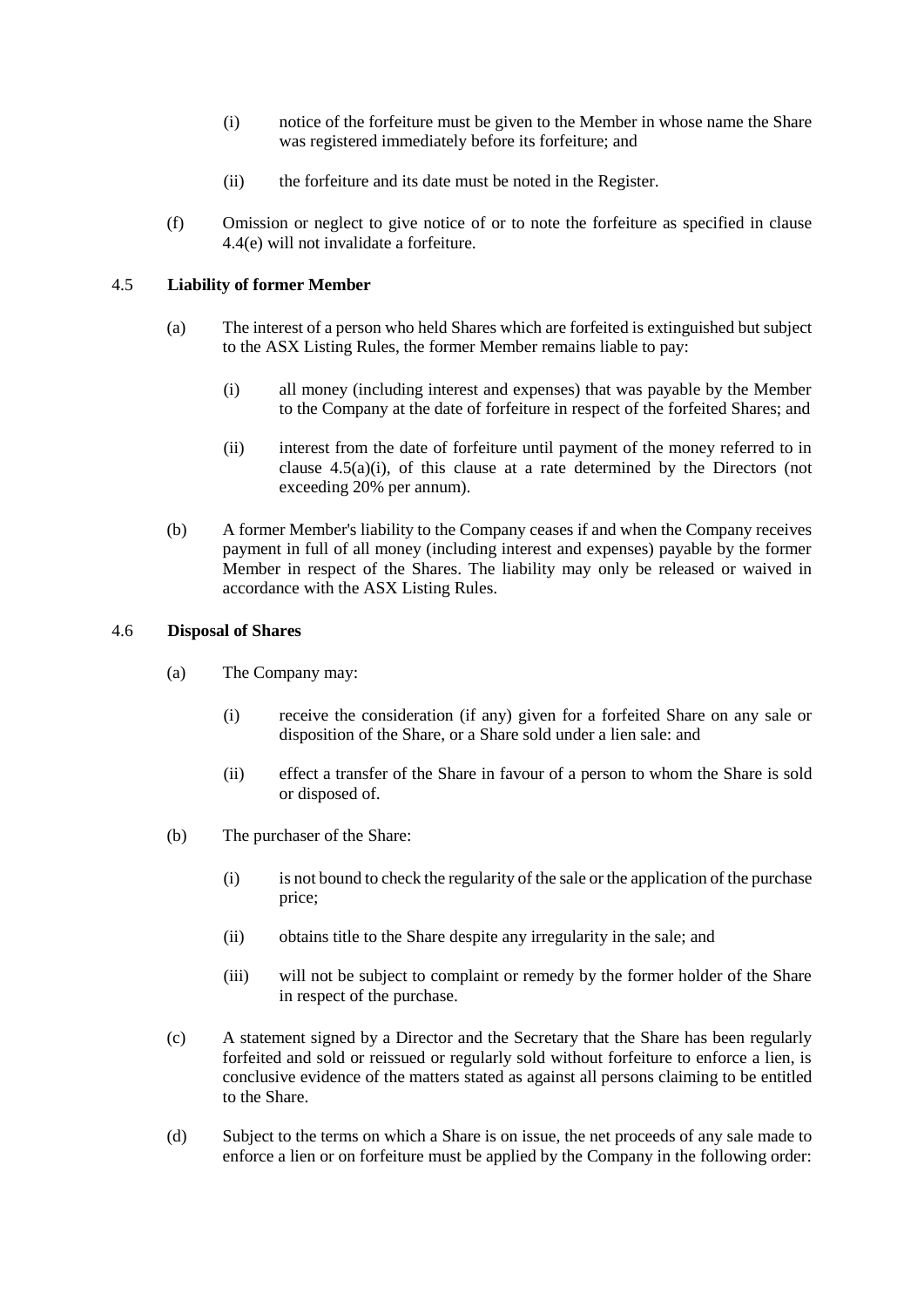- (i) in payment of the costs of the sale;
- (ii) in payment of all amounts (if any) secured by the lien or all money (if any) that was payable in respect of the forfeited Share; and
- (iii) where the Share was forfeited under clause [4.5\(a\),](#page-13-1) in payment of any surplus to the former Member whose Share was sold.

# **5. TRANSFER OF SHARES**

#### 5.1 **General**

- (a) Subject to this Constitution, a Member may transfer Shares held by that Member.
- (b) Subject to clause  $5.1(c)$ , Shares may be transferred by:
	- (i) a written transfer instrument in any usual or common form; or
	- (ii) any other form approved by the Directors.
- <span id="page-14-0"></span>(c) The Company may participate in any computerised or electronic system for market settlement, securities transfer and registration conducted in accordance with the Corporations Act, the ASX Listing Rules and the CS Facility Rules, or corresponding laws or securities exchange rules in any other country.
- (d) If the Company participates in a system of the kind described in clause  $5.1(c)$ , then despite any other provision of this Constitution:
	- (i) Shares may be transferred, and transfers may be registered, in any manner required or permitted by the ASX Listing Rules or the CS Facility Rules (or corresponding laws or securities exchange rules in any other country) applying in relation to the system;
	- (ii) the Company must comply with and give effect to those rules; and
	- (iii) the Company may, in accordance with those rules, decline to issue certificates for holdings of Shares.
- (e) A written transfer instrument must be:
	- (i) executed by the transferor or (where the Corporations Act permits) stamped by the transferor's broker;
	- (ii) unless the Directors decide otherwise in the case of a fully paid Share, executed by the transferee or (where the Corporations Act permits) stamped by the transferee's broker; and
	- (iii) in the case of a transfer of partly paid Shares, endorsed or accompanied by an instrument executed by the transferee or by the transferee's broker to the effect that the transferee agrees to accept the Shares subject to the terms and conditions on which the transferor held them, to become a Member and to be bound by the Constitution.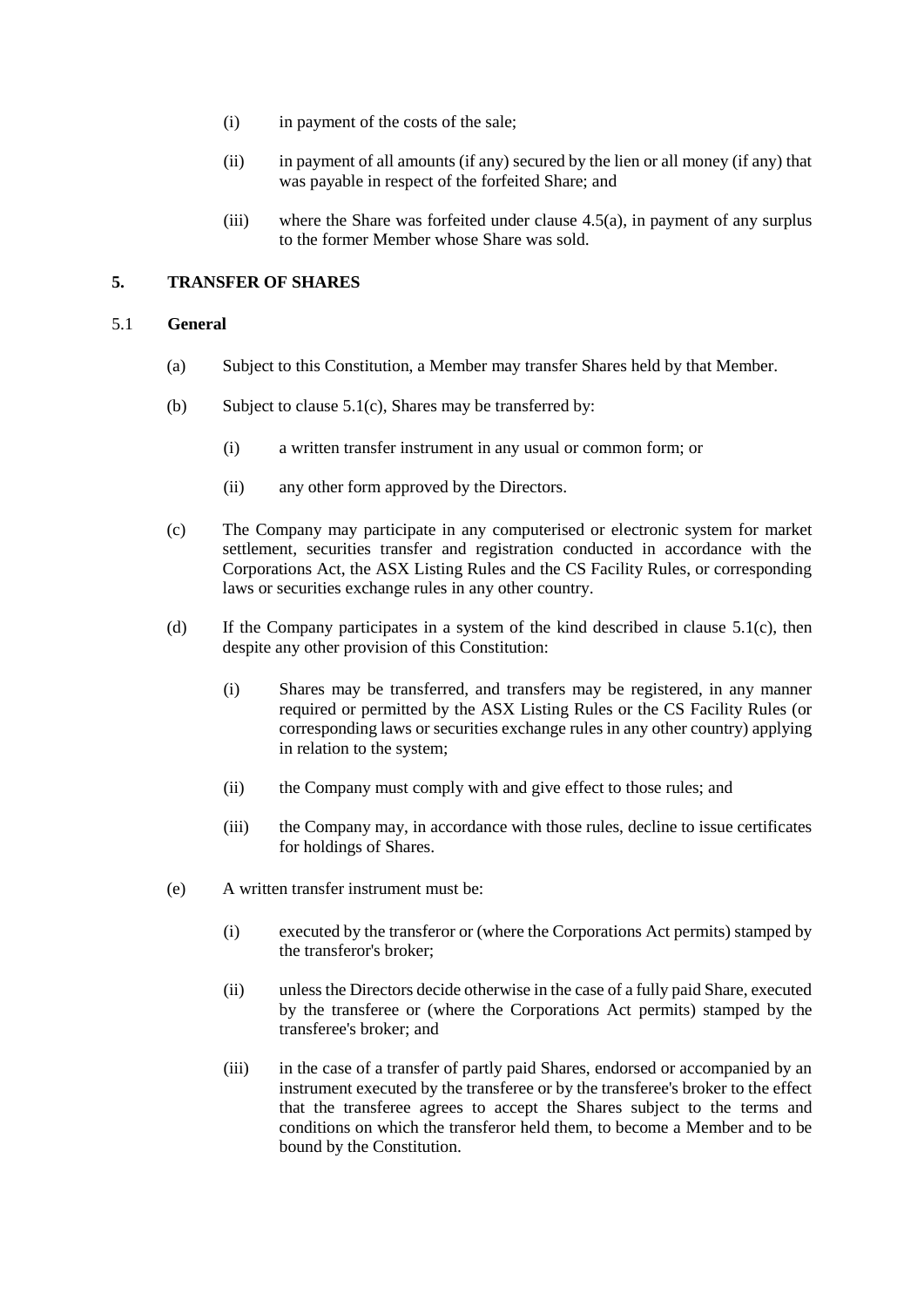Subject to the Corporation Act, the written transfer instrument may comprise more than one document.

- (f) Except as required by the CS Facility Rules:
	- (i) a transferor of Shares remains the holder of the Shares transferred until the transfer is registered and the name of the transferee is entered in the Register in respect of the Shares; and
	- (ii) a transfer of Shares does not pass the right to any dividends on the Shares until such registration**.**

#### <span id="page-15-0"></span>5.2 **Proportional takeover bid**

- (a) Registration of a transfer giving effect to a contract resulting from the acceptance of an offer made under a proportional takeover bid is prohibited unless and until an Approving Resolution approving the proportional takeover bid is passed.
- <span id="page-15-1"></span>(b) A person (other than the bidder or an associate of the bidder) who, as at the end of the day on which the first offer under the proportional takeover bid was made, held bid class Shares is entitled to:
	- (i) vote on a Approving Resolution; and
	- (ii) has one vote for each bid class Share held.
- (c) Where offers have been made under a proportional takeover bid, the Directors must ensure that an Approving Resolution is voted on at a meeting of the persons described in clause [5.2\(b\)](#page-15-1) before the Approving Resolution Deadline.
- (d) An Approving Resolution is passed if more than 50% of the votes cast on the resolution are cast in favour of the resolution, and otherwise is taken to have been rejected.
- (e) The provisions of this Constitution that apply to a general meeting of the Company apply, with such modifications as the circumstances require, to a meeting that is called under this clause as if the meeting was a general meeting of the Company.
- (f) If an Approving Resolution to approve the proportional takeover bid is voted on in accordance with this clause before the Approving Resolution Deadline, the Company must, on or before the Approving Resolution Deadline, give:
	- (i) the bidder; and
	- (ii) each relevant financial market,

a written notice stating that an Approving Resolution to approve the proportional takeover bid has been voted on and whether it was passed or rejected.

(g) If no resolution has been voted on in accordance with this clause as at the end of the day before the Approving Resolution Deadline, a resolution to approve the proportional takeover bid is taken, for the purposes of this clause, to have been passed in accordance with this clause.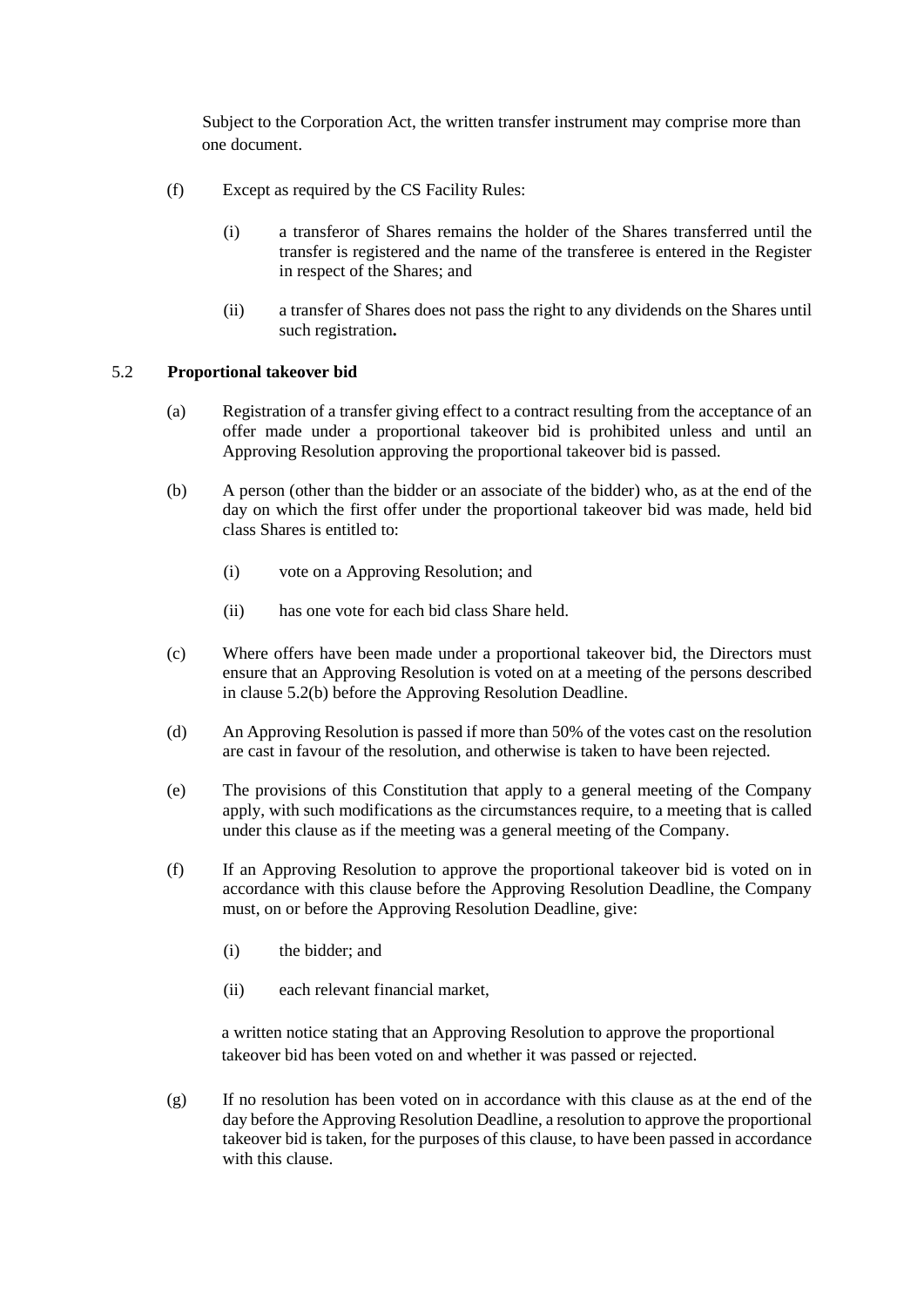(h) Under the Corporations Act, this clause [5.2](#page-15-0) automatically ceases to have effect on the date which is three years after the date of adoption of this Constitution by the Company.

#### 5.3 **Transfer procedure**

- (a) Except where the Directors determine (to comply with laws or securities exchange roles of a foreign country or the CS Facility Rules), for a transfer of Shares that is not an ASX Settlement-regulated transfer:
	- (i) the written transfer instrument must be left at the Company's registered office or another place acceptable to the Company;
	- (ii) the instrument must be accompanied by a certificate for the Shares dealt with in the transfer where a certificate has been issued, unless the Directors waive production of the certificate on receiving satisfactory evidence of the loss or destruction of the certificate; and
	- (iii) the Directors may, if the ASX Listing Rules permit, require other evidence of the transferor's right to transfer the Shares.
- (b) For a transfer of Shares that is an ASX Settlement-regulated transfer, a Share transfer must be effected in accordance with the ASX Listing Rules and the ASX Settlement Rules.

#### <span id="page-16-3"></span><span id="page-16-0"></span>5.4 **Right to refuse registration**

- (a) The Directors may in their absolute discretion refuse to register any transfer of Shares or other securities where the Shares or other securities are not quoted by ASX. Where the Shares or other securities are quoted by ASX, the Directors may in their absolute discretion refuse to register any transfer in any of the circumstances permitted by the ASX Listing Rules.
- <span id="page-16-1"></span>(b) The Directors must:
	- (i) except as permitted by ASX, refuse to register any transfer of Shares or other securities which are Restricted Securities if that transfer is or might be in breach of the ASX Listing Rules or any restriction agreement entered into by the Company under the ASX Listing Rules in relation to the Shares; and
	- (ii) refuse to register any transfer where the Company is, or the Directors are, required to do so by the ASX Listing Rules.
- <span id="page-16-2"></span>(c) Despite clauses [5.4\(a\)](#page-16-0) and [5.4\(b\),](#page-16-1) the Company must not refuse or fail to register or give effect to, or delay or in any way interfere with, a proper ASX Settlement transfer of Shares or other securities quoted by ASX.
- (d) If a person has lodged a transfer which the Directors have refused to register, the Company must, within five Business Days after the date of lodgment, give to the lodging person written notice of the refusal and the reasons for it.
- (e) Subject to clause [5.4\(c\),](#page-16-2) Restricted Securities cannot be disposed of during the escrow period except as permitted by the ASX Listing Rules or ASX. The Company will refuse to acknowledge a disposal of Restricted Securities to the extent required under the ASX Listing Rules.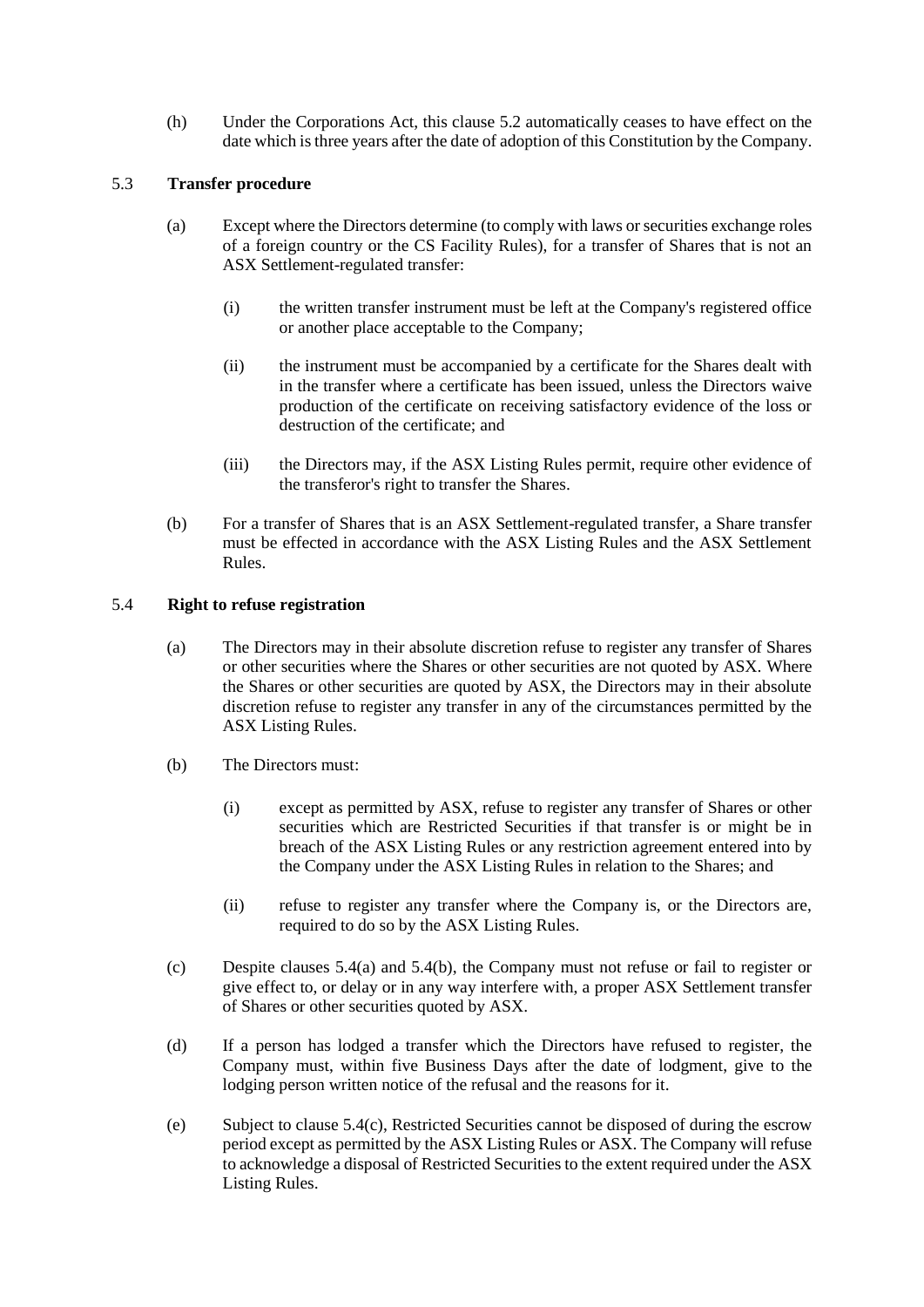#### **6. TRANSMISSION OF SHARES**

#### 6.1 **Title on death**

- (a) The legal personal representative of a deceased Member who was the sole holder of Shares is the only person whom the Company will recognise as having any title to the deceased Member's Shares.
- (b) If a deceased Member was a joint holder of Shares, the other joint holder is the only person whom the Company will recognise as having any title to the deceased Member's Shares.
- (c) The estate of the deceased Member will not be released from any liability to the Company in respect of the Shares.
- (d) The Company may register or give effect to a transfer to a transferee who dies before the transfer is registered.

#### <span id="page-17-1"></span>6.2 **Entitlement to transmission**

- <span id="page-17-0"></span>(a) A person who becomes entitled to a Share in consequence of the death, mental incapacity or bankruptcy of a Member may, subject to clause [5.4](#page-16-3) and to producing to the Company evidence of its entitlement which is satisfactory to the Directors, elect to:
	- (i) be registered as the holder of the Share; or
	- (ii) transfer the Share to some other person nominated by it.
- (b) If the person who has become entitled to a Share:
	- (i) elects to be registered as the holder, then the person must deliver or send to the Company a written notice of election signed by him or her; or
	- (ii) elects to transfer the Share, then the person must effect a transfer of the Share.
- (c) An election to be registered as a holder of a Share under clause  $6.2(a)(i)$  or a transfer of a Share from a Member or deceased Member under this clause [6.2](#page-17-1) is subject to the same limitations, restrictions and provisions of this Constitution as would apply if the election were a transfer or the transfer were made by the Member or deceased Member himself or herself.
- (d) A person who:
	- (i) has become entitled to a Share by operation of law; and
	- (ii) has produced evidence of that person's entitlement which is satisfactory to the Directors.

is entitled to the dividends and other rights of the registered holder of the Share.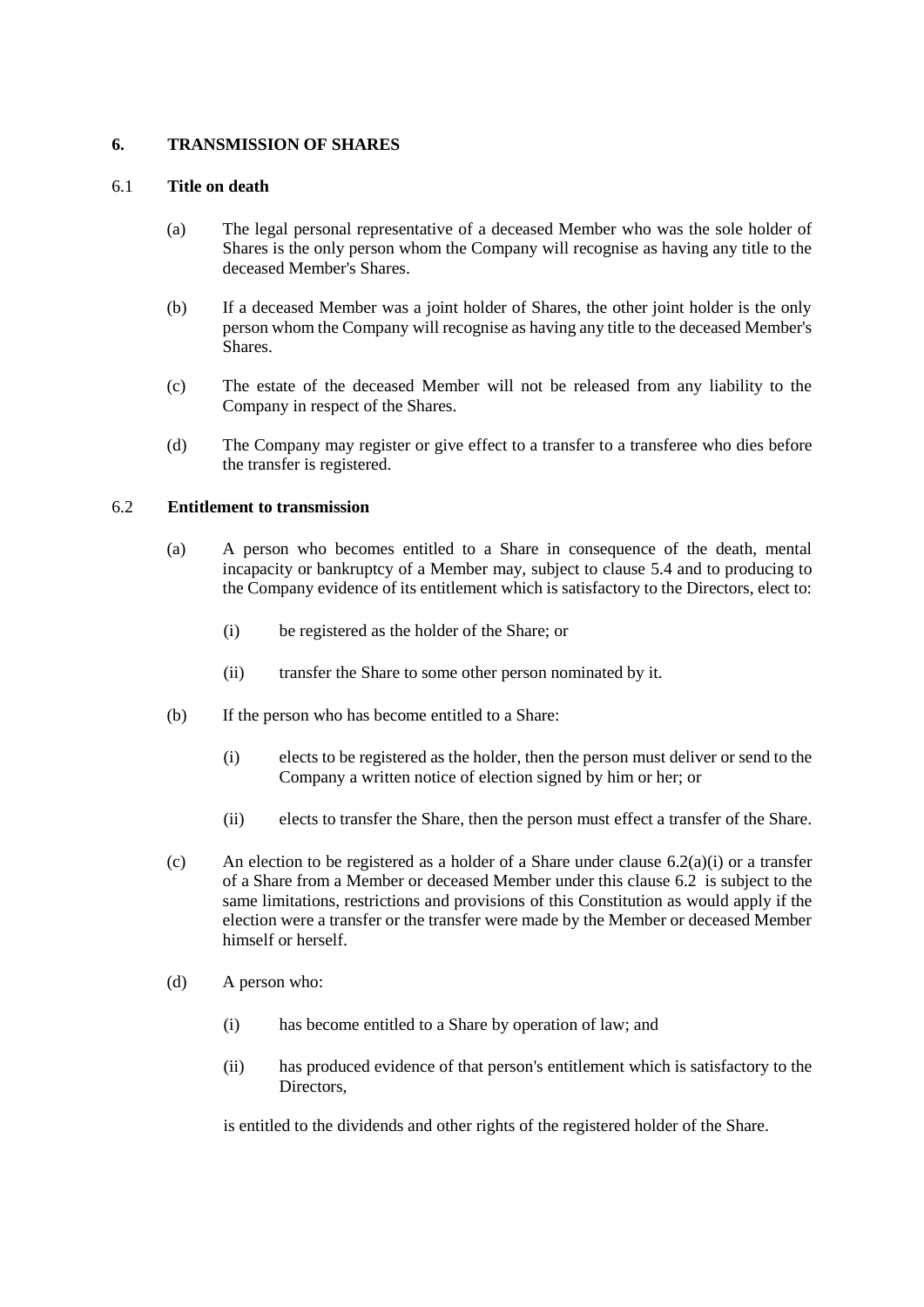- (e) Where two or more persons are jointly entitled to any Share in consequence of the death of the registered holder, they will be considered to be joint holders of the Share.
- (f) Any person who is registered under this clause must indemnify the Company against all liabilities, costs, losses and expenses incurred by the Company as a result of registering the person.

# **7. CHANGES TO SHARE CAPITAL**

#### 7.1 **Consolidation or division**

For the purpose of giving effect to any consolidation or division of Shares, the Directors may, subject to the CS Facility Rules, settle any difficulty which arises with respect to fractions of Shares in any manner that they think expedient.

#### **8. GENERAL MEETINGS**

#### 8.1 **Calling general meeting**

- (a) A Director may call a meeting of Members.
- (b) The Directors must call annual general meetings in accordance with the Corporations Act, to be held by the Company at times to be determined by the Directors.
- <span id="page-18-0"></span>(c) Members may also request or call and arrange to hold general meetings in accordance with the procedures and requirements set out in the Corporations Act.
- (d) A general meeting may be held at two or more venues simultaneously using any technology that gives the Members as a whole a reasonable opportunity to participate.

## 8.2 **Notice**

- (a) Notice of a general meeting must be given in accordance with the Corporations Act to the persons referred to in clause [22.2.](#page-47-0)
- (b) Except as permitted by the Corporations Act, general meetings must be called on at least the minimum number of days' notice required by the Corporations Act (which at the date of adoption of this Constitution is 28 days) and otherwise in accordance with the procedures set out in the Corporations Act.
- <span id="page-18-1"></span>(c) Subject to the requirements of the Corporations Act, a notice calling a general meeting must:
	- (i) specify the place, date and time of the meeting (and if the meeting is to be held in two or more places, the technology that will be used to facilitate this);
	- (ii) state the general nature of the business to be transacted at the meeting;
	- (iii) if a special resolution is to be proposed at the meeting, set out an intention to propose the special resolution and state the resolution;
	- (iv) include such statements about the appointment of proxies as are required by the Corporations Act;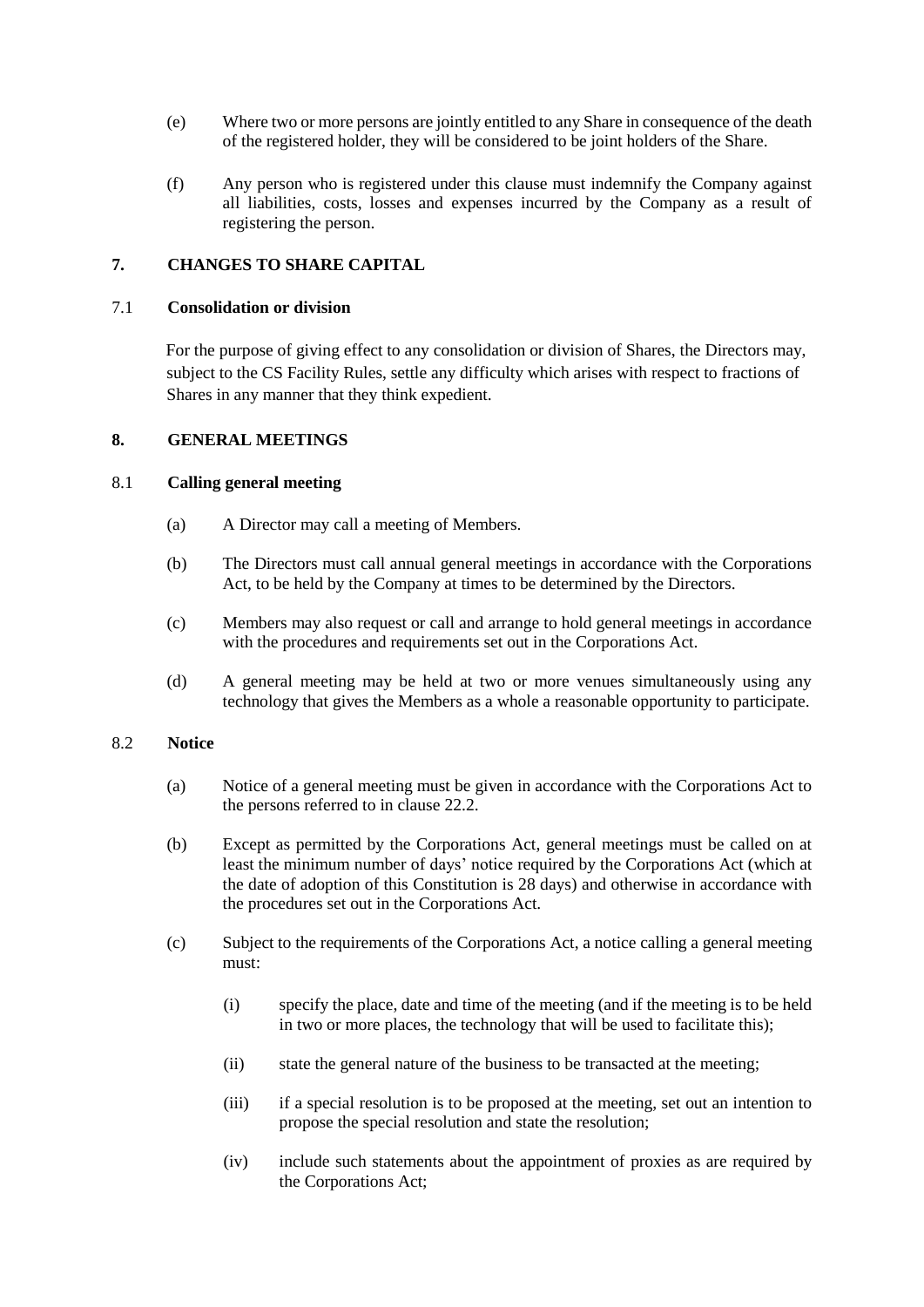- (v) specify a place and facsimile number and may specify an electronic address for the purposes of proxy appointments;
- (vi) subject to the CS Facility Rules, specify particulars of any determination made under regulation 7.11.37 of the Corporations Regulations 2001 (Cth); and
- (vii) comply with any other requirements of the Corporations Act.

#### 8.3 **Business**

- (a) The business of an annual general meeting may include:
	- (i) any of the following matters, even if not referred to in the notice of meeting:
		- (A) consideration of the annual financial report, directors' report and auditor's report;
		- (B) election of directors;
		- (C) appointment of the auditor;
		- (D) fixing the auditor's remuneration;
	- (ii) any business which under this Constitution or the Corporations Act is required to be transacted at an annual general meeting; and
	- (iii) any other business which may lawfully be transacted at a general meeting.
- (b) The chairperson of an annual general meeting must allow a reasonable opportunity for the Members as a whole at the meeting to:
	- (i) ask questions about or make comments on the management of the Company; and
	- (ii) ask the Auditor or their representative questions relevant to the conduct of the audit and the preparation and content of the Auditor's report for the Company.
- (c) The Directors may postpone or cancel any general meeting (other than a meeting requested or called by Members under clause 8.1) at any time before the day of the meeting. The Directors must give notice of the postponement or cancellation to all persons entitled to receive notices of a general meeting.
- (d) An accidental omission to send a notice of a general meeting (including a proxy appointment form) or the postponement of a general meeting to any Member or the non-receipt of a notice (or form) by any Member does not invalidate the proceedings at or any resolution passed at the general meeting.

#### **9. PROCEEDINGS AT GENERAL MEETINGS**

9.1 **Member**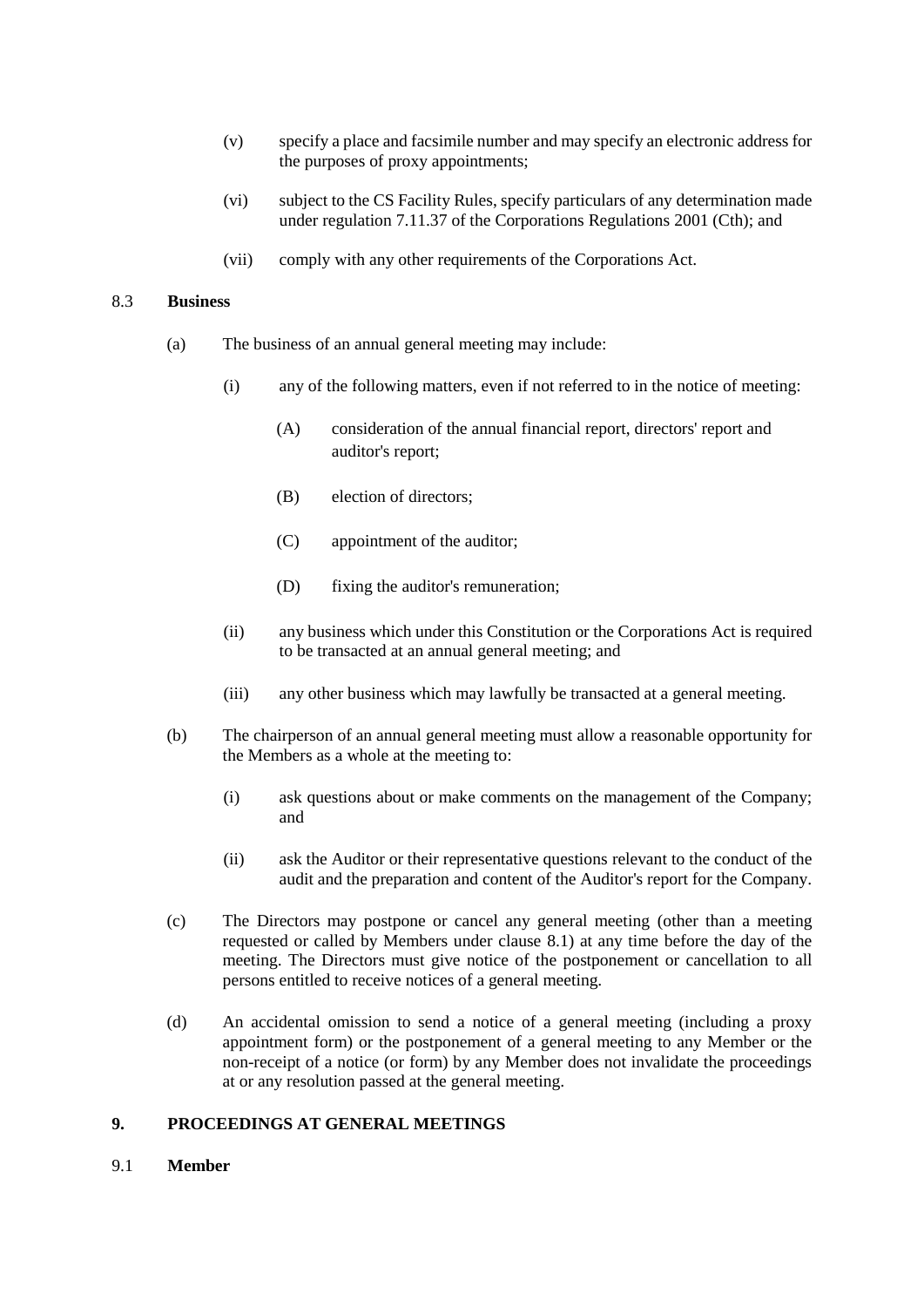In clauses 9.2, 9.3, 9.6 and 10.[110.1,](#page-23-0) Member includes a Member present in person or by proxy, attorney or Representative.

#### 9.2 **Quorum**

- (a) No business may be transacted at a general meeting unless a quorum of Members is present at the commencement of business.
- (b) A quorum of Members is three Members unless there is only one Member, when a quorum is that Member.
- (c) If a quorum is not present within 30 minutes after the time appointed for a general meeting:
	- (i) the general meeting is automatically dissolved if it was requested or called by Members under clause [8.1\(c\)](#page-18-0)[8.2\(c\);](#page-18-1) or
	- (ii) in any other case:
		- (A) it will stand adjourned to the same time and place seven days after the meeting, or to another day, time and place determined by the Directors; and
		- (B) if at the adjourned general meeting a quorum is not present within 30 minutes after the time appointed for the general meeting the general meeting is automatically dissolved.

#### 9.3 **Chairperson**

- (a) The chairperson or in the chairperson's absence the deputy chairperson, of Directors' meetings will be the chairperson at every general meeting.
- (b) If:
	- (i) there is no chairperson or deputy chairperson; or
	- (ii) neither the chairperson nor deputy chairperson is present within 15 minutes after the time appointed for holding the general meeting; or
	- (iii) the chairperson and deputy chairperson are unwilling to act as chairperson of the general meeting,

the Directors present may elect a chairperson of the general meeting of the Members.

- (c) If no chairperson is elected in accordance with clause 9.3(b), then:
	- (i) the Members may elect one of the Directors present as chairperson; or
	- (ii) if no Director is present or is willing to take the chair, the Members may elect one of the Members present as chairperson.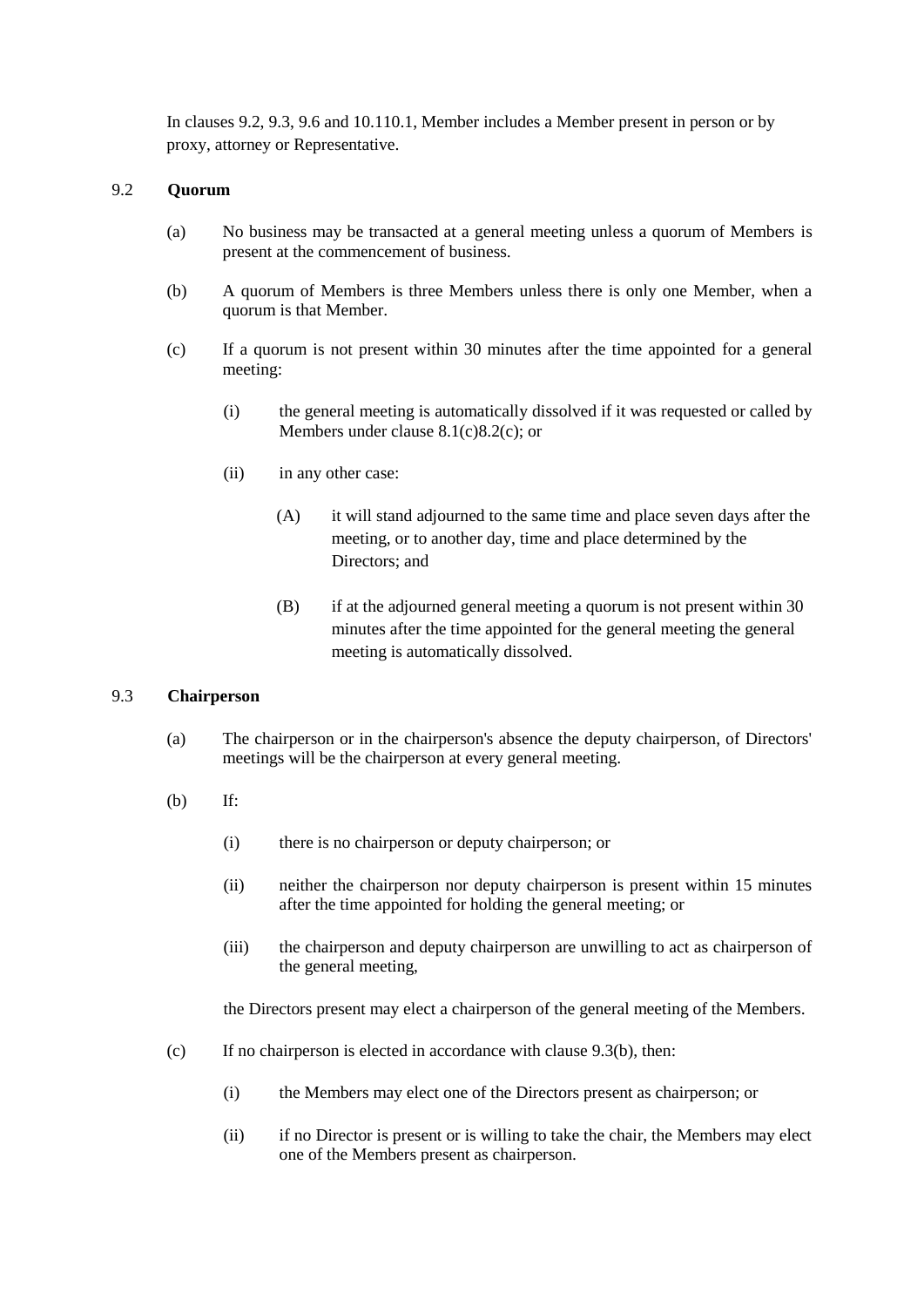- (d) At any time during a meeting and in respect of any specific item or items of business, the chairperson may elect to vacate the chair in favour of another person nominated by the chairperson (which person must be a Director unless no Director is present or is willing to act). That person is to be taken to be the chairperson and will have all the powers of the chairperson (other than the power to adjourn the meeting), during the consideration of that item of business or those items of business.
- (e) If there is a dispute at a general meeting about a question of procedure, the chairperson may determine the question.

#### 9.4 **General conduct**

The general conduct of each general meeting of the Company and the procedures to be adopted at the meeting will be determined by the chairperson, including the procedure for the conduct of the election of Directors.

#### 9.5 **Adjournment**

- (a) The chairperson of a general meeting at which a quorum is present:
	- (i) in his or her discretion may adjourn the general meeting; and
	- (ii) must adjourn the general meeting if the meeting directs him or her to do so.
- (b) An adjourned general meeting may take place at a different venue from the initial general meeting.
- (c) The only business that can be transacted at an adjourned general meeting is the unfinished business of the initial general meeting.
- (d) If a general meeting has been adjourned for more than 30 days, notice of the adjourned general meeting must be given to Members as if it were an original general meeting, but otherwise it is not necessary to give notice of an adjourned general meeting or the business of the adjourned general meeting.
- (e) A poll cannot be demanded on any resolution concerning the adjournment of a general meeting except by the chairperson.

#### 9.6 **Decisions**

- (a) Subject to the Corporations Act in relation to special resolutions, a resolution is carried if a majority of the votes cast on the resolution are in favour of the resolution.
- (b) A resolution put to the vote of a meeting is decided on a show of hands unless a poll is demanded by:
	- (i) at least 5 Members entitled to vote on the resolution;
	- (ii) Members with at least 5% of the votes that may be cast on the resolution on a poll; or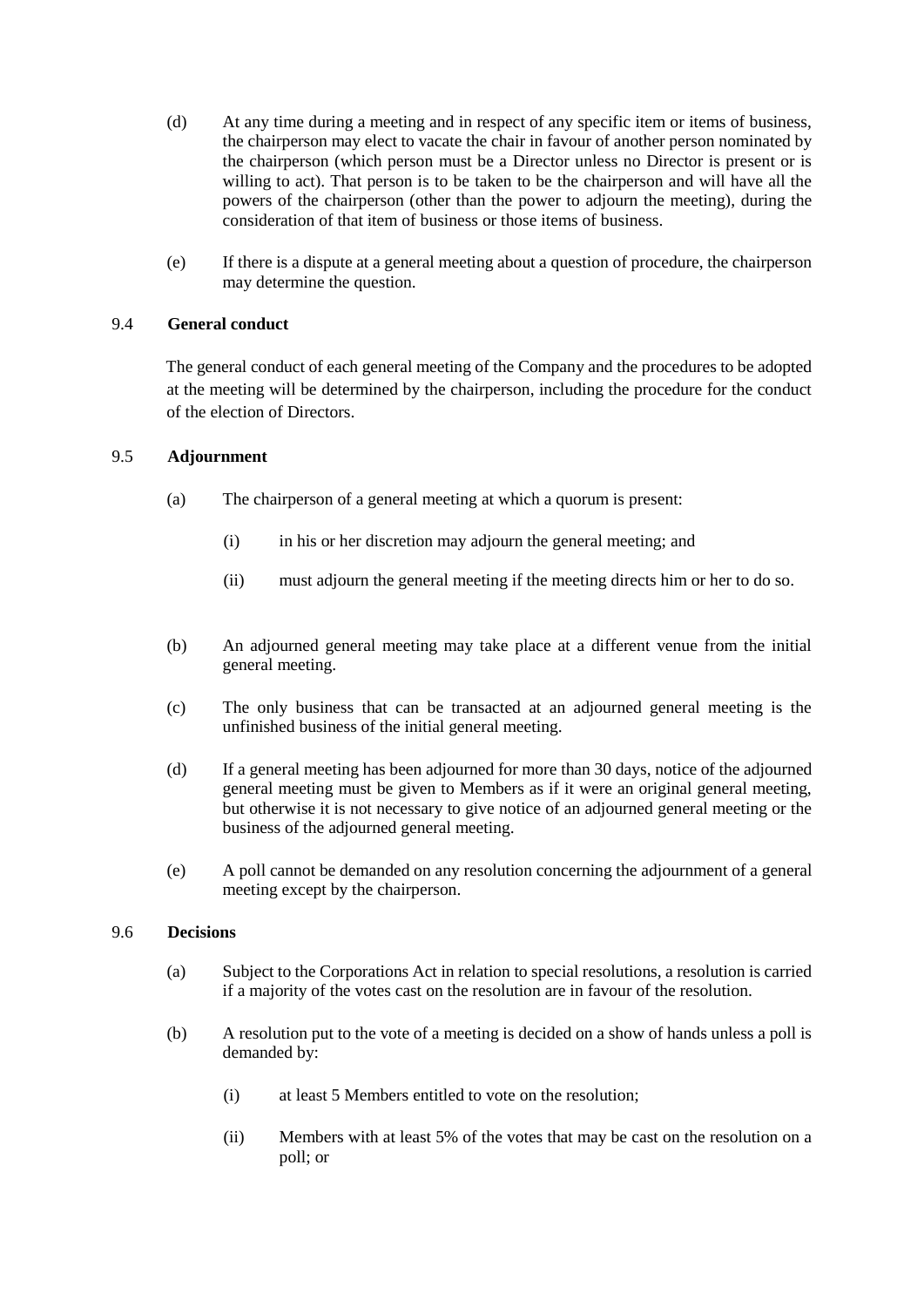- (iii) the chairperson.
- (c) A poll may be demanded:
	- (i) before a vote is taken; or
	- (ii) in the case of a vote taken on a show of hands, immediately before or immediately after, the results of the vote are declared.
- (d) Unless a poll is demanded:
	- (i) a declaration by the chairperson that a resolution has been carried, carried by a specified majority, or lost; and
	- (ii) an entry to that effect in the minutes of the meeting,

are conclusive evidence of the fact without proof of the number or proportion of the votes in favour of or against the resolution.

- (e) The demand for a poll may be withdrawn.
- (f) A decision of a general meeting may not be impeached or invalidated on the ground that a person voting at the meeting was not entitled to do so.

#### 9.7 **Taking a poll**

- (a) Subject to clause 9.7(e), a poll will be taken when and in the manner that the chairperson directs. No notice need be given of any poll.
- (b) The result of the poll will determine whether the resolution on which the poll was demanded is carried or lost.
- (c) The chairperson may determine any dispute about the admission or rejection of a vote, and such determination, if made in good faith, will be final and conclusive.
- (d) A poll cannot be demanded on any resolution concerning the election of the chairperson of a general meeting.
- (e) A poll demanded by the chairperson on any resolution concerning the adjournment of a general meeting must be taken immediately.
- (f) After a poll has been demanded at a general meeting, the general meeting may continue for the transaction of business other than the question on which the poll was demanded.

### 9.8 **Casting vote of chairperson**

The chairperson has a casting vote (in addition to the chairperson's votes as a Member, proxy, attorney or Representative) on a show of hands or on a poll.

#### 9.9 **Admission to general meetings**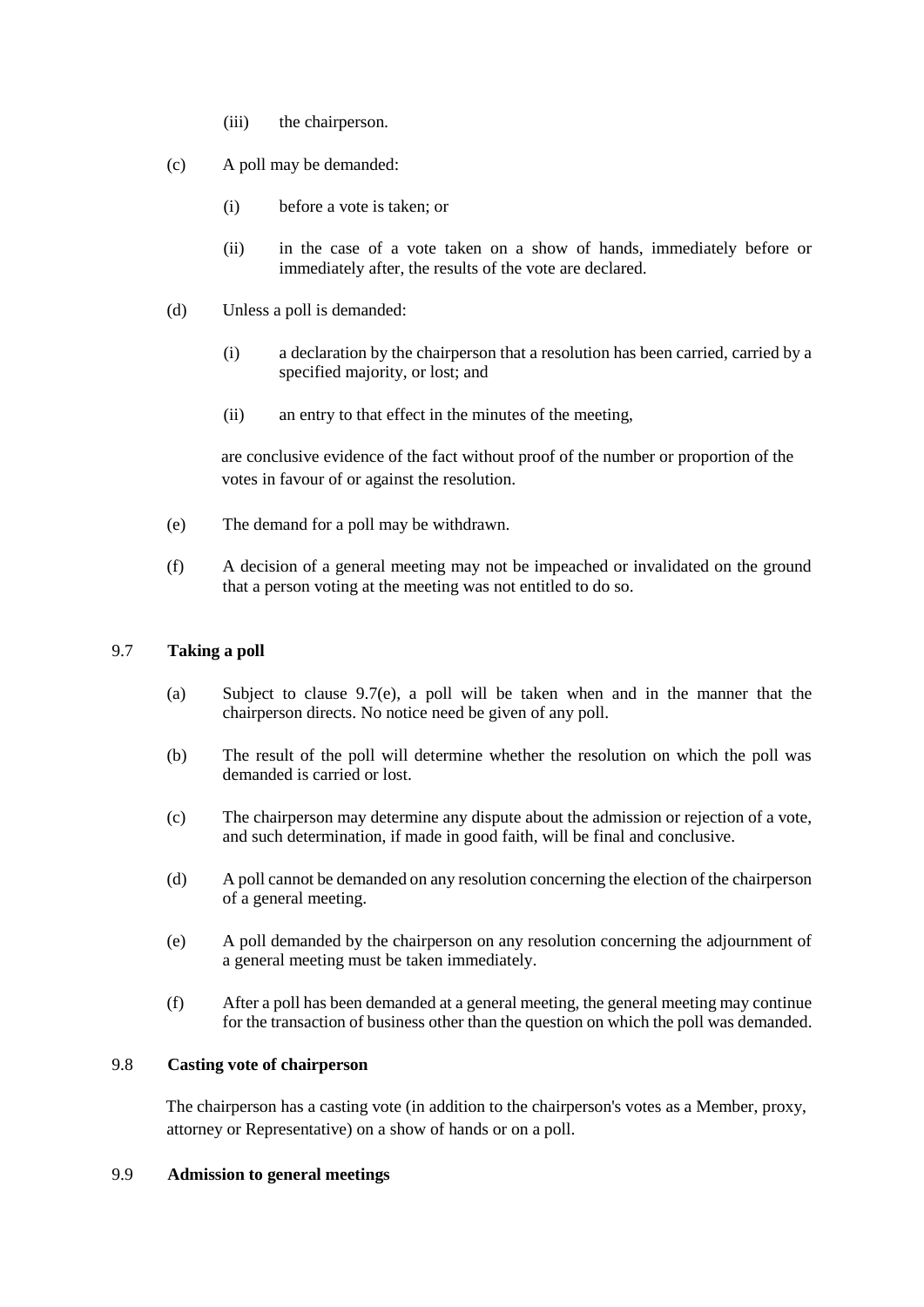The chairperson of a general meeting may refuse admission to a person, or require a person to leave and not return to, a meeting if the person:

- (a) refuses to permit examination of any article in the person's possession; or
- (b) is in possession of any:
	- (i) electronic or recording device;
	- (ii) placard or banner; or
	- (iii) other article,

which the chairperson considers to be dangerous, offensive or liable to cause disruption; or

(c) causes any disruption to the meeting.

### 9.10 **Auditor's right to be heard**

The Auditor is entitled to:

- (a) attend any general meeting of the Company;
- (b) be heard at any general meeting of the Company on any part of the business of the meeting that concerns the Auditor in their capacity as auditor, even if:
	- (i) the Auditor retires at the general meeting; or
	- (ii) Members pass a resolution to remove the Auditor from office; and
- (c) authorise a person in writing to attend and speak at any general meeting as the Auditor's representative.

#### **10. VOTES OF MEMBERS**

# <span id="page-23-0"></span>10.1 **Entitlement to vote**

- (a) Subject to this Constitution and to any rights or restrictions attaching to any class of Shares:
	- (i) every Member may vote;
	- (ii) subject to clause 10.5(d) and the Corporations Act, on a show of hands every Member has one vote; and
	- (iii) on a poll every Member has:
		- (A) for each fully paid Share held by the Member, one vote; and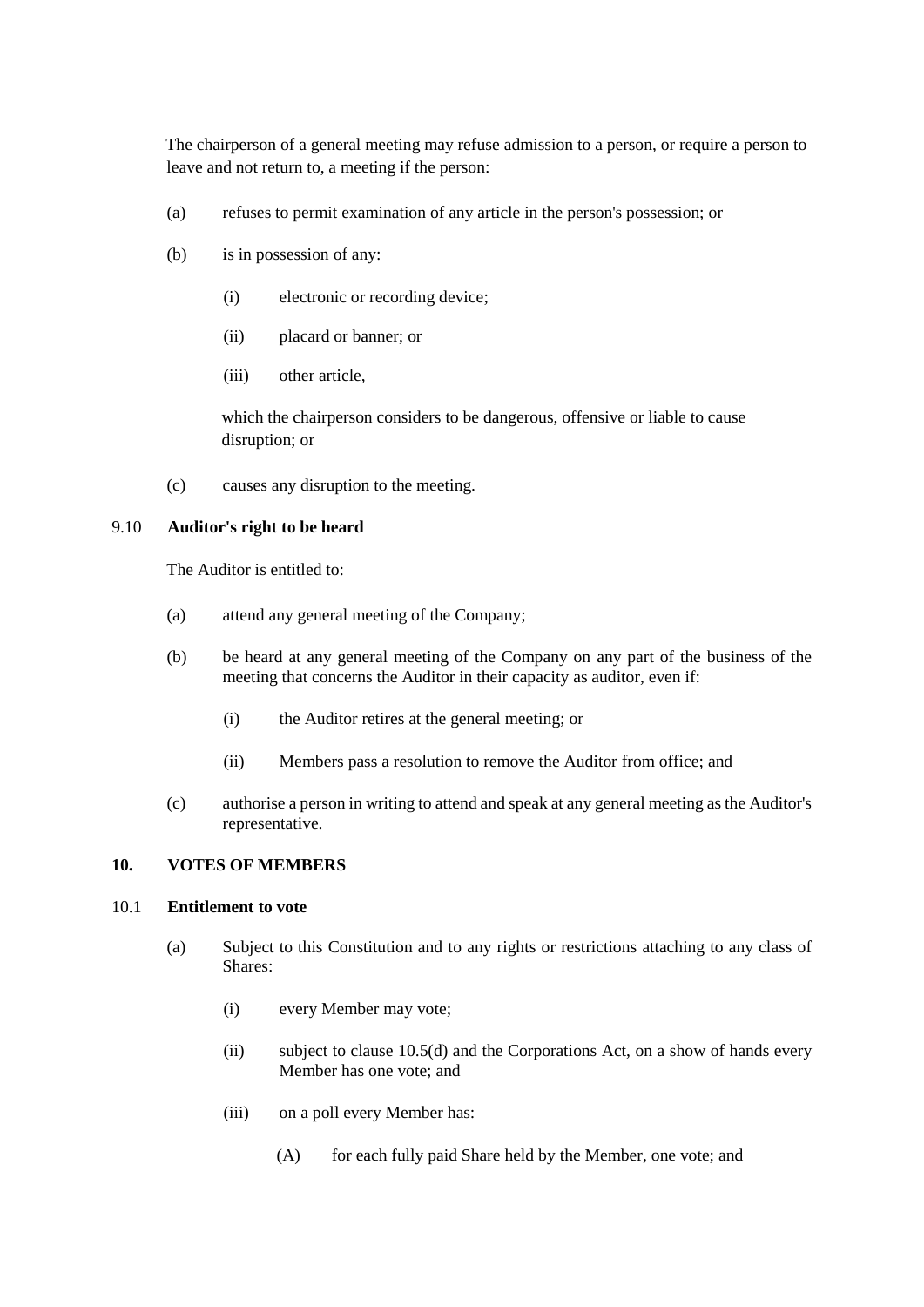- (B) for each partly paid Share held by the Member, a fraction of a vote equivalent to the proportion which the amount paid (not credited) is of the total amounts paid and payable, whether or not called (excluding amounts credited), on the Share. Without limiting the generality of clause [3.6\(c\),](#page-10-1) an amount paid on a Share in advance of a call is not to be taken as paid for the purposes of this clause.
- (b) During a breach of the ASX Listing Rules relating to Shares which are Restricted Securities, or a breach of a restriction agreement, the holder of the relevant Restricted Securities is not entitled to any voting rights in respect of those Restricted Securities.
- (c) If a Member:
	- (i) dies; or
	- (ii) through mental or physical infirmity, is incapable of managing the Member's affairs,

and a personal representative, trustee or other person is appointed under law to administer the Member's estate or property, the personal representative, trustee or person so appointed may exercise any rights of the Member in relation to a general meeting as if the personal representative, trustee or person (as the case may be) was a Member.

#### 10.2 **Unpaid calls**

A Member is entitled to:

- (a) vote; or
- (b) be counted in a quorum,

only in respect of Shares on which all calls due and payable have been paid.

#### 10.3 **Joint holders**

- (a) If two or more joint holders purport to vote, the vote of the joint holder whose name appears first in the Register will be accepted, to the exclusion of the other joint holder or holders.
- (b) For the purposes of this clause 10.3 several executors or administrators of a deceased Member in whose sole name any Shares are registered will be taken to be joint holders of those Shares.

#### 10.4 **Objections**

- (a) An objection to the qualification of a voter may only be raised at the general meeting or adjourned general meeting at which the voter tendered its vote.
- (b) An objection must be referred to the chairperson of the general meeting, whose decision made in good faith is final.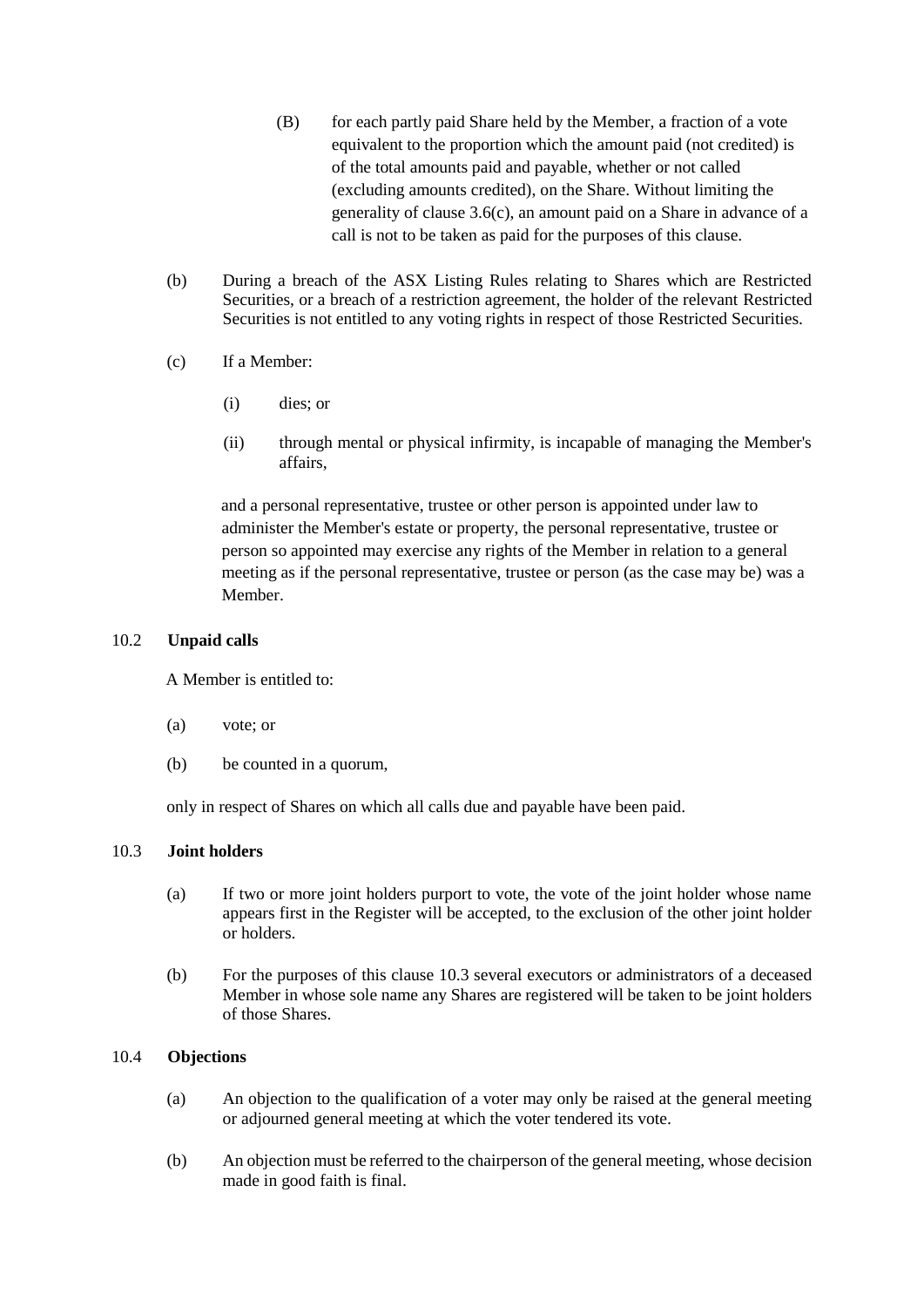- (c) Subject to clause 10.4(d), a vote which the chairperson does not disallow under an objection is valid for all purposes.
- (d) A vote which the ASX Listing Rules require the Company to disregard is not valid.

#### 10.5 **Votes by proxy**

- (a) A Member who is entitled to vote at a general meeting of the Company may appoint not more than two proxies to attend and vote at the general meeting on that Member's behalf.
- (b) A proxy need not be a Member.
- (c) If a Member appoints one proxy, that proxy may, subject to the Corporations Act, vote on a show of hands.
- (d) If a Member appoints two proxies and the appointment does not specify the proportion or number of the Member's votes each proxy may exercise, each proxy may exercise half the votes. However, neither proxy may vote on a show of hands.
- (e) A proxy may demand or join in demanding a poll.
- (f) A proxy may vote or abstain as he or she chooses except where the appointment of the proxy directs the way the proxy is to vote on a particular resolution. If an appointment directs the way the proxy is to vote on a particular resolution:
	- (i) the proxy need not vote on a show of hands, but if the proxy does so, the proxy must vote that way;
	- (ii) if the proxy has two or more appointments that specify different ways to vote on the resolution  $\cdot$  the proxy must not vote on a show of hands;
	- (iii) if the proxy is the chair the proxy must vote on a poll and must vote that way; and
	- (iv) if the proxy is not the chair the proxy need not vote on a poll, but if the proxy does so, the proxy must vote that way.
- $(g)$  If:
	- (i) a Member nominates the chairperson of the meeting as the Member's proxy; or
	- (ii) the chairperson is to act as proxy under clause 10.7 or otherwise under a default appointment according to the terms of the proxy form,

then the person acting as chairperson in respect of an item of business at the meeting must act as proxy under the appointment in respect of that item of business.

#### 10.6 **Document appointing proxy**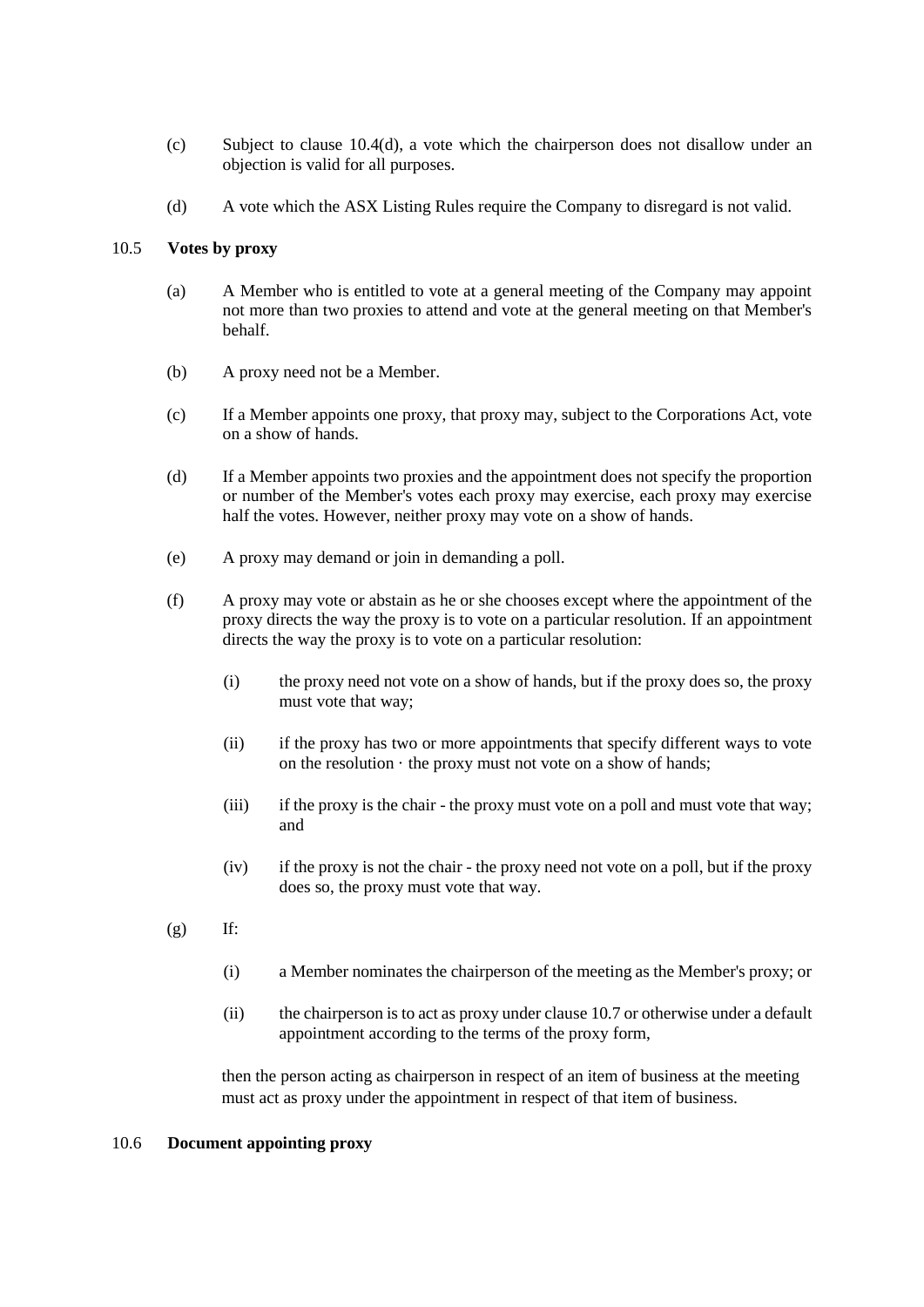- (a) An appointment of a proxy is valid if it is signed by the Member making the appointment and contains the information required by subsection 250A(l) of the Corporations Act.
- (b) For the purposes of clause 10.6(a), an appointment received at an electronic address will be taken to be signed by the Member if:
	- (i) a personal identification code allocated by the Company to the Member has been input into the appointment; or
	- (ii) the appointment has been verified in another manner approved by the Directors.
- (c) The Company may send a proxy appointment form to Members in a form which has been approved by the Directors or by the chairperson and the Managing Director.
- (d) A proxy's appointment is valid at an adjourned general meeting.
- (e) A proxy or attorney may be appointed for all meetings or for any number of general meetings or for a particular purpose.
- (f) Unless otherwise provided for in the proxy's appointment or in any instrument appointing an attorney, the appointment of the proxy or the attorney will be taken to confer authority:
	- (i) to vote on:
		- (A) any amendment moved to the proposed resolutions and on any motion that the proposed resolutions not be put or any similar motion; and
		- (B) any procedural motion, including any motion to elect the chairperson, to vacate the chair or to adjourn the general meeting,

even though the appointment may specify the way the proxy or attorney is to vote on a particular resolution; and

(ii) to vote on any motion before the general meeting whether or not the motion is referred to in the appointment.

#### 10.7 **Proxy in blank**

If a proxy appointment is signed by the Member but does not name the proxy or proxies in whose favour it is given, the chairperson may either act as proxy or complete the proxy appointment by inserting the name or names of one or more Directors or the Secretary.

#### 10.8 **Lodgment of proxy**

(a) Subject to clause 19.8(c), the appointment of a proxy or attorney must be received by the Company, at least 48 hours (unless reduced in the notice of meeting to which the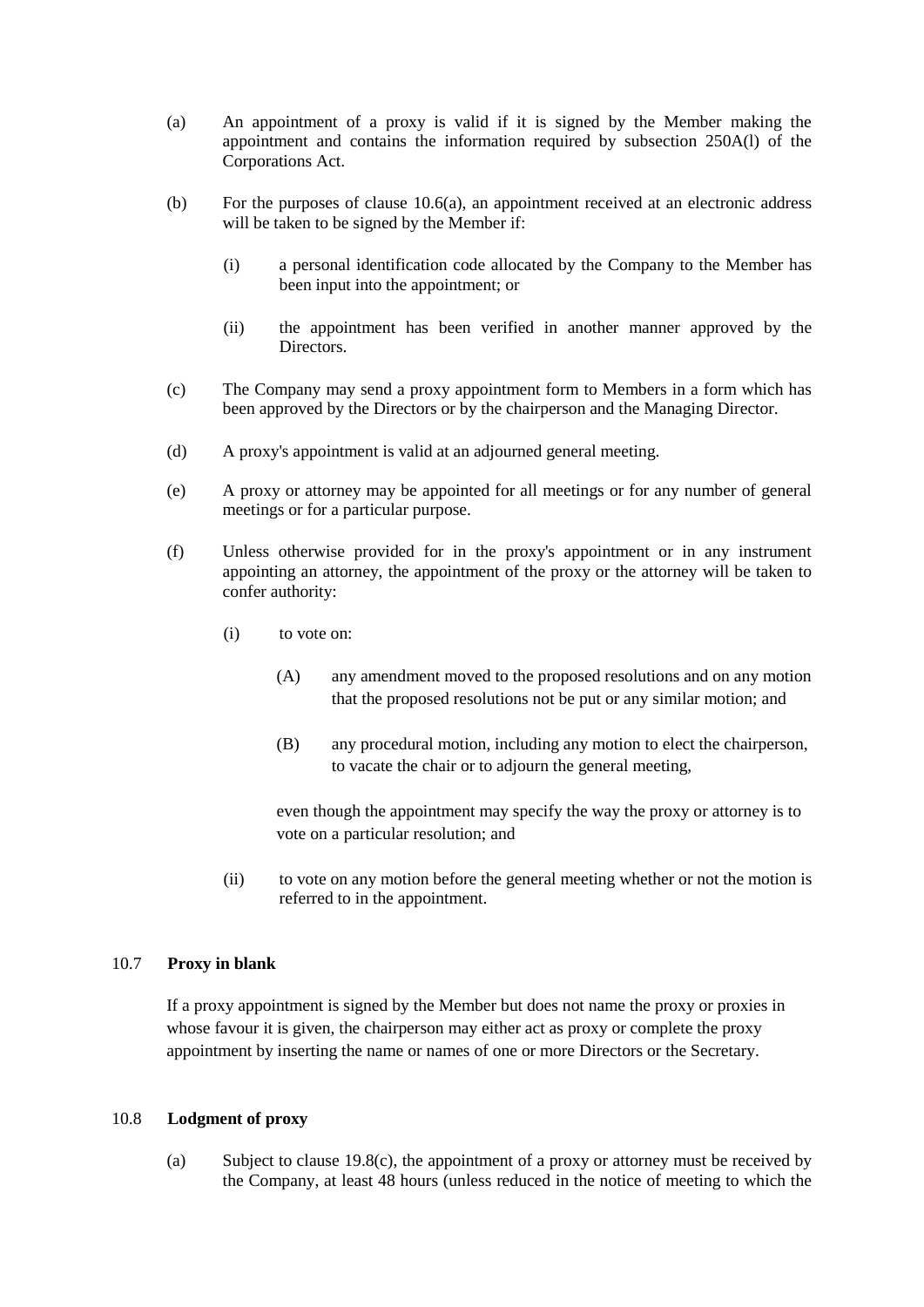appointment relates) before the general meeting (or the resumption of an adjourned general meeting) at which the appointee is to attend and vote.

- (b) If the appointment purports to be executed under a power of attorney or other authority, the original document or a certified copy of it must be received by the Company at least 48 hours (unless reduced in the notice of meeting to which the appointment relates) before the general meeting (or the resumption of an adjourned general meeting).
- (c) The Company receives an appointment of a proxy or attorney or other authority under which it was signed when they are received at:
	- (i) the Company's registered office;
	- (ii) a facsimile number at the Company's registered office; or
	- (iii) a place, facsimile number or electronic address specified for that purpose in the notice of general meeting.

#### 10.9 **Validity**

A vote cast in accordance with an appointment of proxy or power of attorney is valid even if before the vote was cast the appointor:

- (a) died;
- (b) became mentally incapacitated;
- (c) revoked the proxy or power; or
- (d) transferred the Shares in respect of which the vote was cast,

unless the Company received written notification of the death, mental incapacity, revocation or transfer before the relevant general meeting or adjourned general meeting.

# 10.10 **Representatives of bodies corporate**

- (a) Any Member that is a body corporate may appoint an individual as its representative as provided by the Corporations Act.
- (b) The appointment of a Representative may set out restrictions on the Representative's powers.
- (c) The original form of appointment of a Representative, a certified copy of the appointment, or a certificate of the body corporate evidencing the appointment of a Representative is prima facie evidence of a Representative having been appointed.
- (d) The chairperson of a general meeting may permit a person claiming to be a Representative to exercise the body's powers even if he or she has not produced a certificate or other satisfactory evidence of his or her appointment.

#### **11. APPOINTMENT AND REMOVAL OF DIRECTORS**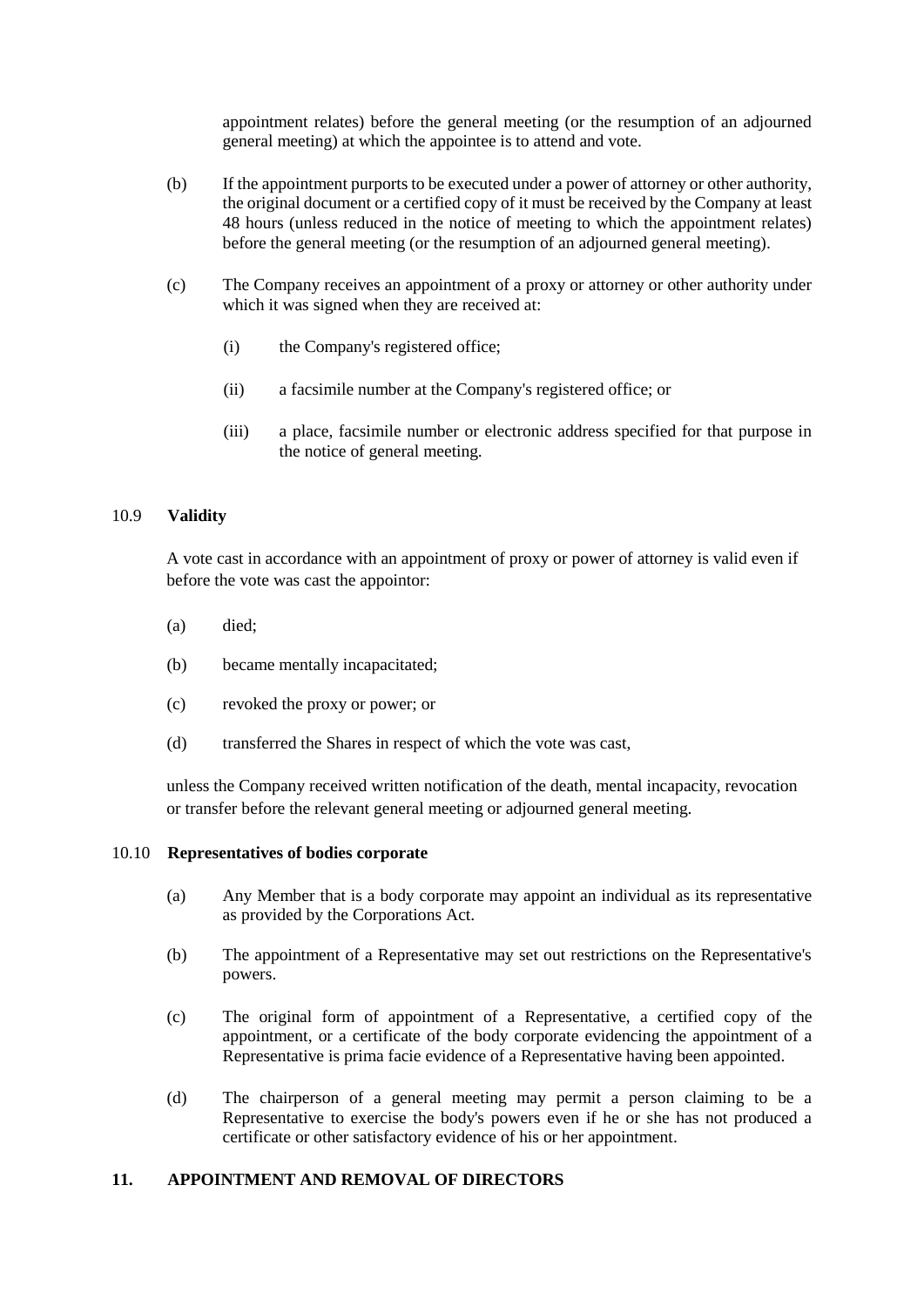#### 11.1 **Number of Directors**

- (a) Subject to the Corporations Act, the Company may by resolution passed at a general meeting increase the minimum number of Directors or increase or reduce the maximum number of Directors.
- (b) Until the Company resolves otherwise in accordance with clause 11.1(a) there will be:
	- (i) a minimum of three Directors; and
	- (ii) a maximum of ten Directors.
- (c) Subject to any resolution of the Members determining the maximum and minimum numbers of Directors, the Directors may from time to time determine the respective numbers of Executive and Non-Executive Directors.
- (d) The Directors and Secretary in office on the date this Constitution becomes effective, continue in office subject to this Constitution.

### 11.2 **Qualification**

- (a) Neither a Director nor an Alternate Director has to hold any Shares in the Company.
- (b) In addition to the circumstances which disqualify a person from managing a corporation according to the Corporations Act, no person who has been an insolvent under administration within the previous five years is eligible to become a Director.
- (c) A Director (and an Alternate Director when acting as a Director) is entitled to notice of all general meetings and meetings of the holders of any class of Shares.

#### 11.3 **Power to remove and appoint**

- (a) The Company may, subject to the Corporations Act, by resolution passed in general meeting:
	- (i) remove any Director before the end of the Director's term of office; and
	- (ii) if the outgoing Director is a Non-Executive Director, elect another person to replace the Director.
- (b) A person appointed under clause 11.3(a) will hold office for the remainder of the term for which the Director replaced would have held office if the Director had not been removed.
- (c) Subject to the provisions of this Constitution, the Company may appoint a person as a Director by resolution passed in general meeting.
- (d) A Director appointed or elected at a general meeting is taken to have been appointed or elected with effect from immediately after the end of that general meeting unless the resolution by which the Director was appointed or elected specifies a different time.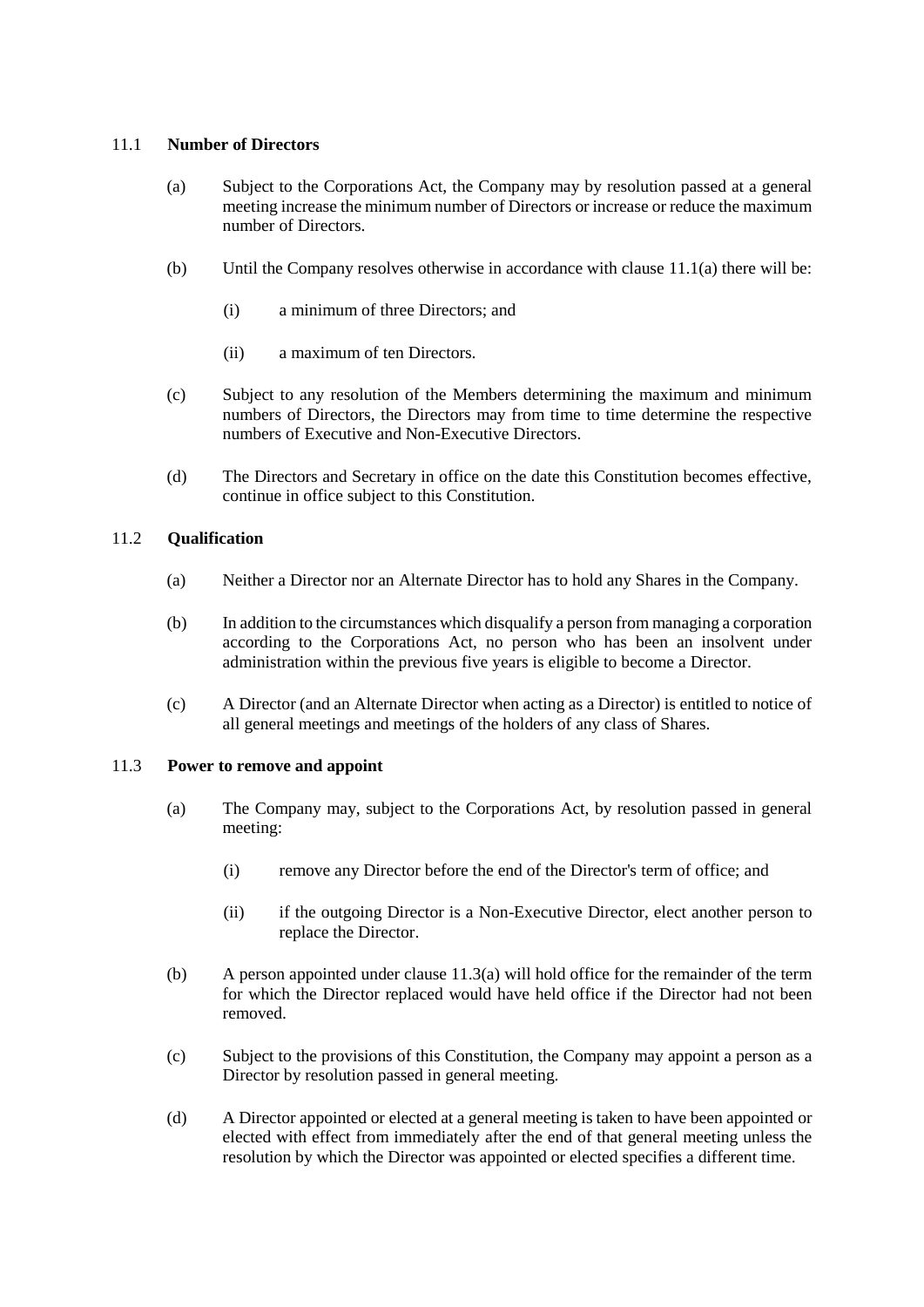- (e) If the conduct or position of any Director is such that continuance in office appears to the majority of the Directors to be prejudicial to the interests of the Company, a majority of Directors at a meeting of the Directors specifically called for that purpose may suspend that Director.
- (f) A suspended Director may not take any part in the business or affairs of the Company until the suspension has been terminated.
- (g) Within 14 days of suspension of Director, the Directors must call a general meeting, at which the Members may consider a motion to remove the Director from office in accordance with clause 11.3(a)(i).
- (h) If a motion to remove a suspended Director from office is not carried at the general meeting called to consider the matter, the suspension of the Director is terminated and the Director is reinstated in his or her office.

#### 11.4 **Additional and casual Directors**

- (a) Subject to clause 11.1, the Directors may appoint any person as a Director to fill a casual vacancy or as an addition to the existing Directors.
- (b) Unless the Director is an Executive Director and the ASX Listing Rules do not require that Director to be subject to retirement as set out in this clause, a Director appointed under clause 11.3(a) will hold office until the end of the next annual general meeting of the Company, at which the Director may be re-elected but he or she will not be taken into account in determining the number of Directors who must retire by rotation at the meeting in accordance with clause 11.5(a).

#### 11.5 **Retirement by rotation**

- (a) At the close of each annual general meeting one-third of the Directors or, if their number is not a multiple of three, then the number nearest to but not more than onethird of the Directors, must retire from office.
- (b) The Directors to retire by rotation at an annual general meeting are those Directors who have been longest in office since their last election.
- (c) Directors elected on the same day may agree among themselves or determine by lot which of them must retire.
- (d) Subject to clause 15.1(i), a Director must retire from office at the conclusion of the third annual general meeting after the Director was last elected, even if his or her retirement results in more than one-third of all Directors retiring from office.
- (e) A retiring Director remains in office until the end of the meeting and will be eligible for re-election at the meeting.

# 11.6 **Nomination of Director**

(a) A person, other than a Director retiring under clause 11.4(b) or under clause 11.5(a) who seeks re-election, is not eligible for election as a Director at a general meeting unless: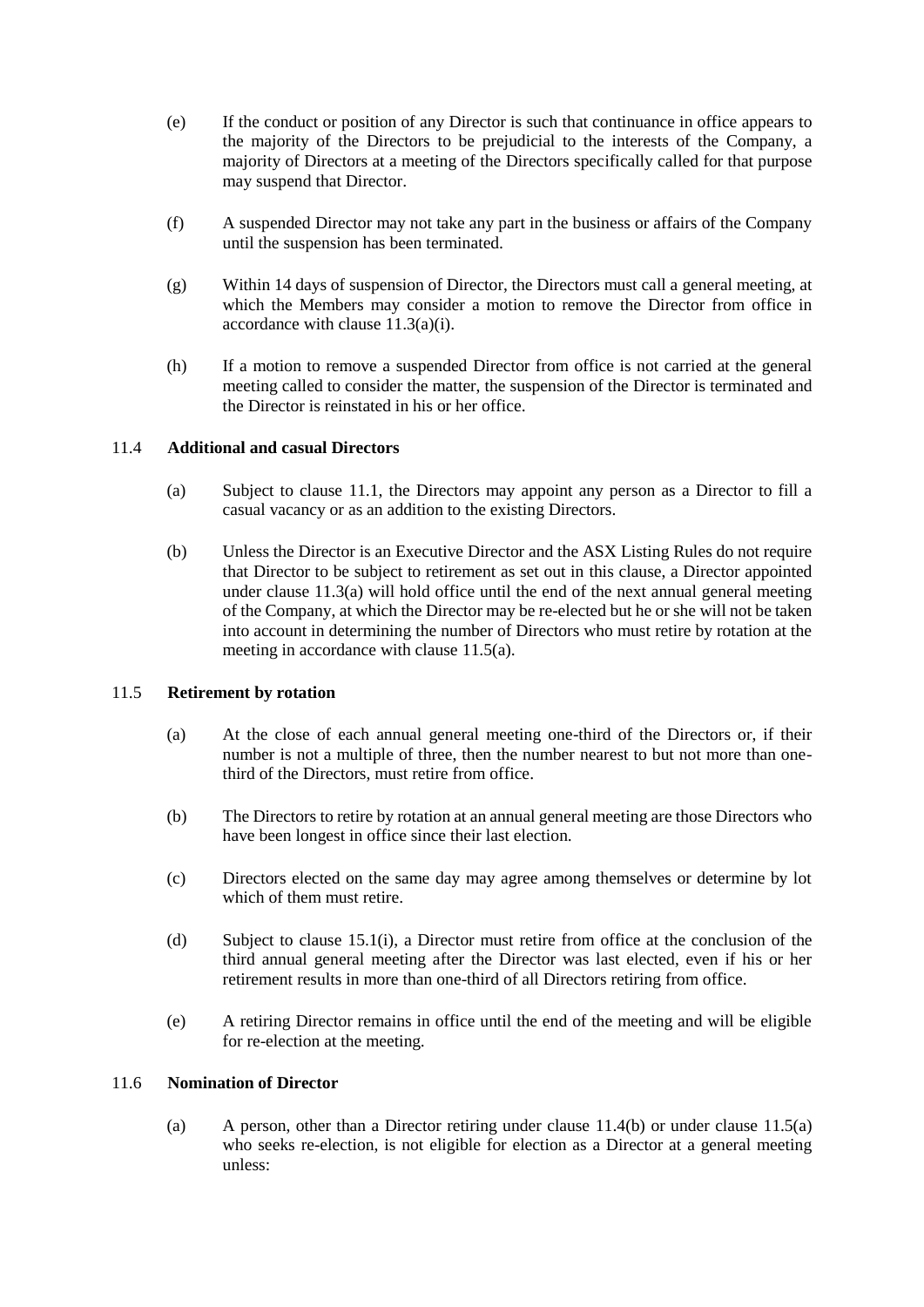- (i) the person is proposed as a candidate by at least 50 Members or Members holding between them at least 5% of the votes that may be cast at a general meeting of the Company; and
- (ii) the proposing Member leaves a notice at the Company's registered office which nominates the candidate for the office of Director and includes the signed consent of the candidate.
- (b) A notice given in accordance with clause 11.6(a) must be left at the Company's registered office not less than 35 Business Days before the relevant general meeting.

### 11.7 **Vacation of office**

The office of a Director immediately becomes vacant if the Director:

- (a) ceases to be a Director by virtue of the Corporations Act;
- (b) is prohibited by the Corporations Act from holding office or continuing as a Director;
- (c) is liable to pay a call but does pay the call within 2ldays after the date on which it is payable;
- (d) is prohibited from holding or is removed from the office of Director by an order made under the Corporations Act;
- (e) becomes bankrupt or makes any general arrangement or composition with his or her creditors;
- (f) cannot fully participate in the management of the Company because of his or her mental incapacity or is a person whose estate is liable to have a person appointed, under the law relating to the administration of estates of persons who through mental or physical infirmity are incapable of managing their affairs, to administer it, or becomes in the opinion of the Directors incapable of performing his or her duties;
- (g) resigns from his or her office of Director by notice in writing to the Company;
- (h) is removed by a resolution of the Company; or
- (i) is resident in Australia and not being engaged abroad on the business of the Company, is absent from Directors' meetings for three consecutive months without leave of absence from the Directors.

#### **12. REMUNERATION OF DIRECTORS**

#### 12.1 **Remuneration of Non-Executive Directors**

(a) Subject to the ASX Listing Rules, the Directors as a whole (other than Executive Directors) may be paid or provided remuneration for their services the total amount or value of which must not exceed an aggregate maximum of \$500,000.00 per annum or such other maximum amount determined from time to time by the Company in general meeting.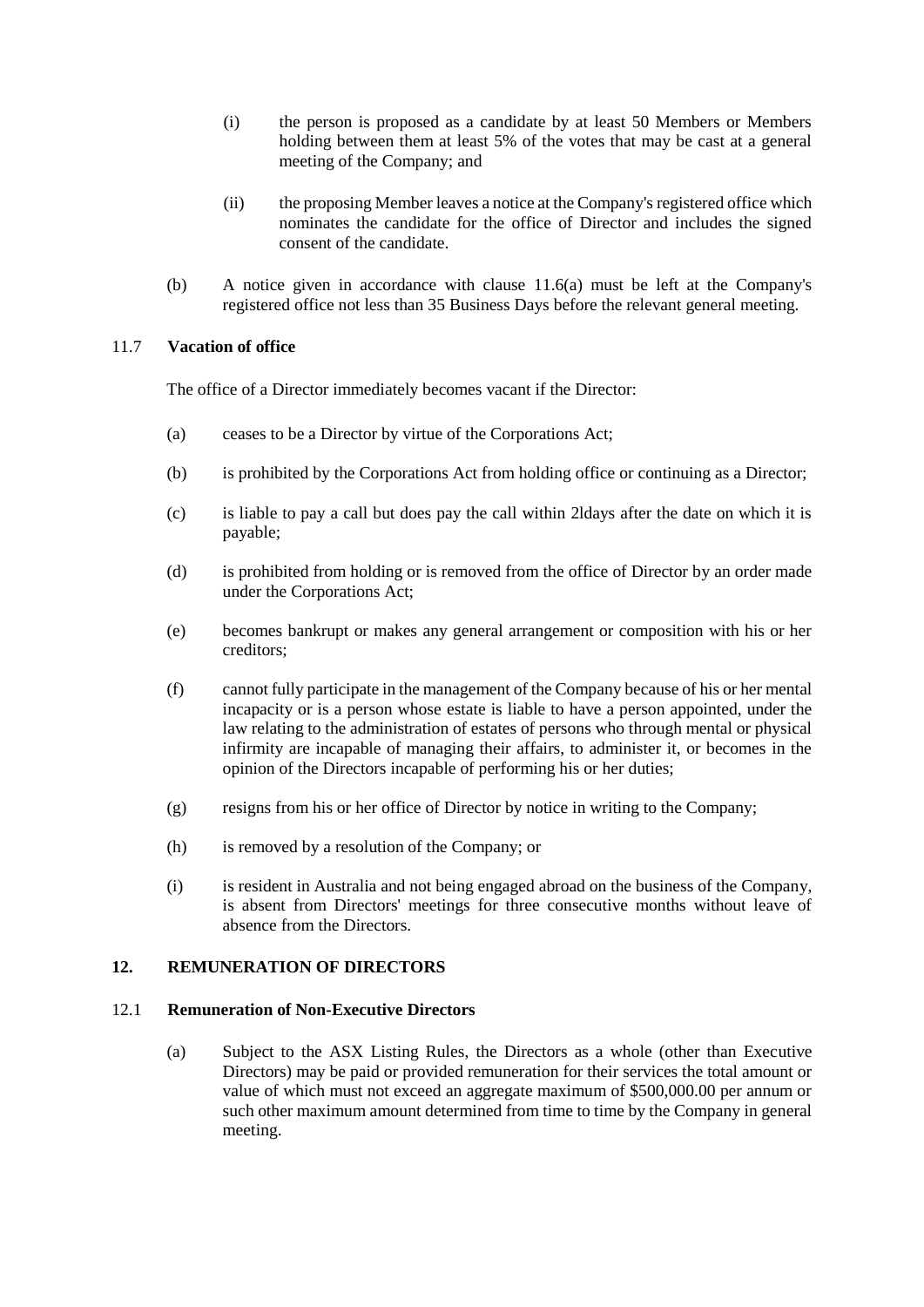- (b) The notice calling a general meeting at which it is proposed that Members approve an increase of the aggregate maximum sum must state the amount of the increase and the aggregate maximum sum, and any other matters required by the ASX Listing Rules.
- (c) Subject to the ASX Listing Rules, the aggregate maximum sum will be divided among the Non- Executive Directors in such proportion and manner as the Directors agree and, in default of agreement, equally and shall be deemed to accrue from day to day.
- (d) Non-Executive Directors may not be paid a commission on or a percentage of profits or operating revenue.
- (e) If a Non-Executive Director is required to perform services for the Company which in the opinion of the Directors, are outside the scope of the ordinary duties of a Director, the Company may pay or provide the Director remuneration determined by the Directors which may be either in addition to or instead of the Director1s remuneration under clause 12.1(a). No remuneration may be paid or provided under this clause 12.1 if the effect would be to exceed the aggregate maximum sum of Directors' remuneration determined by the Company in general meeting.
- (f) Non-Executive Directors may also be paid all travelling, hotel and other expenses properly incurred by them in attending and returning from meetings of the Directors or any committee of the Directors or general meetings of the Company or otherwise in connection with the Company's business.
- (g) The Company may also pay a premium for a contract insuring a person who is or has been a Non-Executive Director against liability incurred by the person as a Director, except in circumstances prohibited by the Corporations Act.
- (h) Shares may be provided to Non-Executive Directors as part of their remuneration under clauses  $12.1(c)$  and  $12.1(d)$  according to the rules of any share plan for the remuneration of Non- Executive Directors that may be introduced by the Company. For the purposes of clause 12.1(a), the value of any Shares provided will be determined according to the rules of the share plan.

#### 12.2 **Remuneration of Executive Directors**

- (a) The remuneration of an Executive Director may from time to time be fixed by the Directors. The remuneration may be by way of salary or commission or participation in profits or by all or any of these modes but may not be by commission on, or a percentage of, operating revenue.
- (b) The Company may reimburse an Executive Director for his or her expenses properly incurred as a Director or in the course of his or her office.
- (c) Except in circumstances prohibited by the Corporations Act, the Company may pay a premium for a contract insuring a person who is or has been an Executive Director against liability incurred by the person as a Director.

#### 12.3 **Retirement benefits**

(a) Subject to the Corporations Act, the Company may give a person a benefit in connection with a Director's retirement from a board or managerial office in the Company or a related body corporate of the Company.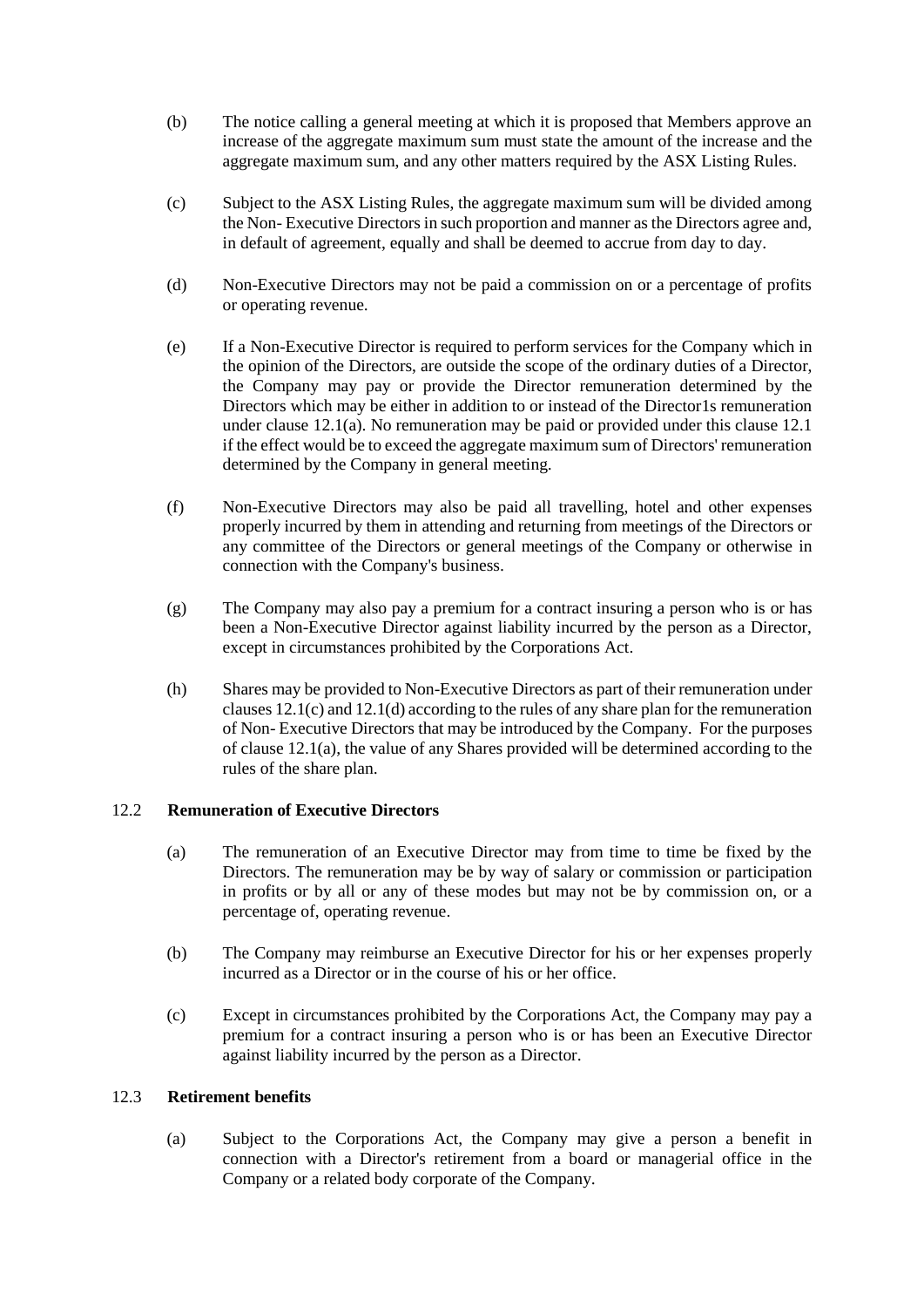(b) Subject to the Corporations Act, the Company may enter into an agreement or contract with a person for the giving to the person or any other person of a benefit in connection with a Director's retirement from a board or managerial office in the Company or a related body corporate of the Company.

# **13. POWERS AND DUTIES OF DIRECTORS**

#### 13.1 **Directors to manage Company**

- (a) The business of the Company is managed by or under the direction of the Directors who may exercise all powers of the Company that this Constitution, the Corporations Act or the ASX Listing Rules do not require to be exercised by the Company in general meeting.
- (b) Without limiting the generality of clause  $13.1(a)$ , the Directors may exercise all the powers of the Company to:
	- (i) borrow money;
	- (ii) charge any property or business of the Company or all or any of its uncalled capital;
	- (iii) issue debentures or give any other security for a debt, liability or obligation of the Company or of any other person; and
	- (iv) guarantee or to become liable for the payment of money or the performance of any obligation by or of any other person.

# **14. PROCEEDINGS OF DIRECTORS**

#### 14.1 **Directors' meetings**

- (a) The chairperson, the deputy chairperson, or any two Directors may at any time, and the Secretary must on the request of the chairperson, the deputy chairperson, or any two Directors, call a meeting of the Directors.
- (b) A Directors' meeting must be called by not less than 48 hours' notice of a meeting to each Director, unless the Directors unanimously agree otherwise. The notice may be in writing or given using any technology consented to by all the Directors.
- (c) An accidental omission to send a notice of a meeting of Directors to any Director or the non-- receipt of such a notice by any Director does not invalidate the proceedings, or any resolution passed, at the meeting.
- (d) Subject to the Corporations Act, a Directors' meeting may be held by the Directors communicating with each other by any technological means consented to by all the Directors. The consent may be a standing one.
- (e) The Directors need not all be physically present in the same place for a Directors' meeting to be held.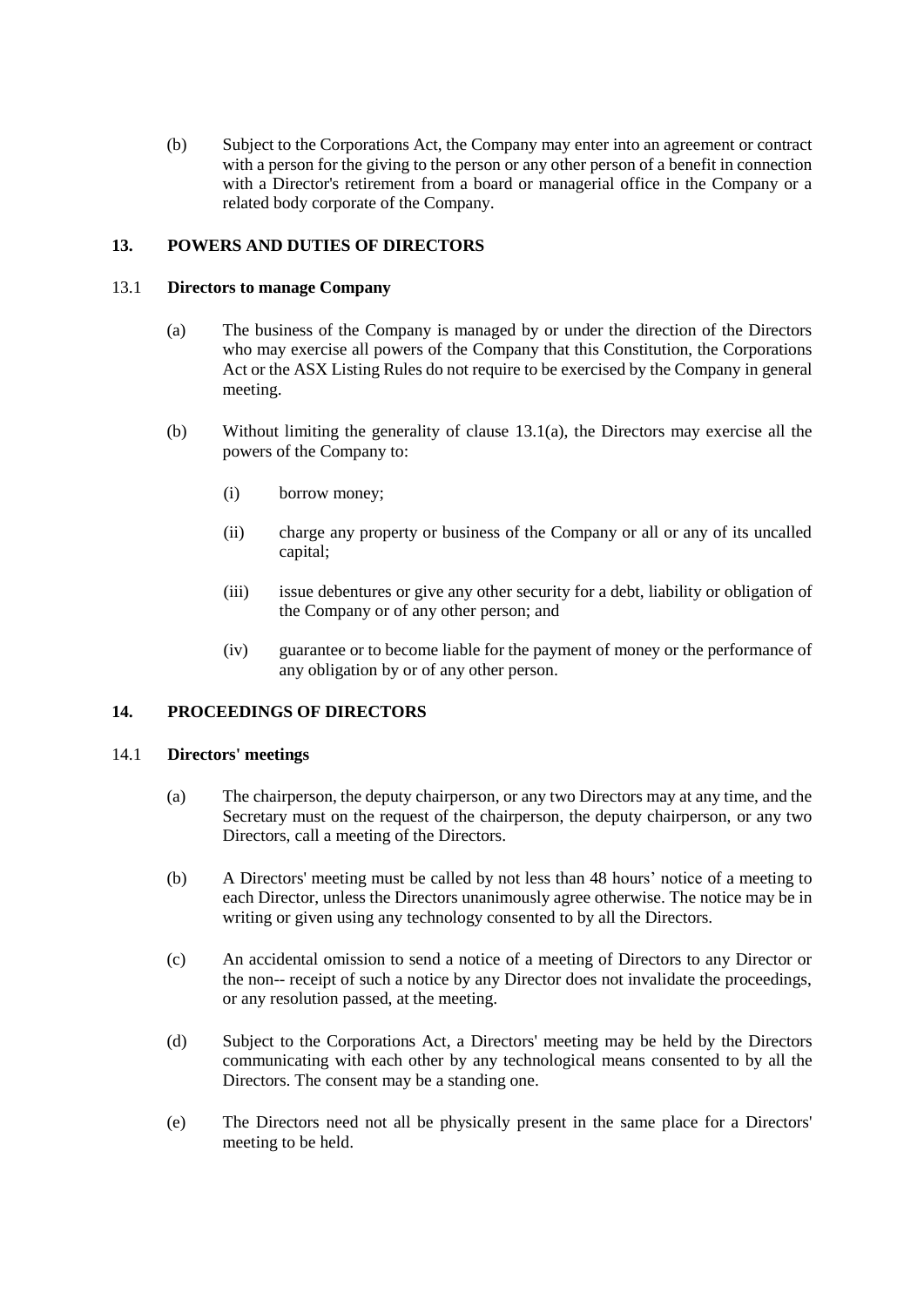- (f) A Director who participates in a meeting held in accordance with clause  $14.1(d)$  is taken to be present and entitled to vote at the meeting.
- (g) A Director can only withdraw his or her consent under clause 14.1(d) to the means of communication between Directors proposed for a Directors' meeting if the Director does so at least 48 hours before the meeting.
- (h) Clause 14.1(d) applies to meetings of Directors' committees as if all committee members were Directors.
- (i) The Directors may meet together, adjourn and regulate their meetings as they think fit.
- (j) A quorum for meetings of Directors may be fixed by the Directors and unless so fixed, is three Directors present. The quorum must be present at all times during the meeting.
- (k) Where a quorum cannot be established for the consideration of a particular matter at a meeting of Directors, one or more of the Directors may call a general meeting of Members to deal with the matter.

#### 14.2 **Decisions**

- (a) Questions arising at a meeting of Directors are to be decided by a majority of votes of the Directors present and voting and, subject to the Corporations Act, each Director has one vote.
- (b) Subject to the ASX Listing Rules, in the case of an equality of votes the chairperson of a meeting, has a casting vote in addition to his or her deliberative vote.
- (c) An Alternate Director has one vote for each Director for whom he or she is an alternate. If an Alternate Director is a Director, he or she also has a vote as a Director.

#### 14.3 **Directors' interests**

- (a) As required by the Corporations Act, a Director must give the Directors notice of any material personal interest in a matter that relates to the affairs of the Company.
- (b) Subject to the provisions of this clause 14.3, a Director or a body or entity in which a Director has a direct or indirect interest may:
	- (i) enter into any agreement or arrangement with the Company;
	- (ii) hold any office or place of profit other than as auditor in the Company; and
	- (iii) act in a professional capacity other than as auditor for the Company,

and the Director or the body or entity can receive and keep beneficially any remuneration, profits or benefits under any agreement or arrangement with the Company or from holding an office or place of profit in or acting in a professional capacity with the Company.

(c) The fact that a Director holds office as a director, and has fiduciary obligations arising out of that office: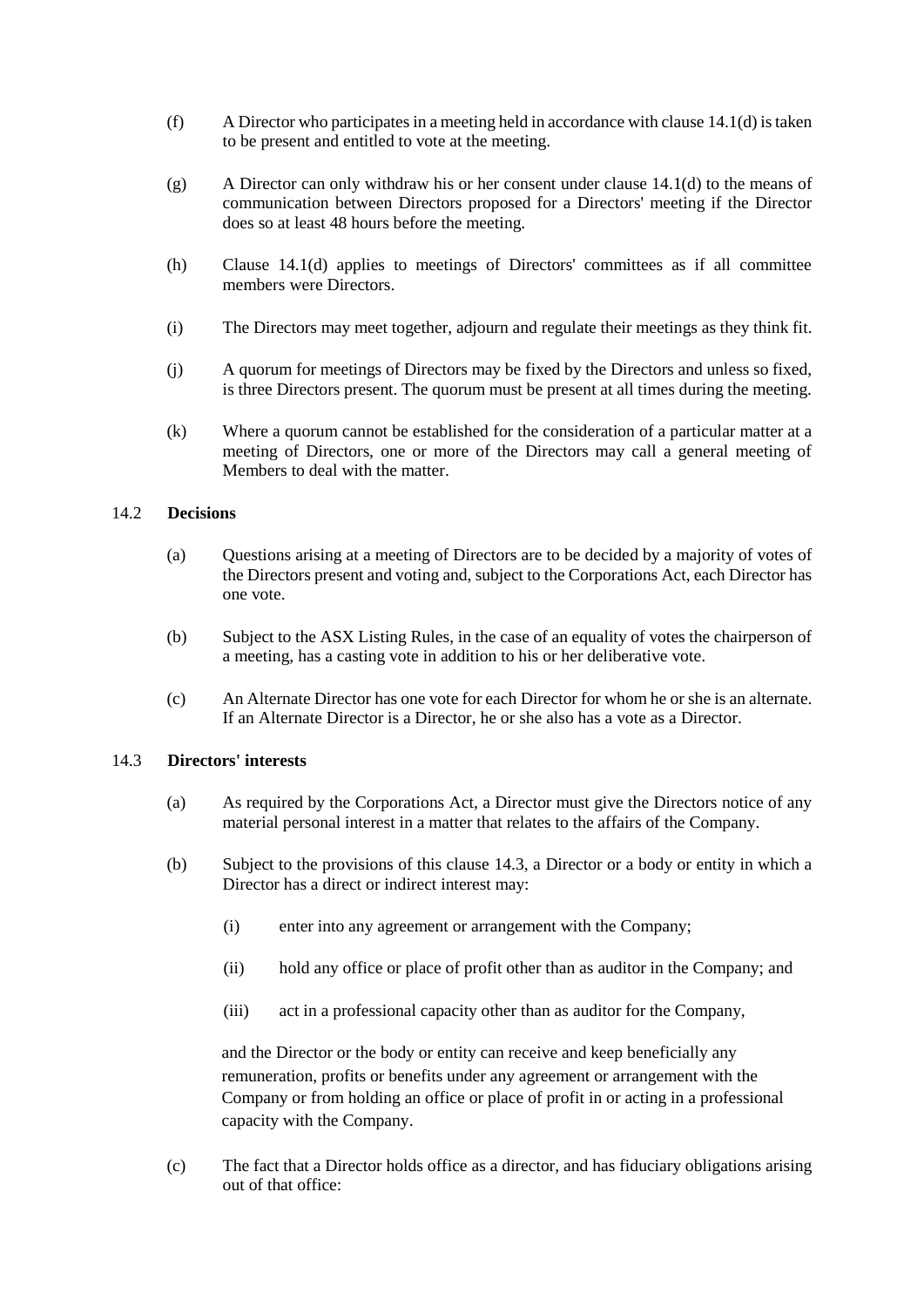- (i) will not void or render voidable a contract made by a Director with the Company;
- (ii) will not void or render voidable a contract or arrangement entered into by or on behalf of the Company and in which the Director may have any interest; and
- (iii) will not require the Director to account to the Company for any profit realised by or under any contract or arrangement entered into by or on behalf of the Company and in which the Director may have any interest.
- (d) A Director may be or become a director or other officer of, or otherwise be interested in:
	- (i) any related body corporate of the company; or
	- (ii) any other body corporate promoted by the Company or in which the Company may be interested as a vendor, shareholder or otherwise,

and is not accountable to the Company for any remuneration or other benefits received by the Director as a director or officer of, or from having an interest in, that body corporate.

- (e) A Director who has a material personal interest in a matter that is being considered at a Directors' meeting must not:
	- (i) be present while the matter is being considered at the meeting; or
	- (ii) vote on the matter,

unless permitted to do so by the Corporations Act, in which case the Director may:

- (iii) be counted in determining whether or not a quorum is present at any meeting of Directors considering that contract or arrangement or proposed contract or arrangement;
- (iv) sign or countersign any document relating to that contract or arrangement or proposed contract or arrangement; and
- (v) vote in respect of, or in respect of any matter arising out of, the contract or arrangement or proposed contract or arrangement.
- (f) A Director must give to the Company such information about the Shares or other securities in the Company in which the Director has a relevant interest and at the times that the Secretary requires, to enable the Company to comply with any disclosure obligations it has under the Corporations Act or the ASX Listing Rules.

#### 14.4 **Alternate Directors**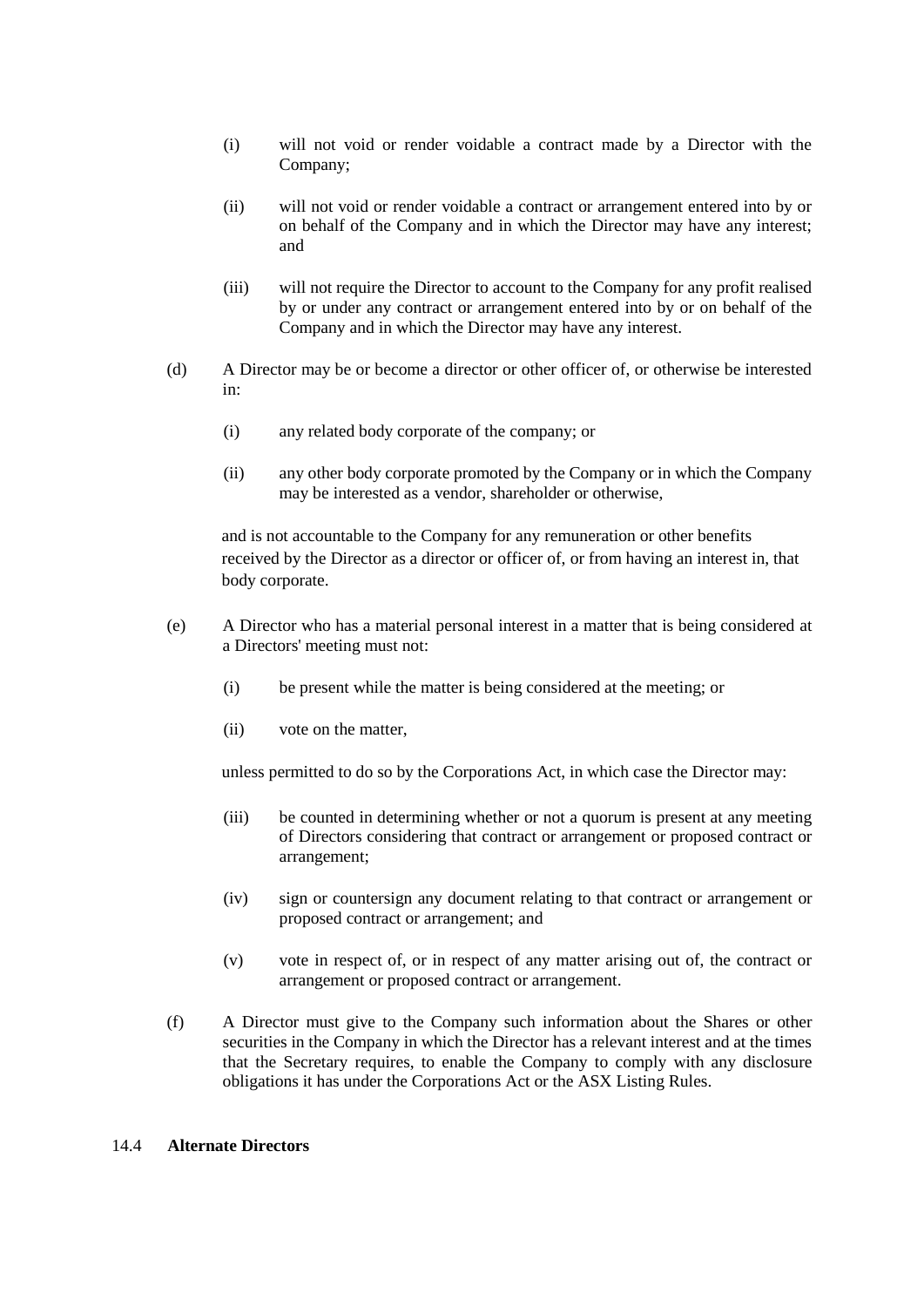- (a) A Director may, with the approval of the Directors, appoint any person as his or her alternate.
- (b) An Alternate Director is entitled to notice of Directors' meetings while he or she is acting in that capacity and, if the appointor is not present at a meeting, is entitled to attend, be counted in a quorum and vote as a Director.
- (c) An Alternate Director is an officer of the Company and is not an agent of the appointor.
- (d) The provisions of this Constitution which apply to Directors also apply to Alternate Directors, except that Alternate Directors are not entitled in that capacity to any remuneration from the Company.
- (e) The appointment of an Alternate Director may be revoked at any time by the appointor or by the other Directors.
- (f) An Alternate Director's appointment ends automatically when his or her appointor ceases to be a Director.
- (g) Any appointment or revocation under this clause must be effected by written notice delivered to the Secretary.
- (h) An Alternate Director does not have an interest in a contract or arrangement or a material personal interest in a matter by reason only of the fact that his or her appointor has such an interest.

# 14.5 **Remaining Directors**

- (a) The Directors may act even if there are vacancies on the board.
- (b) If the number of Directors is not sufficient to constitute a quorum at a Directors• meeting, the Director or Directors may act only to:
	- (i) appoint a Director or Directors; or
	- (ii) call a general meeting.

### 14.6 **Chairperson**

- (a) The Directors may elect a Director as chairperson of Directors' meetings and may determine the period for which the chairperson will hold office.
- (b) If no chairperson is elected or if the chairperson is not present at any Directors' meeting within 10 minutes after the time appointed for the meeting to begin, the Directors present must elect a Director to be chairperson of the meeting.
- (c) The Directors may elect a Director as deputy chairperson to act as chairperson in the chairperson's absence.

#### 14.7 **Delegation**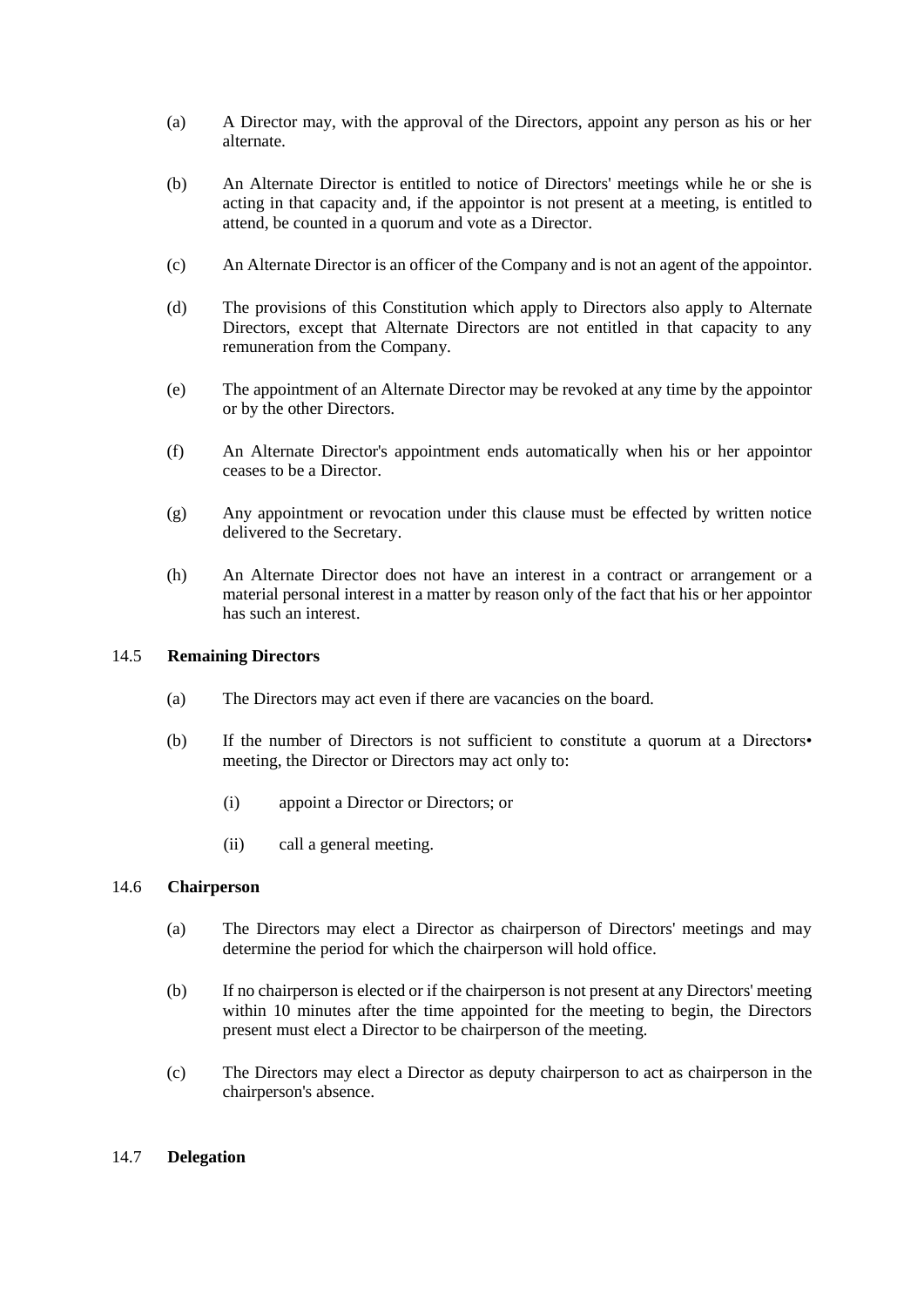- (a) The Directors may delegate any of their powers, other than those which by law must be dealt with by the Directors as a board, to a committee or committees.
- (b) The Directors may at any time revoke any delegation of power under clause 14.7(a).
- (c) At least one member of each committee of Directors must be a Director.
- (d) A committee may be authorised by the Directors to sub-delegate all or any of the powers for the time being vested in it.
- (e) Meetings of any committee of Directors will be governed by the provisions of this Constitution which deal with Directors' meetings so far as they are applicable and are not inconsistent with any directions of the Directors. The provisions apply as if each member was a Director.

#### 14.8 **Written resolutions**

- (a) If all the Directors who are eligible to vote on a resolution have signed a document containing a statement that they are in favour of a resolution set out in the document, then a resolution in those tem1s is taken to have been passed by the Directors without a meeting. The resolution is passed when the last Director signs.
- (b) For the purposes of clause 14.8(a) separate copies of a document may be used for signing by the Directors if the wording of the resolution and statement is identical in each copy.
- (c) Any document referred to in this clause may be in the form of a facsimile transmission or electronic notification.
- (d) If a resolution is taken to have been passed in accordance with this clause 14.8, the minutes must record that fact.
- (e) This clause 14.8 applies to meetings of Directors' committees as if all members of the committee were Directors.
- (f) Any document referred to in this clause 14.8 must be sent to every Director who is entitled to vote on the resolution.

#### 14.9 **Validity of acts of Directors**

- (a) An act done by a Director is effective even if their appointment, or the continuance of their appointment, is invalid because the Company or Director did not comply with this Constitution or any provision of the Corporations Act.
- (b) Clause 14.9(a) does not deal with the question whether an effective act by a director:
	- (i) binds the company in its dealings with other people; or
	- (ii) makes the company liable to another person.

#### 14.10 **Minutes**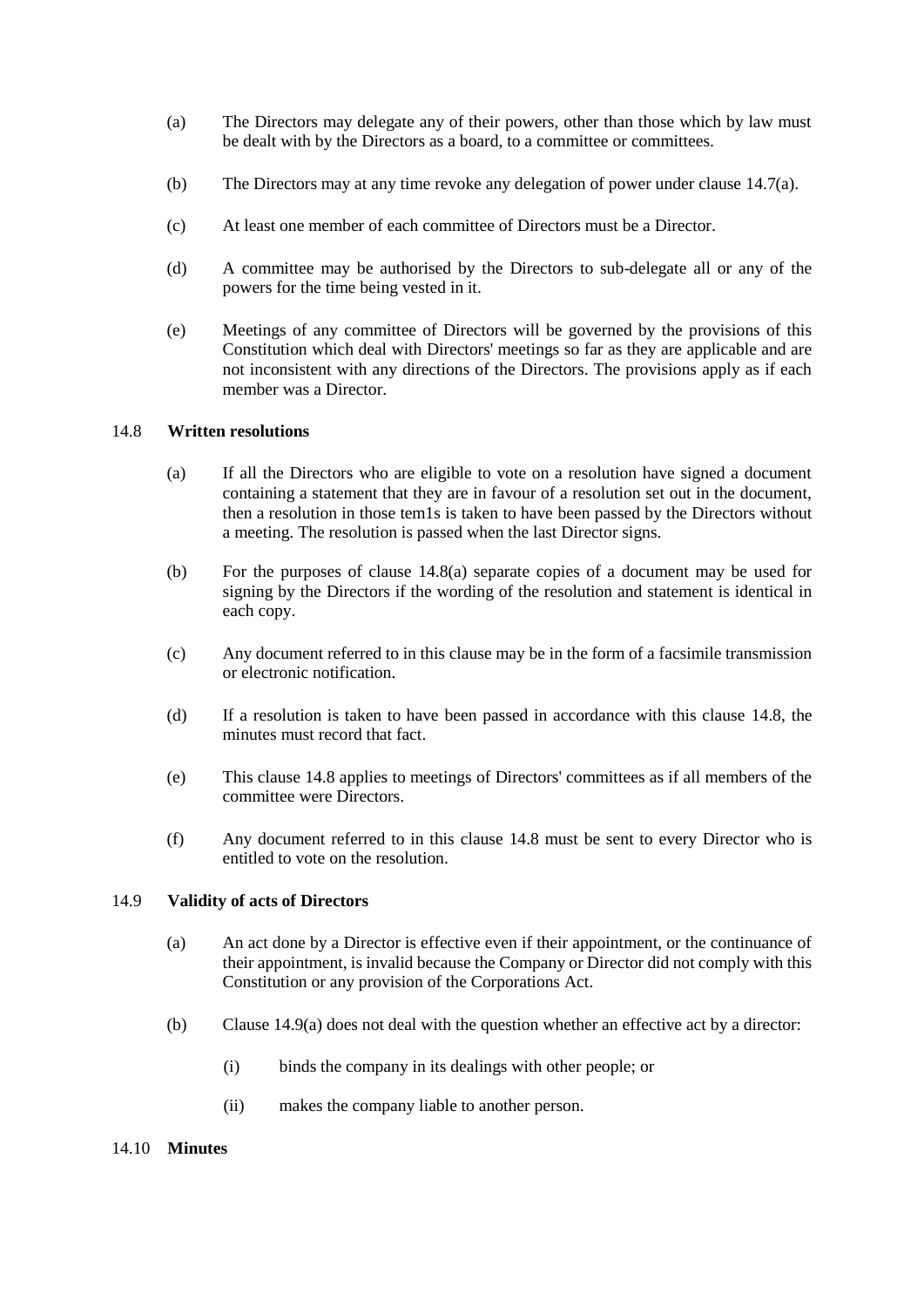- (a) The Directors must cause minutes to be made of:
	- (i) the names of the Directors present at all Directors' meetings and meetings of Directors' committees;
	- (ii) all proceedings and resolutions of general meetings, Directors' meetings and meetings of Directors1 committees;
	- (iii) all resolutions passed in accordance with clause 14.8;
	- (iv) appointments of officers, but only if the Directors resolve that a minute of the appointment should be made; and
	- (v) all disclosures of interests made in accordance with the Corporations Act.
- (b) Minutes must be signed by the chairperson of the meeting or by the chairperson of the next meeting, and if so signed will be conclusive evidence of the matters stated in such minutes.

#### **15. EXECUTIVE DIRECTORS**

#### <span id="page-37-0"></span>15.1 **Appointment**

- (a) The Directors may appoint a Director to the office of Managing Director on such terms as they think fit.
- (b) The Directors may appoint a Director to any other full-time or substantially full-time executive position in the Company on such terms as they think fit.
- (c) A Director appointed under clauses 15.1(a) or 15.1(b), and a Director (however appointed) occupying for the time being a full-time or substantially full-time executive position in the Company or a related body corporate of the Company, is referred to in this Constitution as an Executive Director.
- (d) If the appointment of an Executive Director is for a fixed term, the term must not exceed five years.
- (e) The Directors may, subject to the terms of the Executive Director's employment contract, suspend, remove or dismiss him or her from executive office and appoint another Director in that place.
- (f) If an Executive Director or the Managing Director ceases to be a Director, his or her appointment as an Executive Director terminates automatically.
- (g) If an Executive Director or the Managing Director ceases to hold an executive office in the Company, then, unless the Directors resolve otherwise, he or she also ceases to be a Director from the same date.
- (h) If an Executive Director is suspended from executive office of the Company or of a related body corporate of the Company, his or her duties and obligations as Director are suspended for the same period.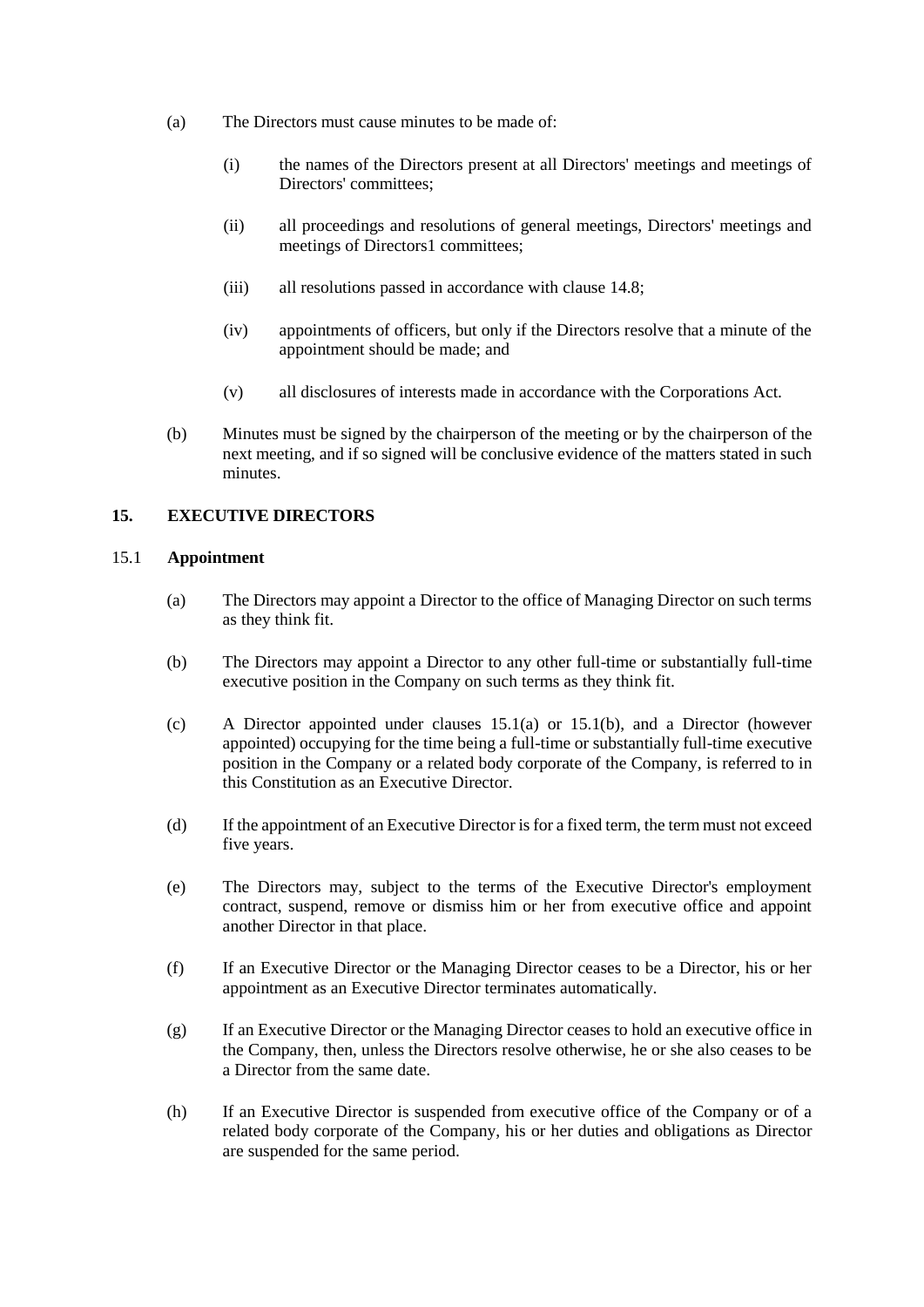(i) A Managing Director is not subject to retirement by rotation and is not to be taken into account in determining the rotation of retirement of Directors. Any other Executive Directors are subject to retirement by rotation.

#### 15.2 **Powers of Executive Directors**

- (a) The Directors may confer on an Executive Director any powers exercisable by the Directors, subject to any terms and restrictions determined by the Directors.
- (b) The Directors may authorise an Executive Director to sub-delegate all or any of the powers vested in him or her.
- (c) Any power conferred under this clause may be concurrent with but not to the exclusion of the Directors' powers.
- (d) The Directors may at any time withdraw or vary any of the powers conferred on an Executive Director.

### **16. LOCAL MANAGEMENT**

#### 16.1 **General**

- (a) The Directors may provide for the management and transaction of the affairs of the Company in any place and in such manner as they think fit.
- (b) Without limiting clause 16.1(a), the Directors may:
	- (i) establish local boards or agencies for managing any of the affairs of the Company in a specified place and appoint any persons to be members of those local boards or agencies; and
	- (ii) delegate to any person appointed under clause  $16.1(b)(i)$  any of the powers, authorities and discretions which may be exercised by the Directors under this **Constitution**

on any terms and subject to any conditions determined by the Directors.

(c) The Directors may at any time revoke or vary any delegation under this clause 16.1.

#### 16.2 **Appointment of attorneys and agents**

- (a) The Directors may from time to time by resolution or power of attorney appoint any person to be the attorney or agent of the Company:
	- (i) for the purposes;
	- (ii) with the powers, authorities and discretions (not exceeding those exercisable by the Directors under this Constitution);
	- (iii) for the period; and
	- (iv) subject to the conditions, determined by the Directors.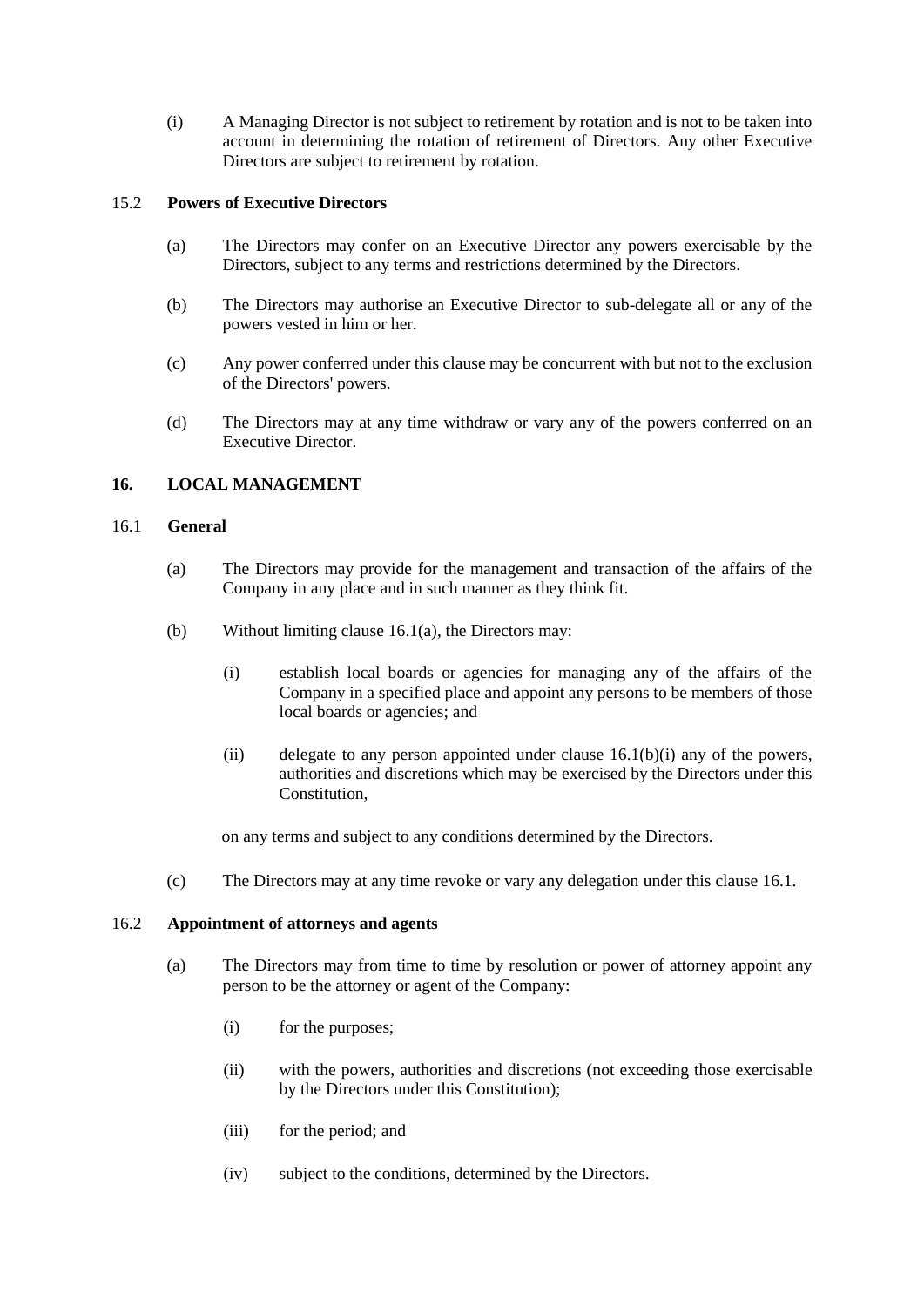- (b) An appointment by the Directors of an attorney or agent of the Company may be made in favour of:
	- (i) any member of any local board established under this Constitution;
	- (ii) any company;
	- (iii) the members, directors, nominees or managers of any company or firm; or
	- (iv) any fluctuating body of persons whether nominated directly or indirectly by the Directors.
- (c) A power of attorney may contain such provisions for the protection and convenience of persons dealing with an attorney as the Directors think fit.
- (d) An attorney or agent appointed under this clause 16.2 may be authorised by the Directors to sub-delegate all or any of the powers authorities and discretions for the time being vested in it.

#### **17. SECRETARY**

#### 17.1 **Secretary**

- (a) There must be at least one Secretary of the Company appointed by the Directors on conditions determined by them.
- (b) The Secretary is entitled to attend all Directors' and general meetings.
- (c) The Directors may, subject to the terms of the Secretary's employment contract, suspend, remove or dismiss the Secretary.

## **18. SEALS**

#### 18.1 **Common Seal**

If the Company has a Seal:

- (a) the Directors must provide for the safe custody of the Seal;
- (b) it must not be used except with the authority of the Directors or a Directors' committee authorised to permit use of the Seal;
- (c) every document to which the Seal is affixed must be signed by a Director and be countersigned by another Director, the Secretary or another person appointed by the Directors to countersign the document; and
- (d) the Directors may determine by resolution either generally or in any particular case that the signature of any Director or the Secretary to a document to which the Seal or a duplicate seal or certificate seal is affixed may be a facsimile applied to the document by specified mechanical means.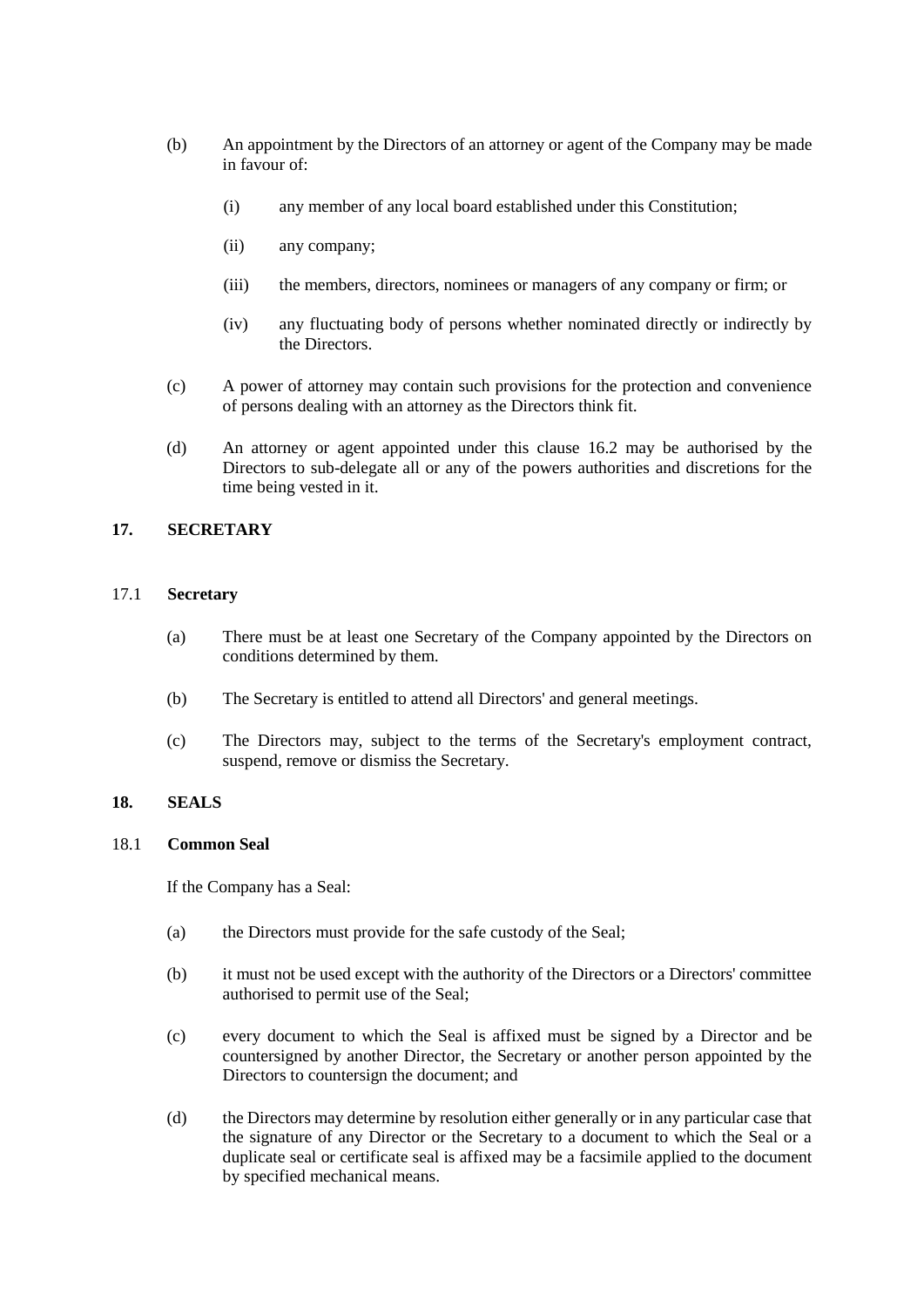### 18.2 **Duplicate Seal**

If the Company has a Seal, the Company may have one or more duplicate seals of the Seal each of which:

- (a) must be a facsimile of the Seal with the addition on its face of the words Duplicate Seal; and
- (b) must only be used with the authority of the Directors or a Directors' committee.

### 18.3 **Share Seal**

If the Company has a Seal, the Company may have a certificate seal which:

- (a) may be affixed to Share, option or other certificates;
- (b) must be a facsimile of the Seal with the addition on its face of the words Share Seal; and
- (c) must only be used with the general or specific authority of the Directors or a Directors' committee.

### **19. POWERS OF ATTOMEY**

#### 19.1 **Powers of attorney**

- (a) If a Member executes or proposes to execute any document or do any act by or through an attorney which is relevant to the Company or the Member's shareholding in the Company, that Member must deliver the instrument appointing the attorney to the Company for notation.
- (b) The Company may require the Member to lodge a certified copy of the instrument for retention by the Company, and ask for whatever evidence it thinks appropriate that the power of attorney is effective and continues to be in force.
- (c) Any power of attorney granted by a Member will, as between the Company and the Member who granted the power of attorney:
	- (i) continue in force; and
	- (ii) may be acted on,

unless express notice in writing of its revocation or of the death of the Member who granted it is lodged with the Company.

(d) Where a Member proposes that an attorney represent the Member at a general meeting or adjourned meeting, the Member must comply with clause 10.8(a) of this **Constitution**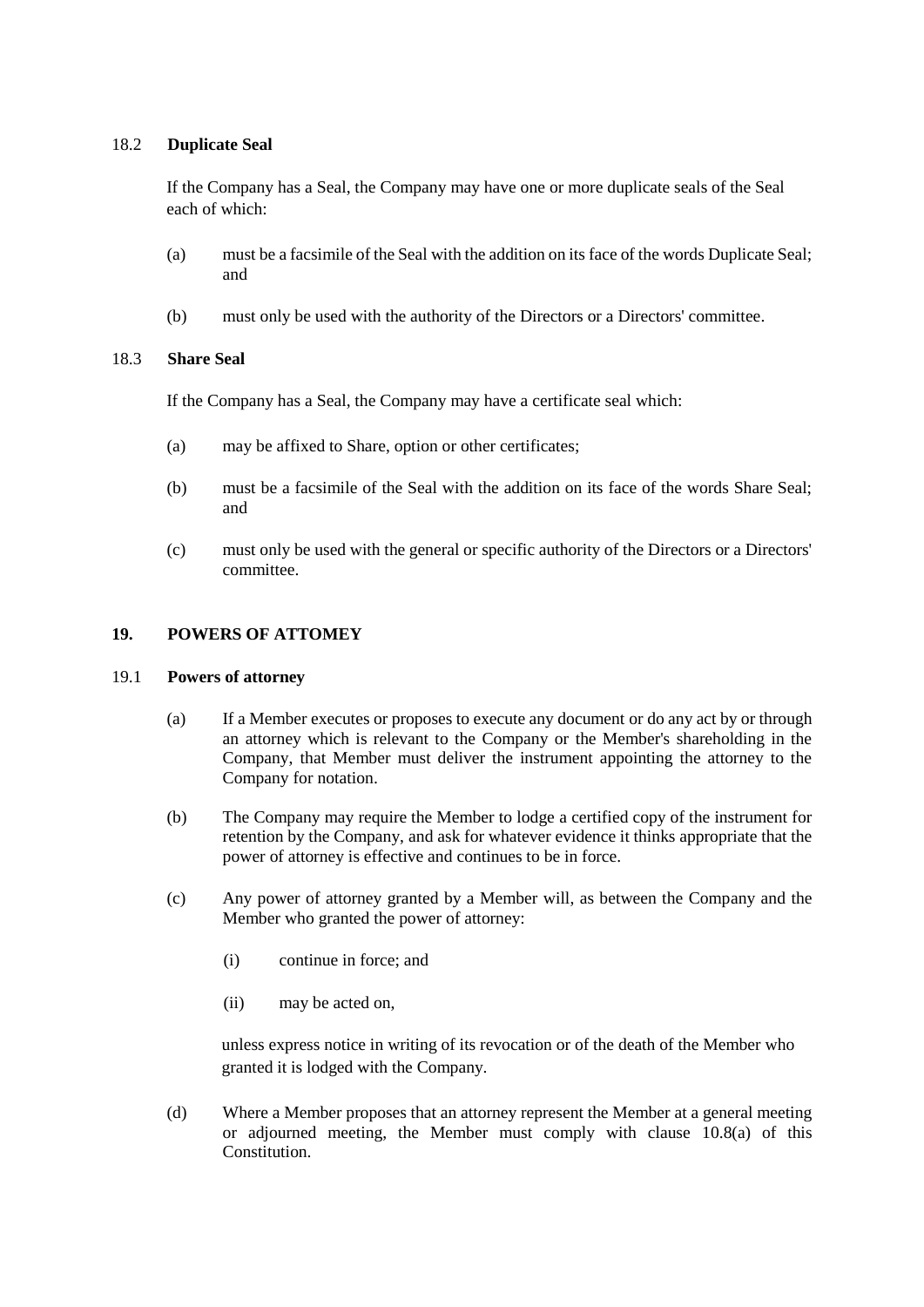#### **20. INSPECTION OF RECORDS**

#### <span id="page-41-0"></span>20.1 **Times for inspection**

- (a) Except as otherwise required by the Corporations Act, the Directors may determine whether and to what extent, and at what times and places and under what conditions, the financial records and other documents of the Company or any of them will be open for inspection by Members other than Directors.
- <span id="page-41-1"></span>(b) A Member other than a Director does not have the right to inspect any financial records or other documents of the Company unless the Member is authorised to do so by a court order or a resolution of the Directors.
- (c) Notwithstanding clauses [20.1\(a\)](#page-41-0) and [20.1\(b\),](#page-41-1) the books of the Company containing the minutes of general meetings will be kept at the Company's registered office and will be open to inspection of Members at all times when the office is required to be open to the public.

## **21. DIVIDENDS AND RESERVES**

#### 21.1 **Dividends**

The Directors may by resolution either:

- (a) declare a dividend and may fix the amount, the time for and method of payment; or
- <span id="page-41-2"></span>(b) determine a dividend is payable and fix the amount and the time for and method of payment.

#### 21.2 **Amend resolution to pay dividend**

If the Directors determine that a dividend is payable under clause [21.1\(b\),](#page-41-2) they may, if permitted by the ASX Listing Rules, amend or revoke the resolution to pay the dividend before the record date notified to ASX for determining entitlements to that dividend.

#### 21.3 **No interest**

Interest is not payable by the Company on a dividend.

#### 21.4 **Reserves**

- (a) The Directors may set aside out of profits such amounts by way of reserves as they think appropriate before declaring a dividend or determining to pay a dividend.
- (b) The Directors may apply the reserves for any purpose for which profits may be properly applied.
- (c) Pending any application of the reserves, the Directors may invest or use the reserves in the business of the Company or in other investments as they think fit.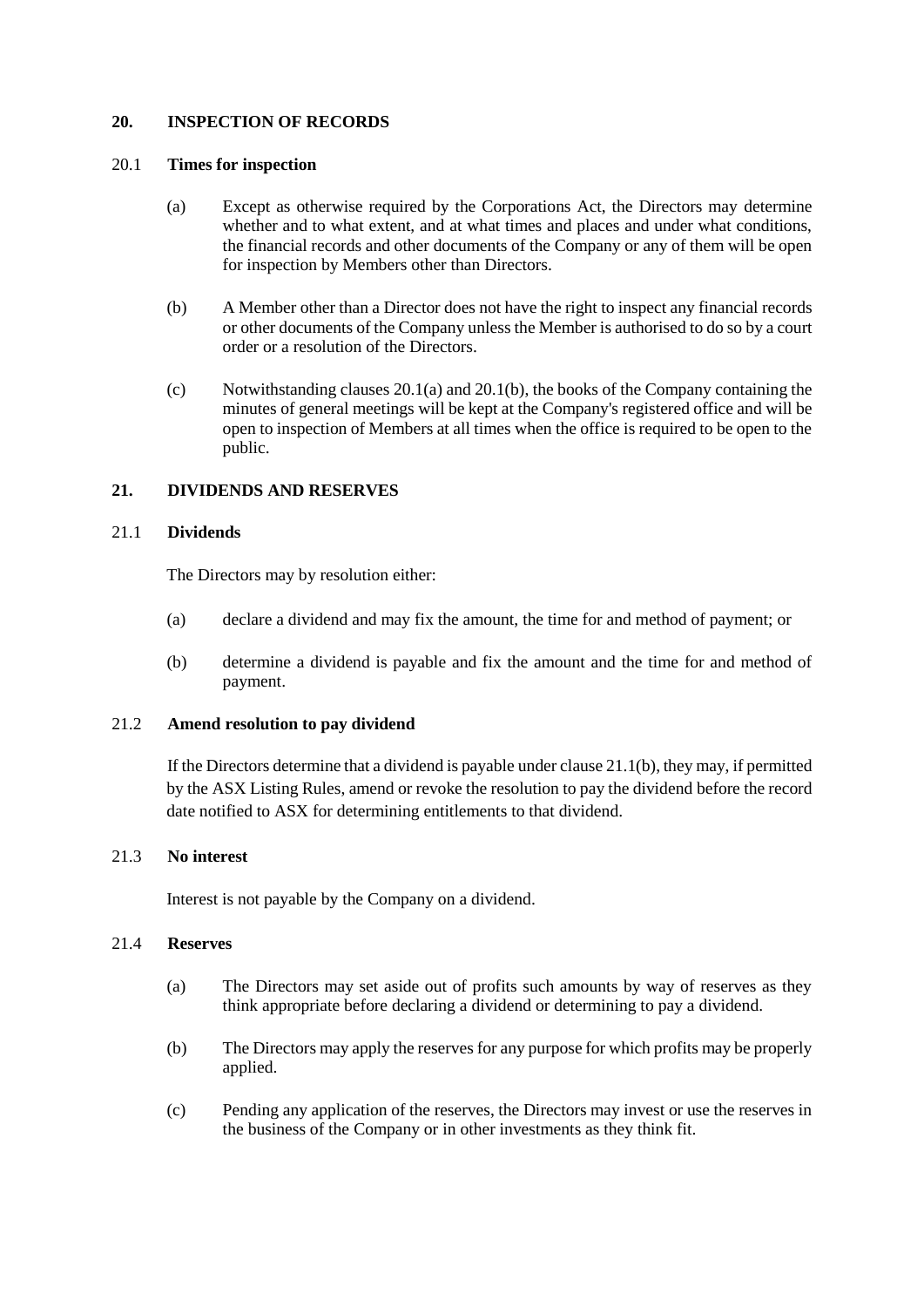(d) The Directors may carry forward any undistributed profits without transferring them to a reserve.

#### <span id="page-42-0"></span>21.5 **Dividend entitlement**

- (a) Subject to the rights of persons (if any) entitled to Shares with special rights as to dividends:
	- (i) all fully paid Shares on which any dividend is declared or paid, are entitled to participate in that dividend equally; and
	- (ii) each partly paid Shares is entitled to a fraction of the dividend declared or paid on a fully paid Share of the same class, equivalent to the proportion which the amount paid (not credited) on the Share bears to the total amounts paid and payable, whether or not called, (excluding amounts credited) on the Share.
- (b) An amount paid on a Share in advance of a call is not to be taken as paid for the purposes of clause  $2\overline{1}$ .5(a).
- (c) Unless otherwise determined by the Directors, Shares rank for dividends from their date of allotment.
- (d) Subject to the Corporations Act and the CS Facility Rules, a transfer of Shares registered after the record date notified to ASX for determining entitlements to a dividend paid or payable in respect of the transferred Shares, does not pass the right to that dividend.

#### 21.6 **Restricted securities**

During a breach of the ASX Listing Rules relating to Shares which are Restricted Securities, or a breach of a restriction agreement, the holder of the relevant Restricted Securities is not entitled to any dividend in respect of those Restricted Securities.

#### 21.7 **Deductions from dividends**

The Directors may deduct from a dividend payable to a Member all sums presently payable by the Member to the Company on account of calls or otherwise in relation to Shares in the Company.

#### 21.8 **Distribution of assets**

- (a) The Directors may resolve that a dividend (interim or final) will be paid wholly or partly by the transfer or distribution of specific assets, including fully paid shares in, or debentures of, any other corporation.
- (b) If a difficulty arises in making a transfer or distribution of specific assets, the Directors may:
	- (i) deal with the difficulty as they consider expedient;
	- (ii) fix the value of all or any part of the specific assets for the purposes of the distribution;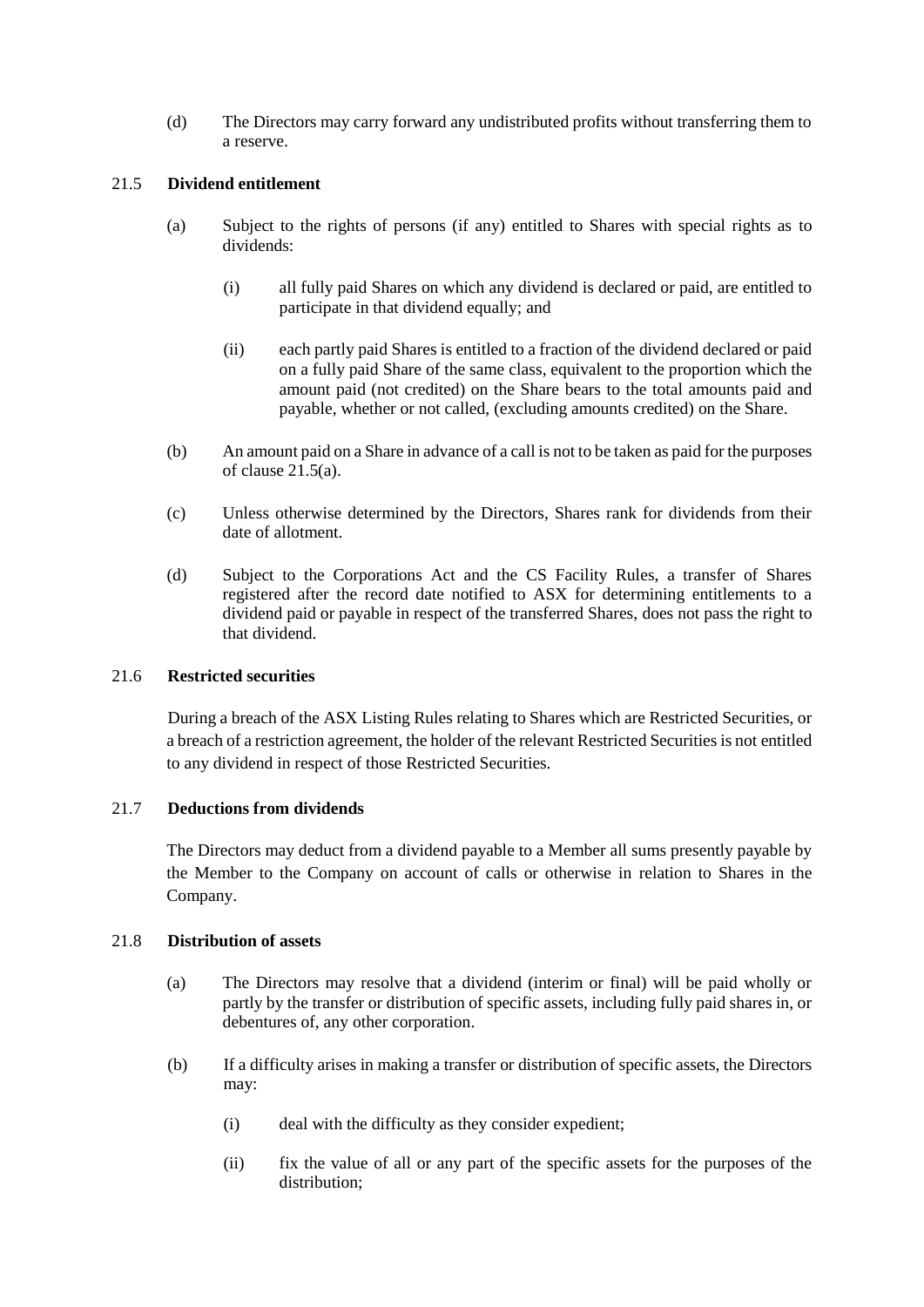- (iii) determine that cash will be paid to any Members on the basis of the fixed value in order to adjust the rights of all the Members; and
- (iv) vest any such specific assets in trustees as the Directors consider expedient.
- (c) If a transfer or distribution of specific assets to a particular Member or Members is illegal or, in the Directors' opinion, impracticable, the Directors may make a cash payment to the Member or Members on the basis of the cash amount of the dividend instead of the transfer or distribution of specific assets.

#### 21.9 **Payment**

- (a) Any dividend or other money payable in respect of Shares may be paid:
	- (i) by cheque sent through the mail directed to:
		- (A) by the address of the Member shown in the Register or to the address of the joint holder of Shares shown first in the Register; or
		- (B) by an address which the Member has, or Joint holders have, in writing notified the Company as the address to which dividends should be sent;
	- (ii) by electronic funds transfer to an account with a bank or other financial institution nominated by the Member and acceptable to the Company; or
	- (iii) by any other means determined by the Directors.
- (b) Any joint holder may give an effectual receipt for any dividend or other money paid in respect of Shares held by holders jointly.

#### 21.10 **Election to reinvest dividend**

The Directors may:

- <span id="page-43-0"></span>(a) establish a plan under which Members or any class of Members may elect to reinvest cash dividends paid by the Company by subscribing for Shares;
- (b) vary, suspend or terminate the arrangements established under clause [21.10\(a\).](#page-43-0)

#### <span id="page-43-3"></span><span id="page-43-1"></span>21.11 **Election to accept Shares in lieu of dividend**

- <span id="page-43-2"></span>(a) The Directors may resolve, in respect of any dividend which it is proposed to pay on any Shares, that holders of those Shares may elect to:
	- (i) forego their right to share in the proposed dividend or part of the proposed dividend; and
	- (ii) instead receive an issue of Shares credited as fully paid.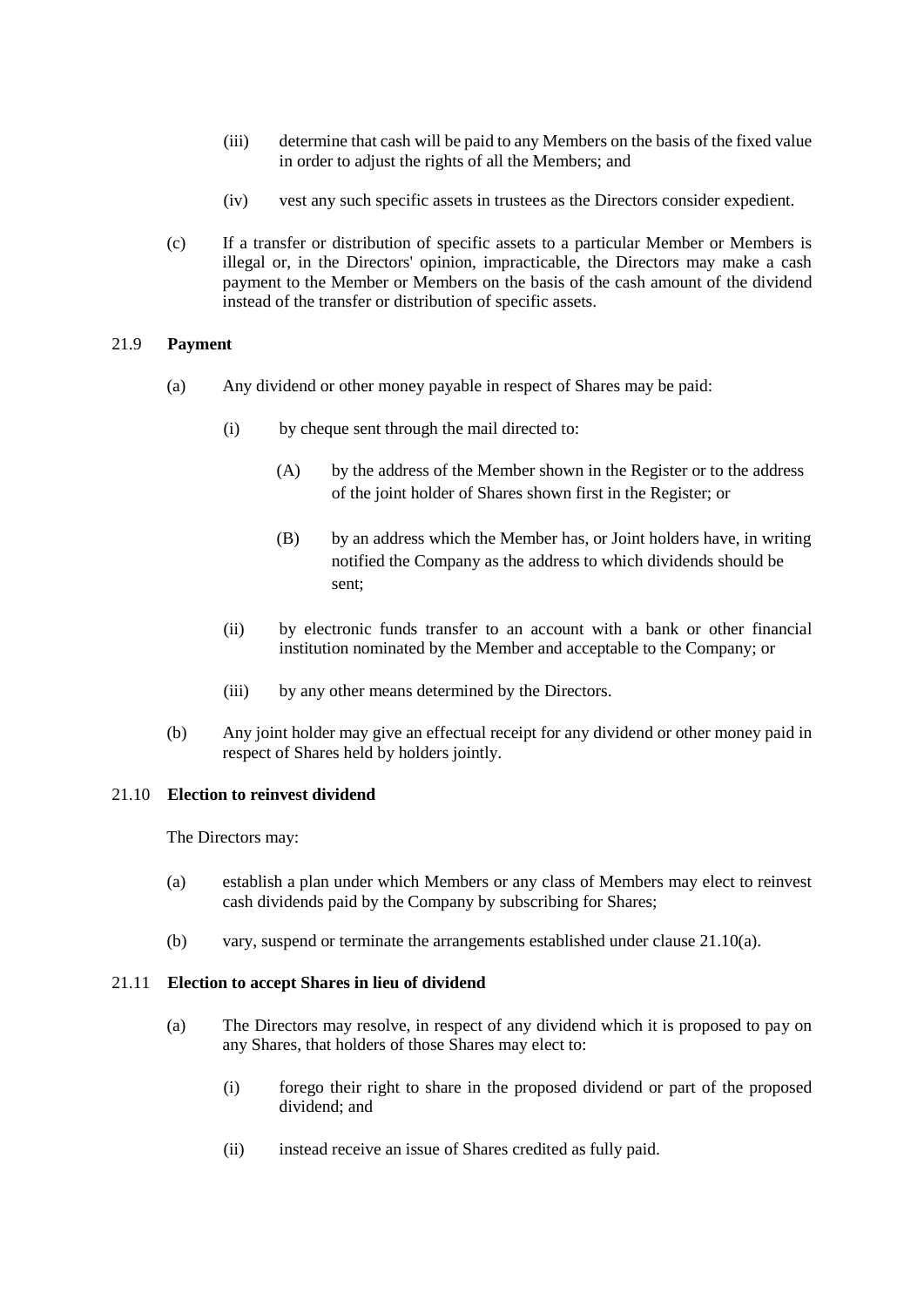- (b) If the Directors resolve to allow the election provided for in clause  $21.11(a)$ , each holder of Shares conferring a right to share in the proposed dividend may, by notice in writing to the Company given in such form and within such period as the Directors may decide, elect to:
	- (i) forego the dividend which otherwise would have been paid to the holder on such of the holder's Shares conferring a right to share in the proposed dividend as the holder specifies in the notice of election; and
	- (ii) receive instead Shares to be issued to the holder credited as fully paid, on and subject to such terms and conditions as the Directors may determine.
- (c) Following the receipt of duly completed notices of election under clause  $21.11(a)(ii)$ , the Directors must:
	- (i) appropriate from the Company's profits or any reserve available for distribution to Members an amount equal to the aggregate issue price (if any) of the Shares to be issued credited as fully paid to those holders of Shares who have given such notices of election; and
	- (ii) apply the amount (if any) in paying up in full the number of Shares required to be so issued.
- (d) The Directors may rescind, vary or suspend a resolution of the Directors made under claus[e 21.11\(a\)](#page-43-1) and the arrangements implemented under the resolution.
- (e) The powers given to the Directors by this clause [21.11](#page-43-3) are additional to the provisions for capitalisation of profits provided for by this Constitution. If the Directors exercise their power to capitalise profits under clause [21.13](#page-44-0) then any Member who has elected to participate in arrangements established under this clause [21.11](#page-43-3) is deemed, for the purpose of determining the Member's entitlement to share in the capitalised sum, not to have so elected.

#### 21.12 **Unclaimed dividends**

All dividends unclaimed for one year after the time for payment has passed may be invested by the Directors as they think fit for the benefit of the Company until claimed or until required to be dealt with in accordance with any law relating to unclaimed money.

# <span id="page-44-0"></span>21.13 **Capitalisation of profits**

- <span id="page-44-1"></span>(a) The Directors may resolve:
	- (i) to capitalise any sum being the Company's profits or any reserve available for distribution to Members; and
	- (ii) that:
		- (A) no Shares be issued and no amounts unpaid on Shares be paid up on capitalisation of the sum; or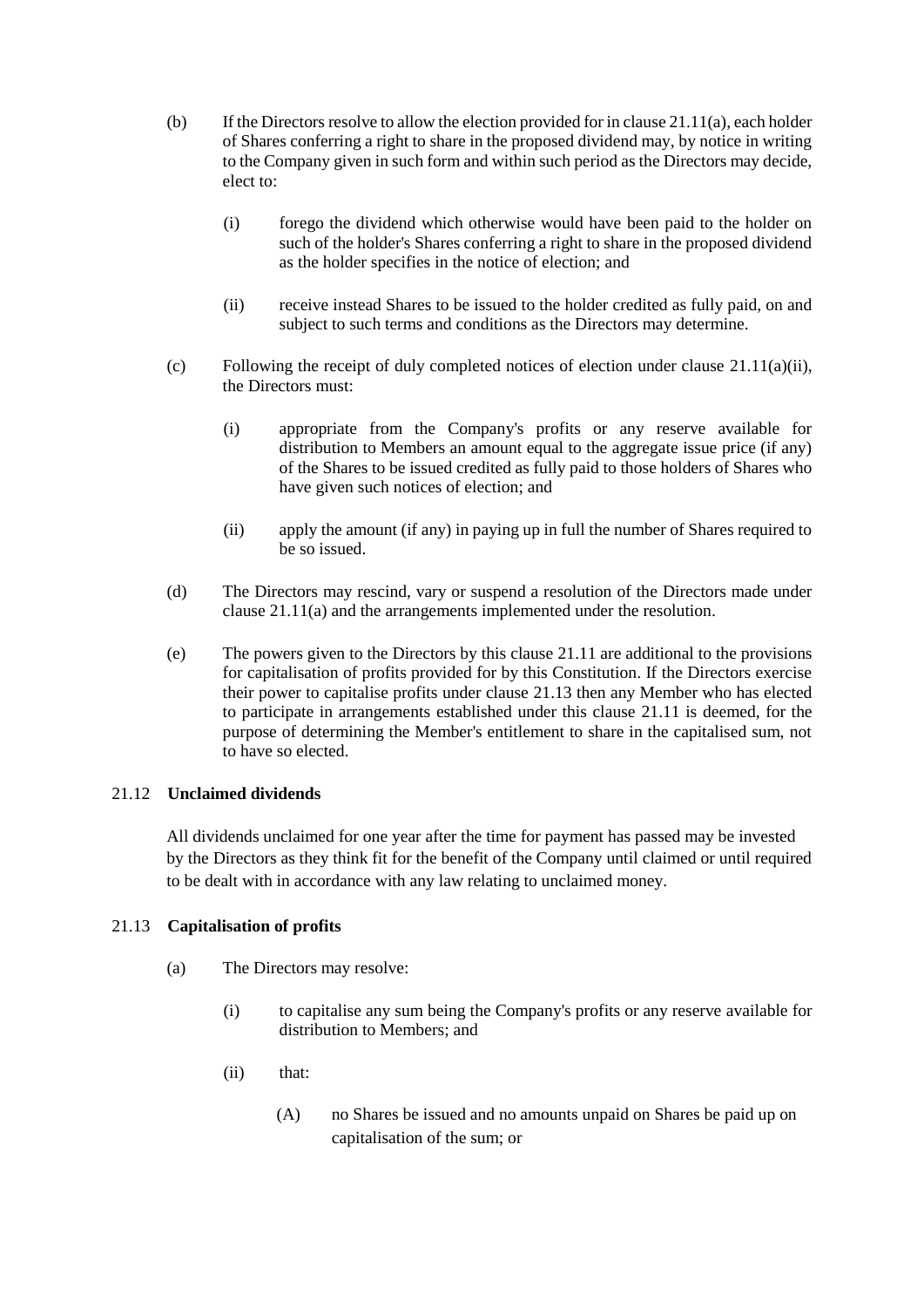- $(B)$  the sum be applied in any of the ways mentioned in clause [21.13\(b\)](#page-45-0) for the benefit of Members in the proportions in which the members would have been entitled if the sum had been distributed by way of Dividend.
- <span id="page-45-3"></span><span id="page-45-2"></span><span id="page-45-1"></span><span id="page-45-0"></span>(b) The ways in which a sum may be applied for the benefit of Members under clause  $21.13(a)(ii)(B)$  $21.13(a)(ii)(B)$  are:
	- (i) in paying up any amounts unpaid on Shares held or to be held by Members;
	- (ii) in paying up in full unissued Shares or debentures to be issued to Members as fully paid; or
	- (iii) partly as mentioned in clause  $21.13(b)(i)$  and partly as mentioned in clause [21.13\(b\)\(ii\).](#page-45-3)
- <span id="page-45-4"></span>(c) To the extent necessary to adjust the rights of the Members among themselves, the Directors may:
	- (i) make cash payments in cases where Shares or debentures become issuable in fractions; and
	- (ii) authorise any person to make, on behalf of all the Members entitled to a benefit on the capitalisation, an agreement with the Company providing for:
		- (A) the issue to them, credited as fully paid up, of any such further Shares or debentures; or
		- (B) the payment by the Company on their behalf of the amount or any part of the amount remaining unpaid on their existing Shares by the application of their respective proportions of the sum resolved to be capitalised, and any agreement made under the authority of clause [21.13\(c\)\(ii\)](#page-45-4) is effective and binding on all the Members concerned.

# <span id="page-45-7"></span>**22. NOTICES**

# 22.1 **Service of notices**

- <span id="page-45-6"></span><span id="page-45-5"></span>(a) Notice may be given by the Company to any person who is entitled to notice under this Constitution by:
	- (i) serving it on the person;
	- (ii) sending it by post, courier, facsimile transmission or electronic notification to the person at the person's address shown in the Register or the address supplied by the person to the Company for sending notices to the person; or
	- (iii) (except in the case of a notice of meeting of Members which is required to be given individually to each Member entitled to vote at the meeting and to each Director), advertising in one or more newspapers published in the city of Adelaide as determined by the Directors.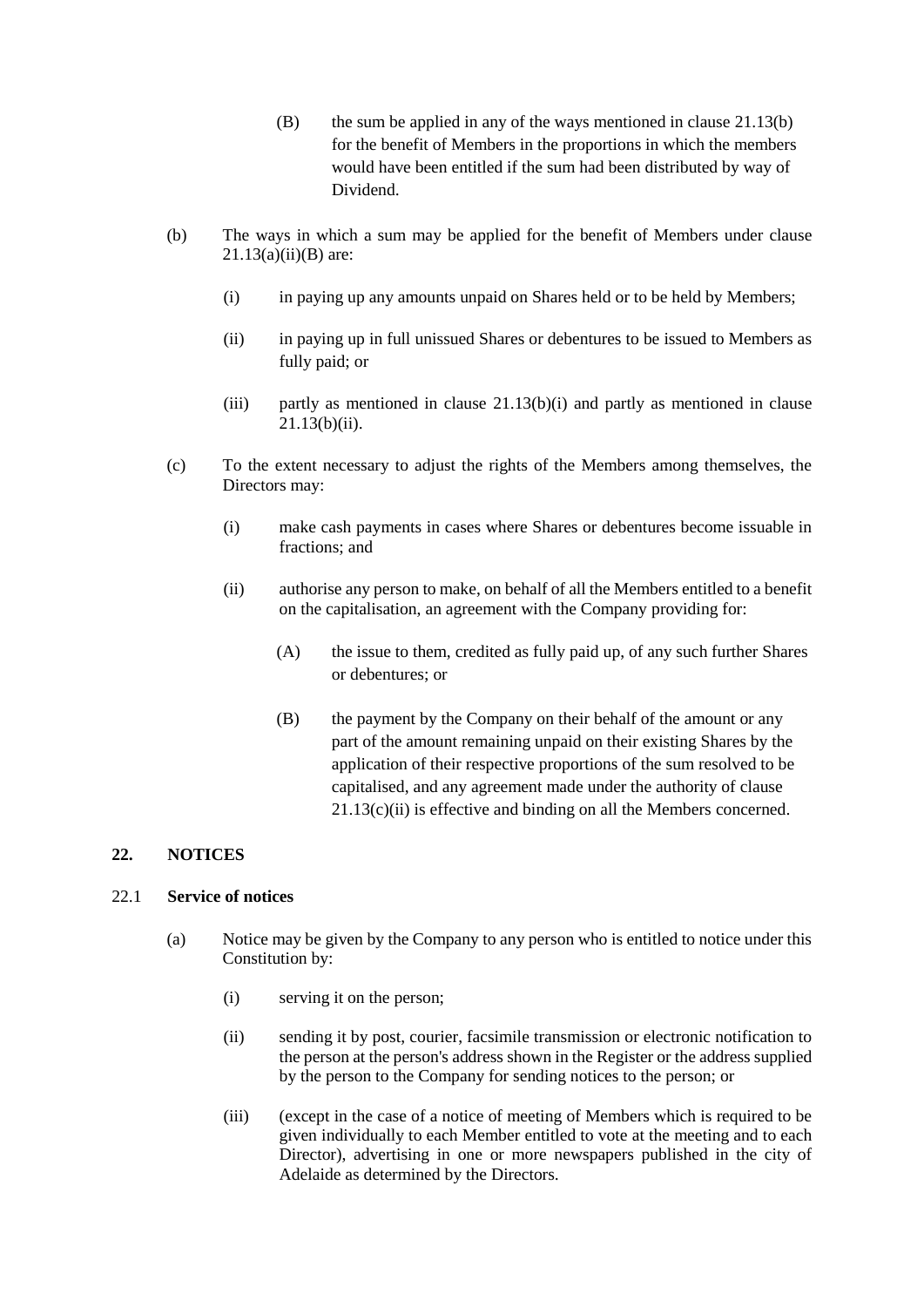- (b) A notice sent by post or courier is taken to be served:
	- (i) by properly addressing, prepaying and posting or directing the delivery of the notice; and
	- (ii) on the day after the day on which it was posted or given to the courier for delivery.
- (c) A notice sent by facsimile transmission or electronic notification is taken to be served:
	- (i) by properly addressing the facsimile transmission or electronic notification and transmitting it; and
	- (ii) on the day of its transmission except if transmitted after 5.00pm in which case is taken to be served on the next day.
- (d) A notice given by advertisement is taken to be served on the date on which the advertisement first appears in a newspaper.
- (e) A notice may be served by the Company on joint holders under clause  $22.1(a)(i)$  or  $22.1(a)(ii)$  by giving the notice to the joint holder whose name appears first in the Register.
- (f) Every person who is entitled to a Share by operation of law and who is not registered as the holder of the Share is taken to receive any notice served in accordance with this clause by advertisement or on that person from whom the first person derives title.
- (g) A Share certificate, cheque, warrant or other document may be delivered by the Company either personally or by sending it:
	- (i) in the case of a Member whose address recorded in the Register is not in Australia, by airmail post, facsimile transmission, electronic notification or in another way that ensures that it will be received quickly, as appropriate; and
	- (ii) in any other case by ordinary post,

and is at the risk of the addressee as soon as it is given or posted.

A Member whose address recorded in the Register is not in Australia may specify in writing an address in Australia for the purposes of clause [22.](#page-45-7)

- (h) A certificate in writing signed by a Director, Secretary or other officer of the Company, or by any person that the Company has engaged to maintain the Register, that a document or its envelope or wrapper was addressed and stamped and was posted or given to a courier is conclusive evidence of posting or delivery by courier.
- (i) Subject to the Corporations Act the signature to a written notice given by the Company may be written or printed.
- (j) All notices sent by post outside Australia must be sent by prepaid airmail post.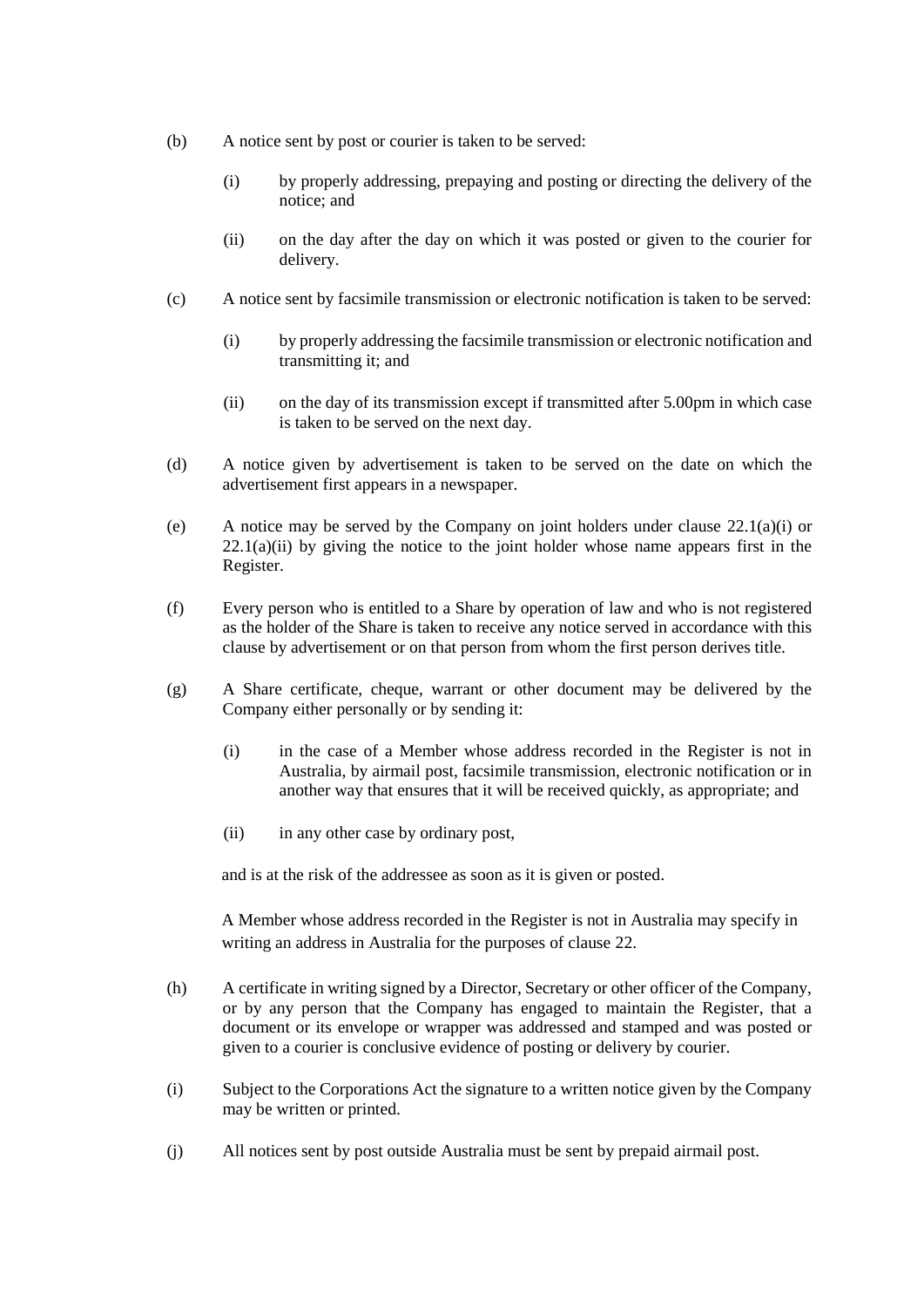(k) A notice sent by post, courier, facsimile transmission or electronic notification to a Member's address shown in the Register or the address supplied by the Member to the Company for the purpose of sending notices to the Member is deemed to have been served notwithstanding that the Member has died, whether or not the Company has notice of his or her death.

### <span id="page-47-0"></span>22.2 **Persons entitled to notice**

- (a) Notice of every general meeting must be given to:
	- (i) every Member;
	- (ii) every Director and Alternate Director;
	- (iii) ASX; and
	- (iv) the Auditor.
- (b) No other person is entitled to receive notice of a general meeting.

# **23. AUDIT AND FINANCIAL RECORDS**

#### 23.1 **Company to keep financial records**

- (a) The Directors must cause the Company to keep written financial records and to prepare financial documents and reports in accordance with the requirements of the Corporations Act and the ASX Listing Rules.
- (b) The Directors must cause the financial records and financial documents of the Company to be audited in accordance with the requirements of the Corporations Act and the ASX Listing Rules.

#### **24. WINDING UP**

### 24.1 **Winding up**

- (a) Nothing in this clause prejudices the rights of the holders of Shares issued on special terms and conditions.
- (b) If the Company is wound up, the liquidator may, with the sanction of a special resolution of the Company:
	- (i) divide among the Members in kind all or any of the Company's assets; and
	- (ii) for that purpose, determine how he or she will carry out the division between the different classes of Members,

but may not require a Member to accept any Shares or other securities in respect of which there is any liability.